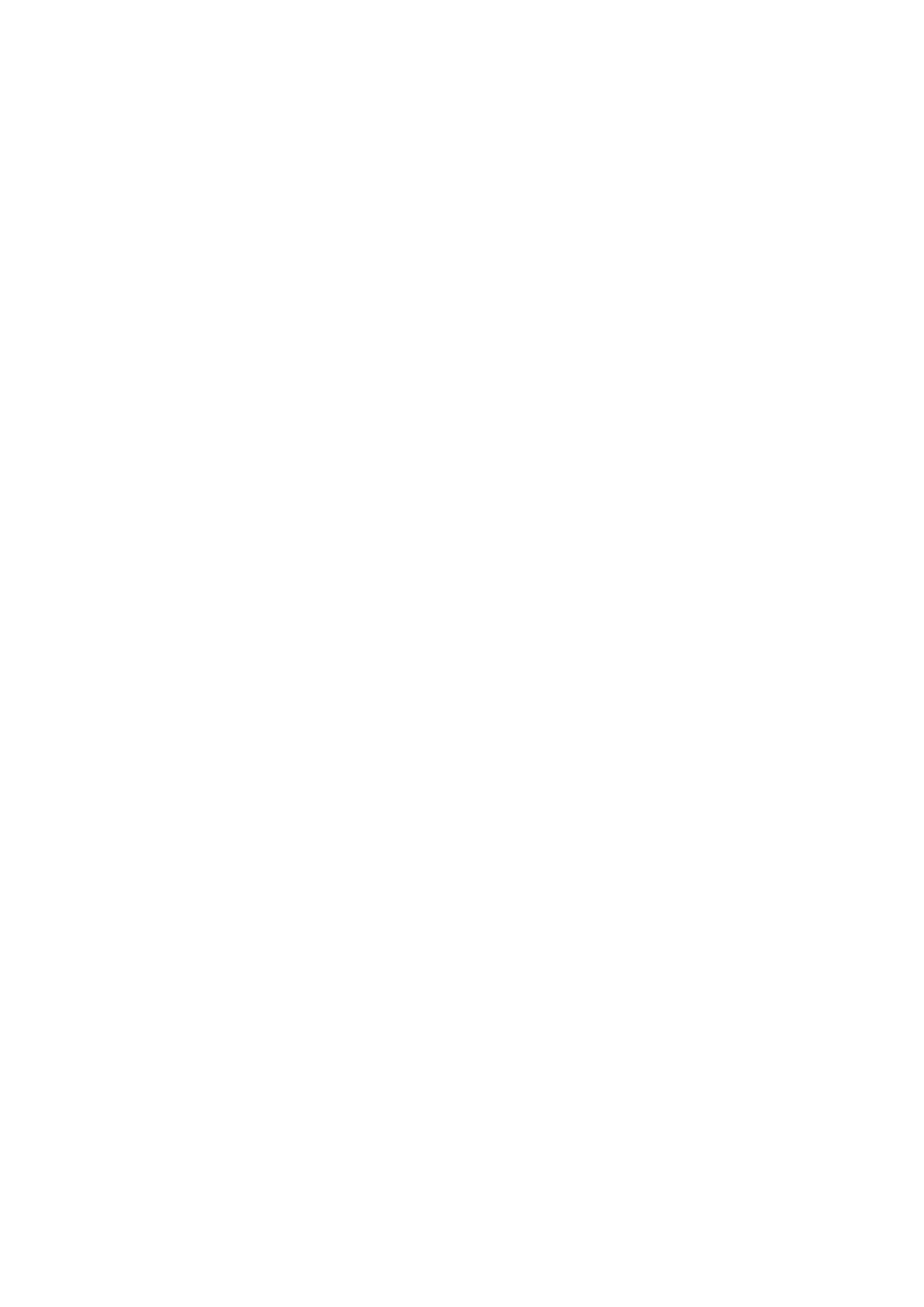

# Document fnalized in January 2019

Legal Deposit: M-30411-2018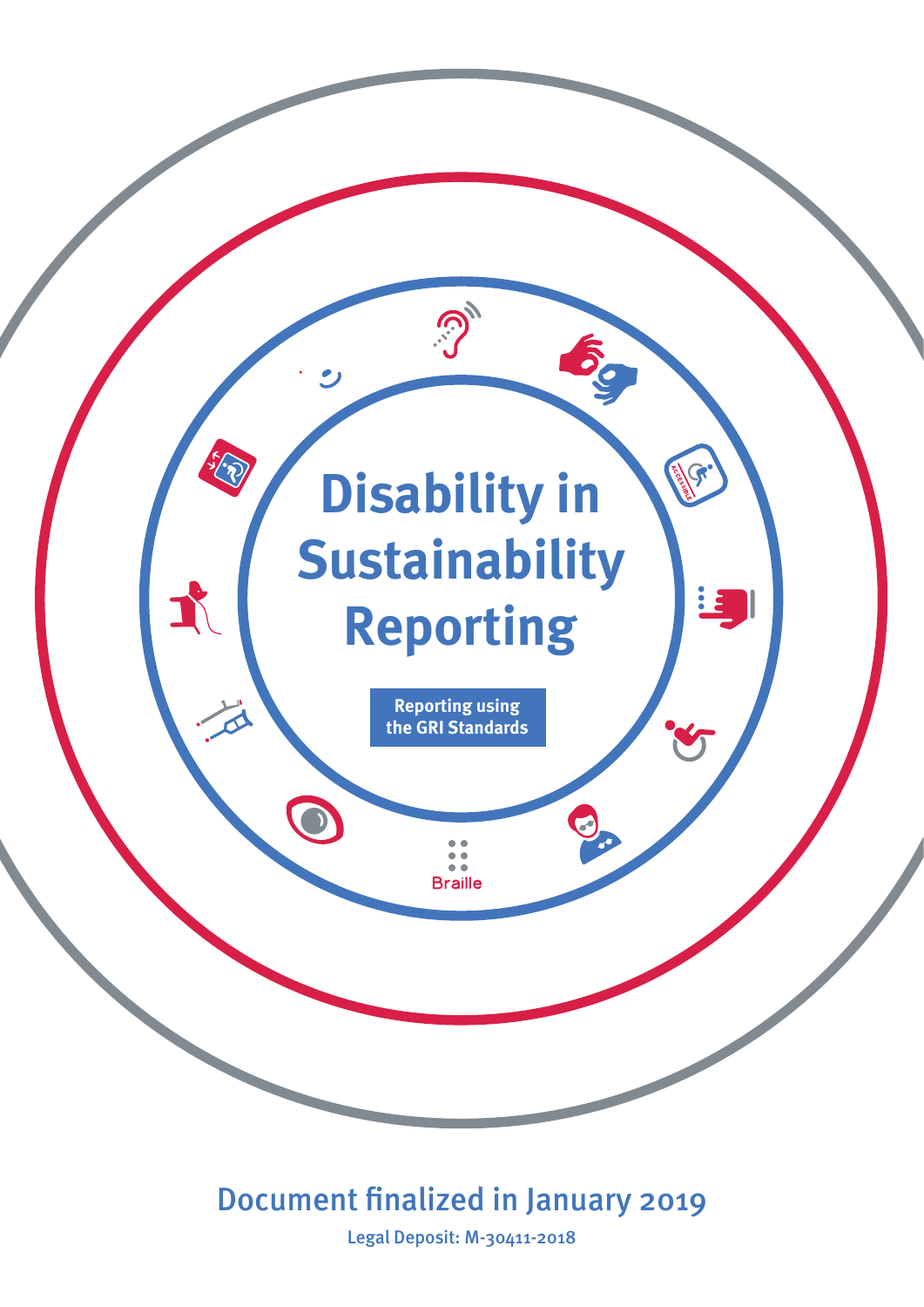

**Tim Mohin**  *Chief Executive, GRI* 

 Disabilities are not always visible, but according to the WHO and the World Bank, around one billion people live with one. This is 15% of the world's population, and they are playing an increasingly large role in business, whether as employees, customers, or business partners.

Sustainability reporting can help report preparers understand how their operations, products, services and business relationships impact the rights of people with disabilities. Already in 2015 GRI and Fundación ONCE launched this guide to communicate the commitment and clear action taken to respect and advance their rights. The tool was designed to help best understand the impact of business activity on the rights of people with disabilities, and identifed a number of GRI disclosures that can help companies to report on disability.

Since the publication of the guide, there have been two important changes in the feld of sustainability reporting that impact how organizations report on disabilities. The frst is the launch of the global agenda for development known as the Sustainable Development Goals (SDGs), which integrates disability into its discourse.

The second development is GRI's transition from the G4 Guidelines to GRI's Sustainability Reporting Standards (GRI Standards). Established with contributions from diverse stakeholders, the GRI Standards are a free-touse public good that provides a global common language for non-fnancial information.

As contemplated in the SDGS, for businesses to demonstrate their progress towards sustainable development, they must also consider how disability rights are translated into their organization. And the GRI Standards provide a clear structure that allows organizations to report publicly about their impacts on the economy, environment and society, and hence their contributions – positive or negative – to sustainable development, including impacts on people with disabilities.

As a result of these changes, there was a need to update the practical document to best help companies examine their activities and policies on disability and relate them to the GRI Standards. The new guide will give you practical information about how to report on your contribution to the SDGs in regards to the rights of people with disabilities, and help companies communicate clearly about the areas where they are already promoting the rights of people with disabilities.

It is GRI's hope that this new version of the guide will support companies in meeting their responsibility to respect the rights of people with disabilities, and consider how to include them fully in the path to business success.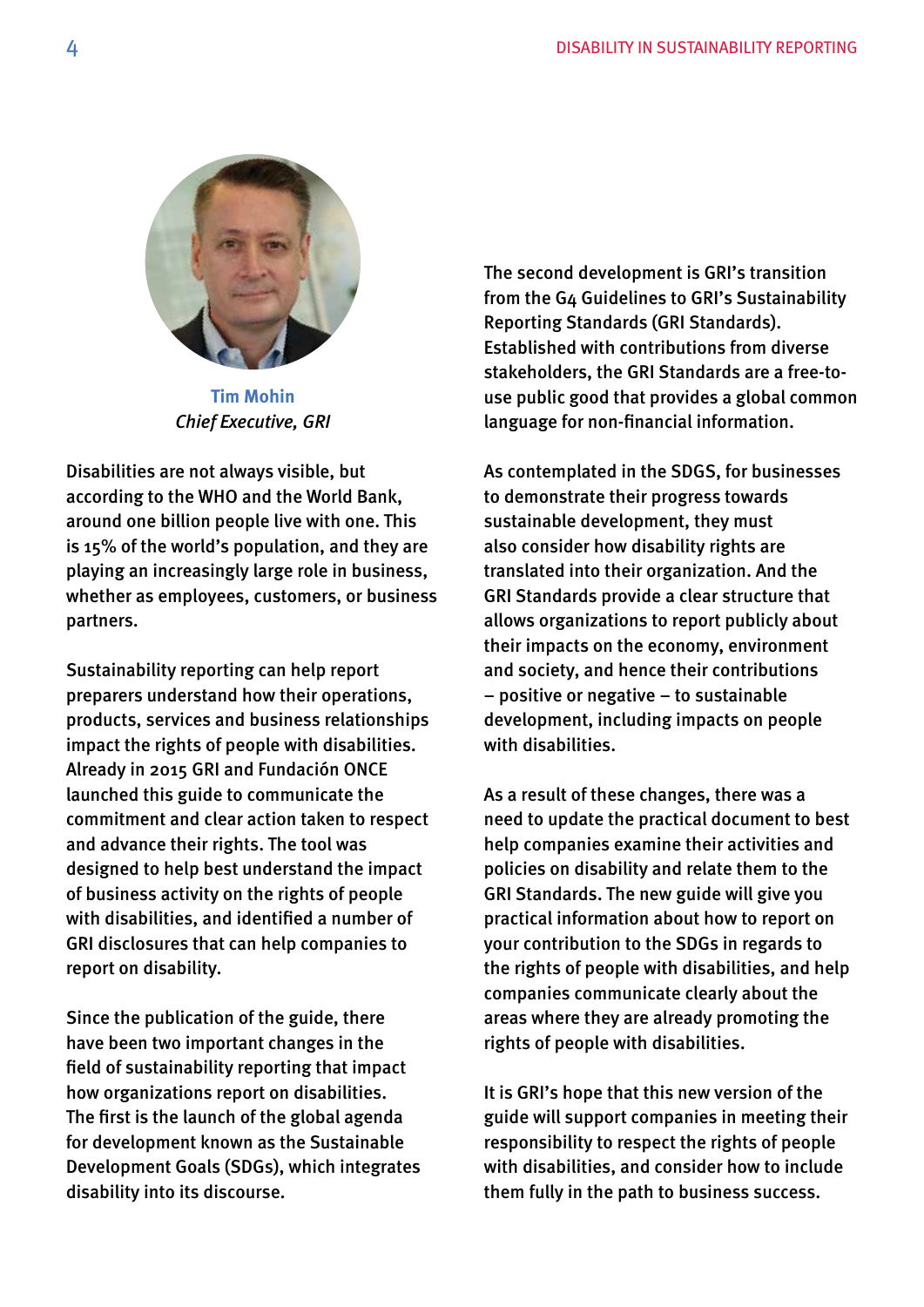

**Alberto Durán López**  *1st Vice President ONCE Social Group*

Fundación ONCE, founded 30 years ago by the 80-year old National Organization of the Spanish Blind (ONCE), seeks to improve the quality of life of people with disabilities and their families, through training, employment and universal accessibility.

With this in mind, and under the guidance of the principles of the UN Convention on the Rights of Persons with Disabilities, at Fundación ONCE we promote the inclusion of disability in business management as a differentiating value in the knowledge that when companies take into account the talent of people with disabilities, this drives competitiveness, innovation and business opportunities. Companies then become promoters of diversity and social and labor inclusion of a social group that is considered the "largest minority", represented by more than one billion people.

A growing number of organizations already consider disability in their strategies as an opportunity to create added value and contribute to the creation of a competitive and inclusive economy. This trend demonstrates that social investment and economic and social proftability can go well together. We find a great example in ILUNION, a unique

business model that employs around 37,000 people - more than 42% of whom have a disability- and successfully integrates the social values of its founders, ONCE and its Foundation, into their business activity. The three entities, ONCE, Fundación ONCE and ILUNION, make up the ONCE social group, and employ near 72,900 people, 58% of them with disabilities.

Partnerships are essential to fulflling our mission. Our partnership with GRI, the global reference in the feld of sustainability reporting, dates from 2014 and continues to be a source of satisfaction, allowing us to contribute in the international field to the construction of a more inclusive concept of sustainability, one that does not leave anyone behind. Undoubtedly, the 2030 Agenda and the Sustainable Development Goals, in which disability is expressly included, are paving the way.

We also have an 18 year strong partnership with the European Union, through the European Social Fund. This allows the Fundación ONCE to triple the impact of our actions and promote initiatives such as this updated guide. All of this within the framework of a unique and innovative project such as Disability Hub Europe, aimed at promoting the potential of the disability-sustainability binominal.

I wish that the thousands companies and organizations around the world that prepare their reports based on the GRI Standards, have a fruitful reading and can maximize the use of this unique tool that helps to guide and optimize communication of commitment and actions carried out in favor of inclusion, equal opportunities and the rights of people with disabilities.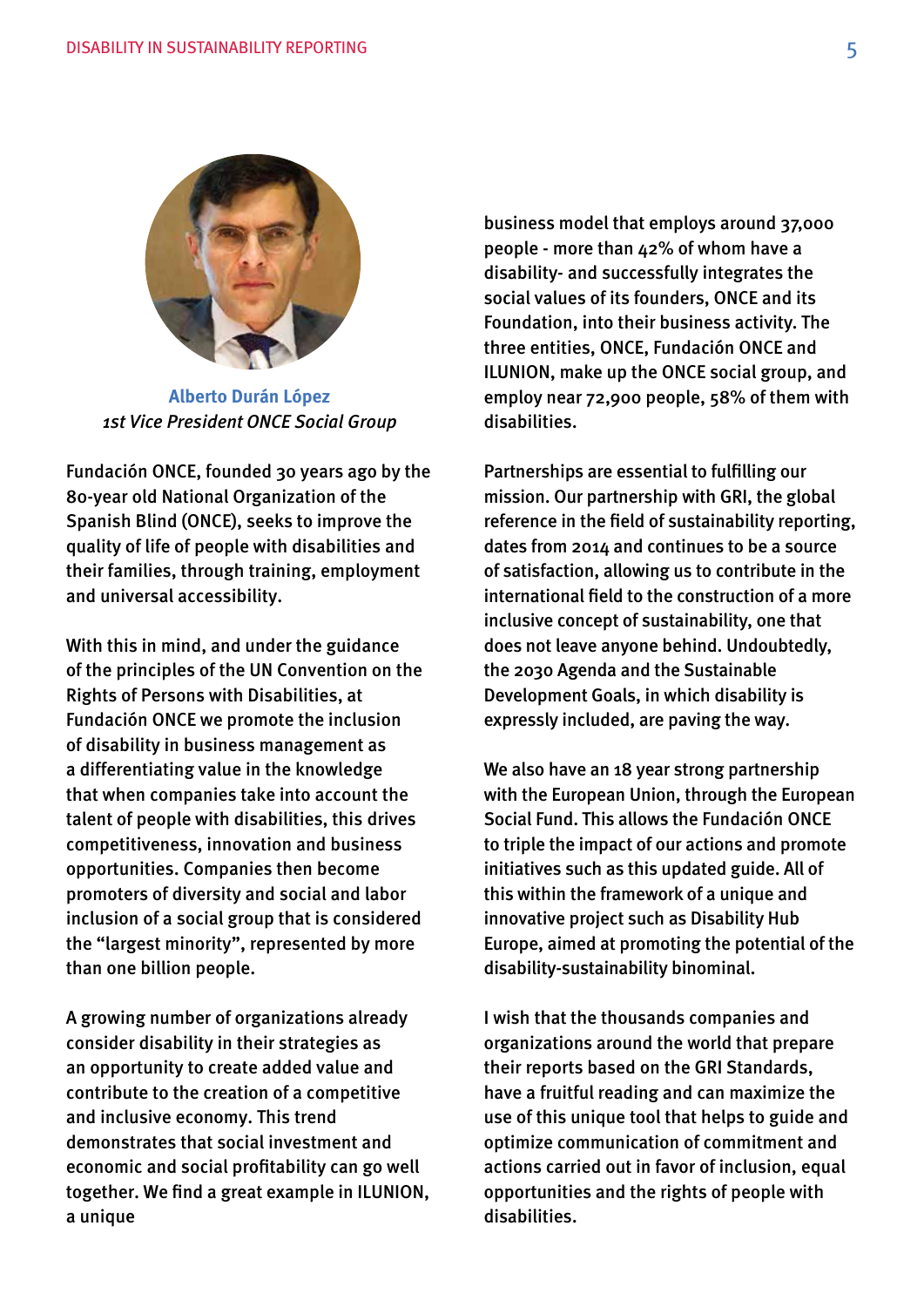# **A hands-on guide**

This guide is designed to help organizations communicate their commitment to respecting and promoting the rights of people with disabilities. It can help organizations understand what activities can have an impact, whether positive or negative, on the rights of people with disabilities, and which GRI Standards can be used as the basis for reporting on those impacts.

This guide can also help organizations better understand the business value of disability, which would help to create inclusive workplaces and take advantage of the business case of disability for the development of new products, services and environments. By disclosing information related to disability, different relevant stakeholders, including investors, will have the opportunity to learn about the organization's performance in this feld.

The guide was frst published in 2015 and has been updated to reflect GRI's transition from the G4 Guidelines to the Sustainability Reporting Standards. With this update, companies will be able to better connect their activities and policies related to disability and communicate about their impact using the GRI Standards. The publication was also updated to include the latest leading insights in the field of business and disability, most notably with reference to the *[2030 Agenda for Sustainable Development](https://sustainabledevelopment.un.org/post2015/transformingourworld)*.

# **Lead contributors for this publication include:**

**GRI:** Bastian Buck, Laura Espinach, Jan te Roller, Mariam Al-Bouawad, Musarrat Hossain, Christine Koblun

**Fundación ONCE:** Maria Tussy (Project promotor under ESF), Carla Bonino (project and content coordinator)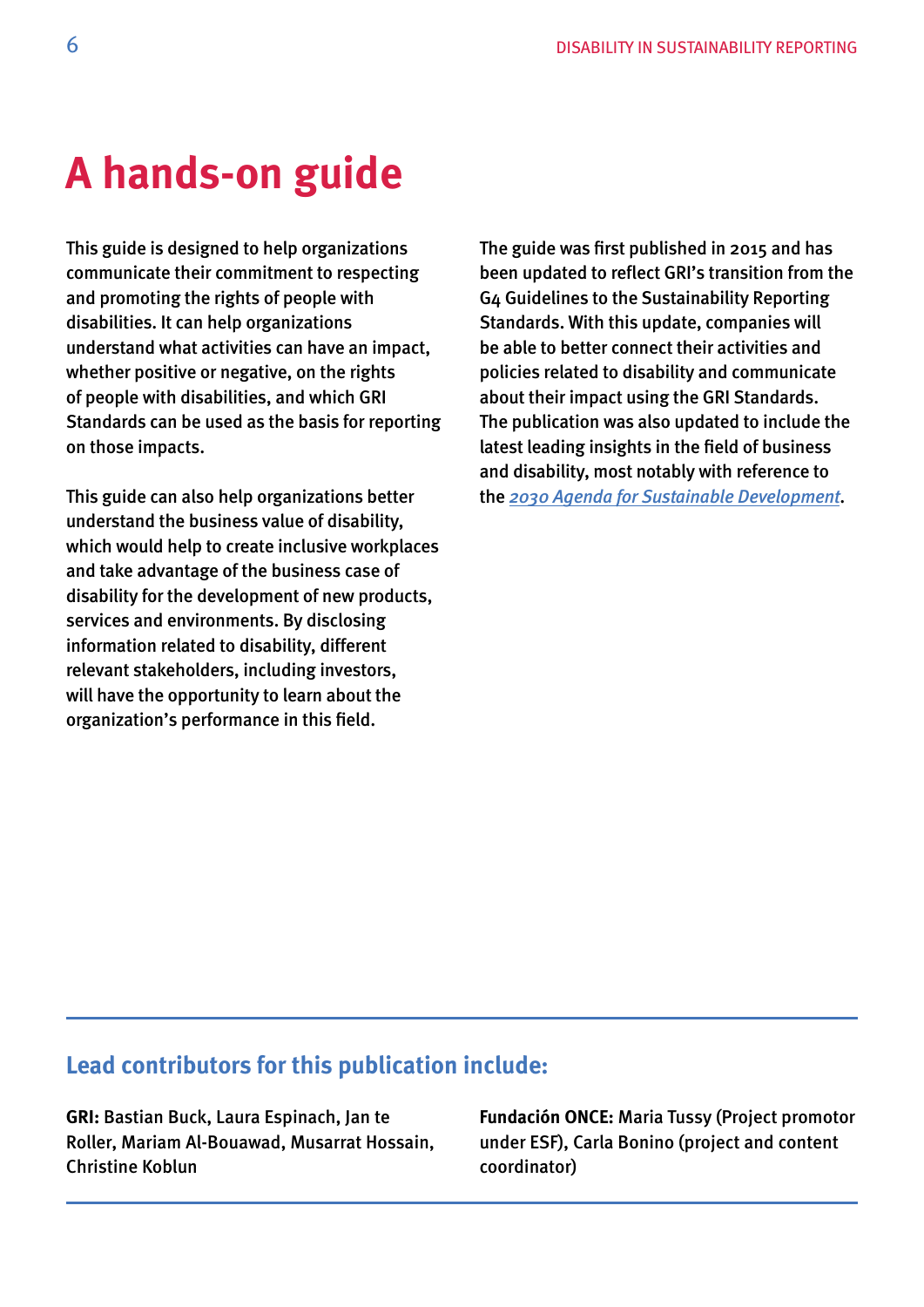

# **About the Global Reporting Initiative**

GRI helps businesses and governments worldwide understand and communicate their impact on critical sustainability issues such as climate change, human rights, governance and social well-being. This enables real action to create social, environmental and economic benefts for everyone. The GRI Sustainability Reporting Standards are developed with true multi-stakeholder contributions and rooted in the public interest.

Website: *[www.globalreporting.org](http://www.globalreporting.org)* 



# **About Fundación ONCE**

The main goal of Fundación ONCE for the Cooperation and Social Inclusion of People with Disabilities (Fundación ONCE) is to promote the quality of life of people with disabilities and their families, particularly focusing on the areas of training, employment and universal accessibility of environments, products and services. Based in Spain, and founded by ONCE (the National Organization of the Spanish Blind), Fundación ONCE has extensive experience in CSR and sustainability, and has collaborated beyond borders with private companies, governments at all levels and other organizations from civil society, making the disability perspective in this feld much more visible. Fundación ONCE runs the Spanish operational program "Social Inclusion and Social Economy" 2014-2020, co-funded by the European Social Fund, which allows it to develop several key activities, including the transnational initiative "Disability Hub Europe for sustainable growth and social innovation", that focuses on best practice exchange, dissemination, mutual learning and awarenessraising on the binomial Disability and Sustainability. Disability Hub Europe serves as the framework of this Guide.

Website: *[www.fundaciononce.es](http://www.fundaciononce.es/)*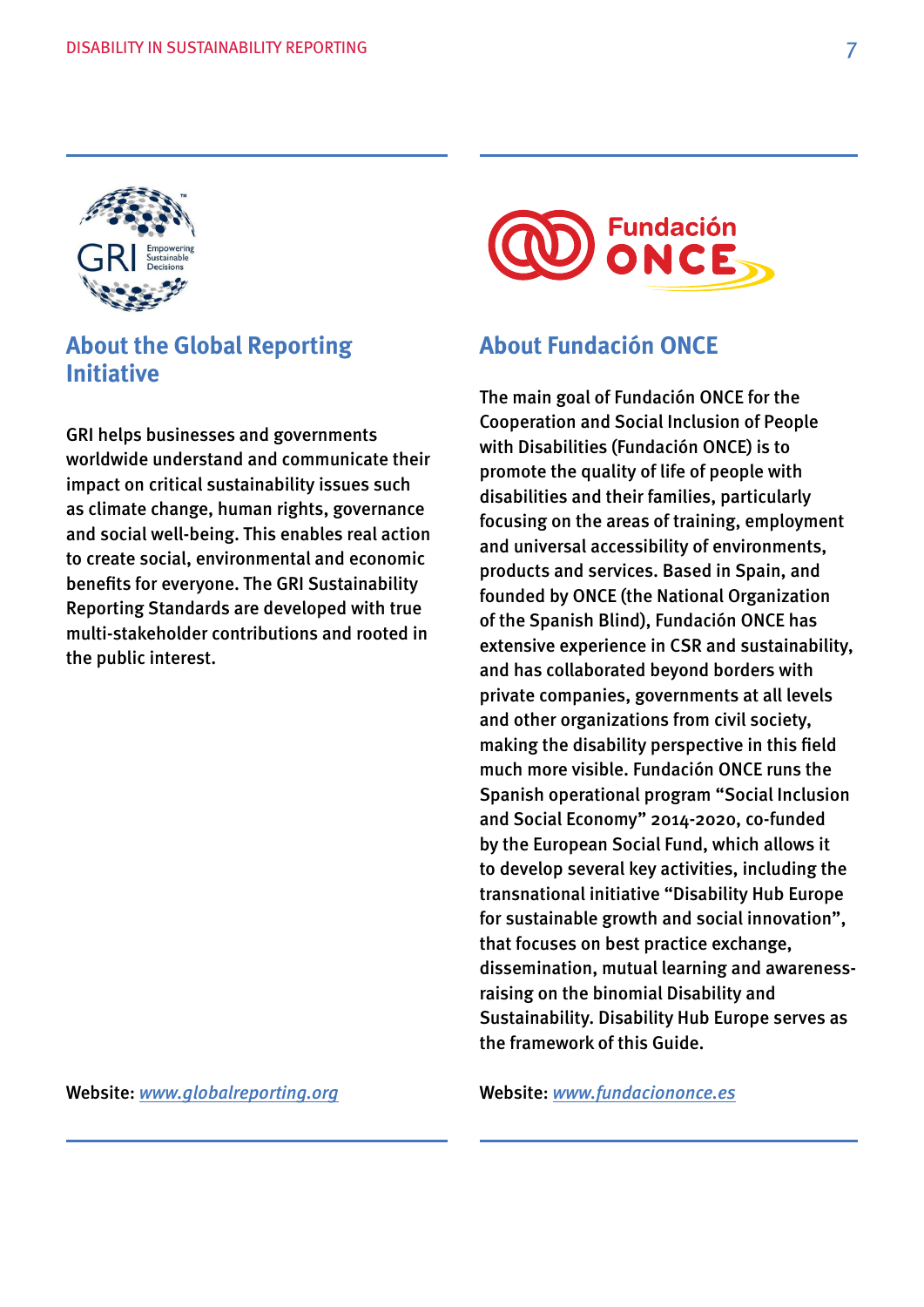# **Contents**

| 1. Disability and business                                             | 9  |
|------------------------------------------------------------------------|----|
| 1.1 A major minority                                                   | 9  |
| 1.2 The rights of people with disabilities and business responsibility | 10 |
| 1.3 The business case for disability                                   | 15 |
| 1.4 Disability and the SDGs                                            | 16 |
| 2. Testimonials                                                        | 20 |
| 3. Incorporating disability into GRI-based reporting                   | 30 |
| 3.1 The right focus                                                    | 30 |
| 3.2 Organizational governance and values                               | 32 |
| 3.3 Embedding respect                                                  | 36 |
| 3.4 Employment and decent work                                         | 39 |
| 3.5 Accessibility                                                      | 43 |
| 3.6 Business relationships                                             | 46 |
| 3.7 Local Community                                                    | 49 |
| 4. Additional resources                                                | 52 |
| 5. Acknowledgments                                                     | 53 |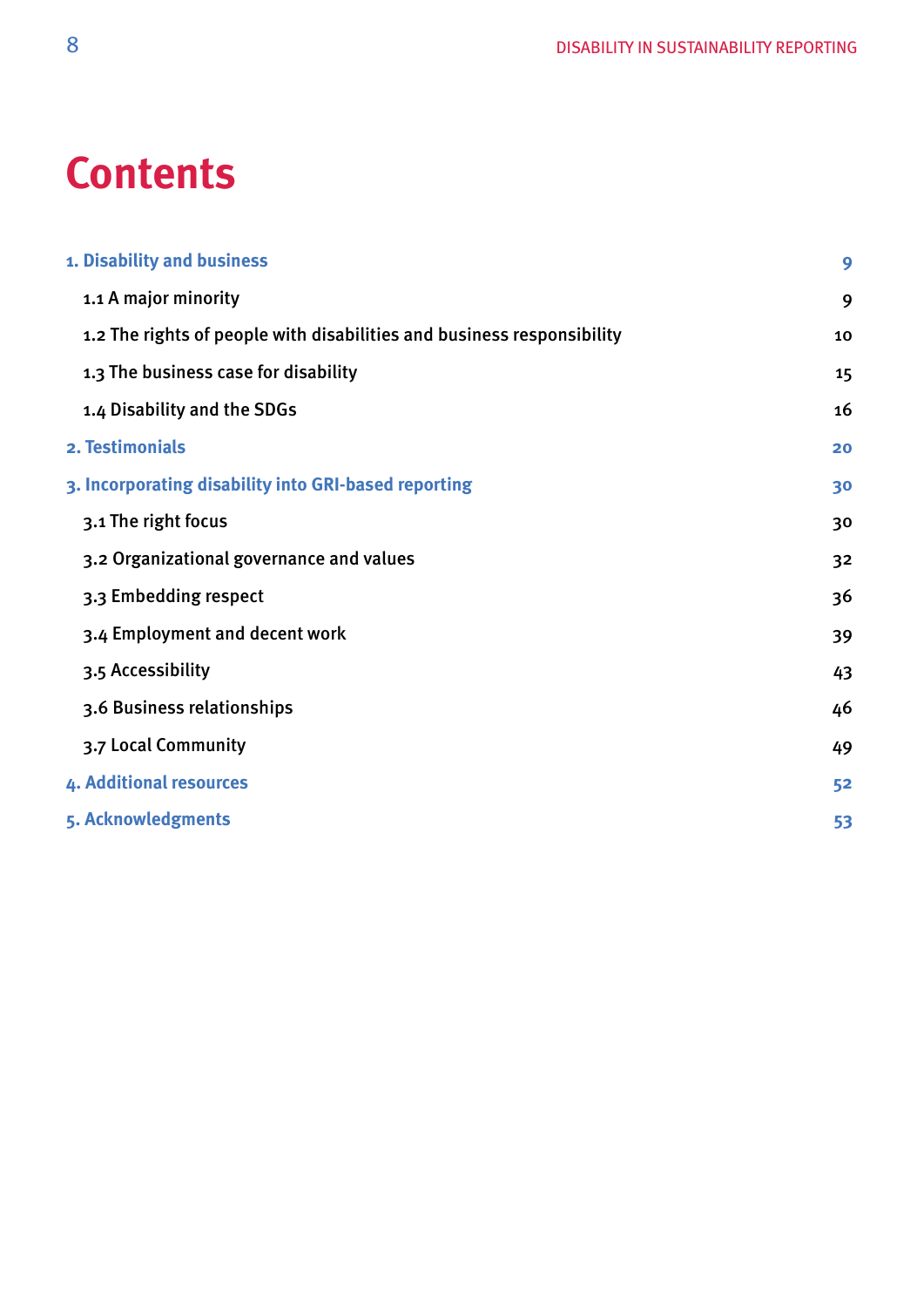# <span id="page-8-0"></span>**1. Disability and business**

# **1.1 A major minority**

Over a billion people – 15% of the world's population – are currently estimated to be living with a disability.<sup>1,2</sup> They are our planet's largest – and most frequently overlooked – minority group. And around 60% of people with disabilities in the world are women.

People with disabilities are part of our diverse society and constitute a source of often untapped talent for employment and for the development of products and services. Companies could turn this potential into a competitive advantage.

Nevertheless, people with disabilities remain largely marginalized. Too often there are obstacles such as the lack of accessible environments<sup>3</sup>, non-inclusive or discriminatory policies, procedures or practices, and people's attitudes and misconceptions which actually do not allow every person to fully access all spheres of life.

# Evidence<sup>4</sup> shows that, generally speaking,

people with disabilities have poorer health prognoses and experience lower achievement in education and employment due to accessibility barriers of different kinds: attitudinal, fnancial, physical, or cognitive. They are not always able to live independently or participate fully in communal activities. For example, unemployment among people with disabilities is as high as 80% in some countries. $5$ Inactivity rates are also far higher than those for the population without disabilities.<sup>6</sup> This often results in higher rates of poverty, marginalization from society, a lack of access to development and less personal autonomy.

These difficulties are exacerbated in less advantaged communities. Research indicates that an estimated 80% of people with disabilities live in developing countries.<sup>7</sup> An average of 18% of adults aged 18 years and older in low-income countries experience signifcant functioning difficulties in their everyday lives as a result of disability, compared to 11.8% of adults in high-income countries.<sup>8</sup>

- 6 For example in Spain, the inactivity rate for people with disabilities is over 64%, compared to 22% for people without disabilities (*[www.odismet.es](http://www.odismet.es)*, accessed July 2018)
- 7 United Nations (UN). *[UN Enable: Factsheet on Persons with Disabilities](https://www.un.org/development/desa/disabilities/resources/factsheet-on-persons-with-disabilities.html)*.
- 8 8 World Health Organization (WHO) and World Bank. (2011). *[World Report on Disability](http://www.who.int/disabilities/world_report/2011/report.pdf)*.

 1 World Health Organization (WHO) and World Bank. (2011). *[World Report on Disability](http://www.who.int/disabilities/world_report/2011/report.pdf)*.

<sup>&</sup>lt;sup>2</sup> The UN Convention on the Rights of Persons with Disabilities (2006) defines 'persons with disabilities' as those who have longterm physical, mental, intellectual or sensory impairments which in interaction with various barriers may hinder their full and effective participation in society on an equal basis with others.

 $3$  Article 9 of the CDPR calls for taking appropriate measures to ensure access for people with disabilities to the physical environment, transportation, information and communications, and other facilities and services.

 4 World Health Organization (WHO) and World Bank. (2011). *[World Report on Disability](http://www.who.int/disabilities/world_report/2011/report.pdf)*. See also *[http://www.hiproweb.org/](http://www.hiproweb.org/fileadmin/cdroms/Handicap_Developpement/www/en_page21.html#_Links_between_disability)  [fleadmin/cdroms/Handicap\\_Developpement/www/en\\_page21.html#\\_Links\\_between\\_disability](http://www.hiproweb.org/fileadmin/cdroms/Handicap_Developpement/www/en_page21.html#_Links_between_disability)* for the links between disability and poverty.

 5 United Nations (UN). *[UN Enable: Factsheet on Persons with Disabilities](https://www.un.org/development/desa/disabilities/resources/factsheet-on-persons-with-disabilities.html)*.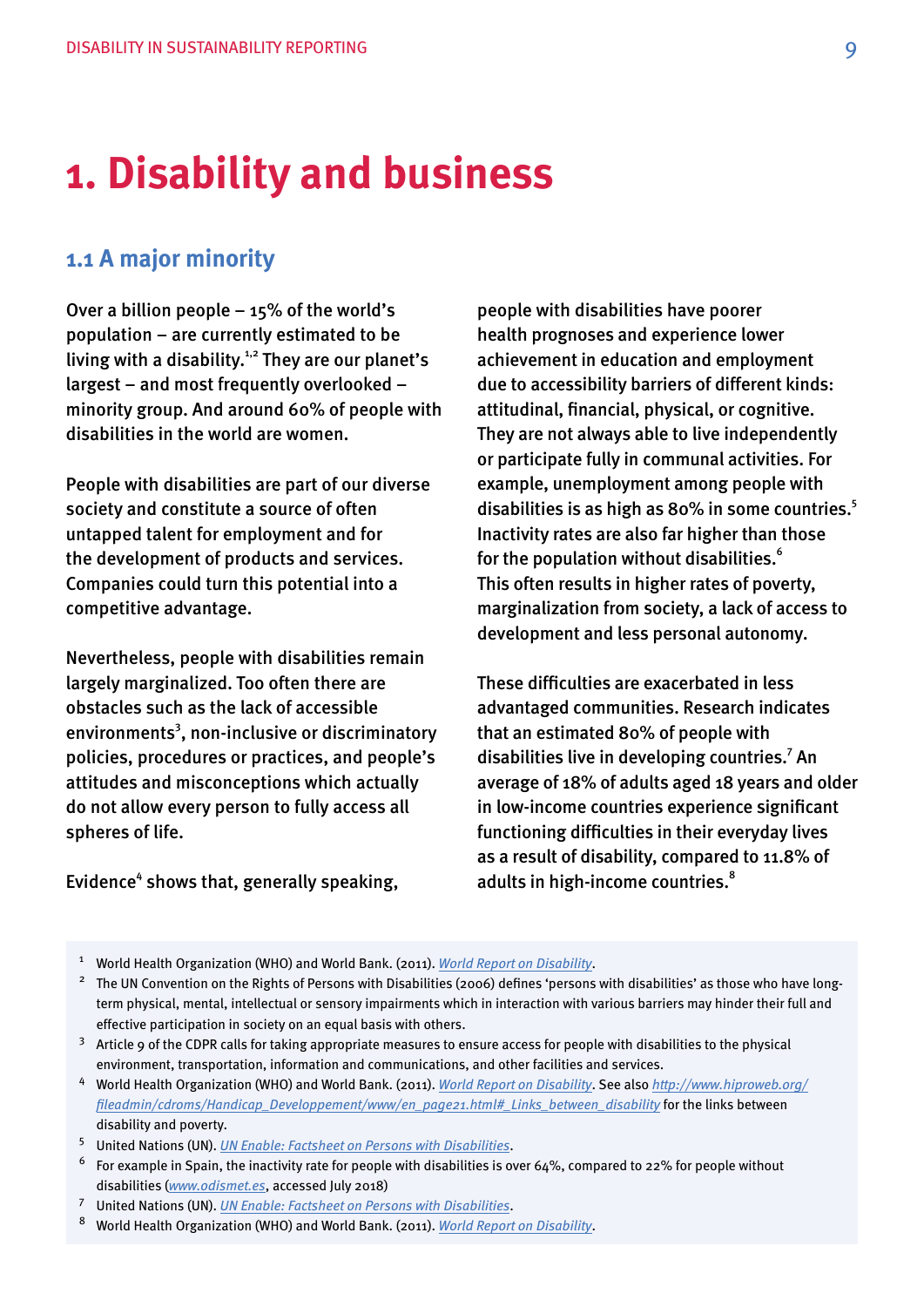<span id="page-9-0"></span>Women, older people, and those living in extreme poverty also have a higher prevalence rate of disability when compared to men or young adults. For all these groups the prevalence rate of disability is even higher in developing countries. For example, the prevalence of disability among people aged 60 years and above is 43.4% in low-income countries, compared with 29.5% in highincome ones.<sup>9</sup>

Women with disabilities are recognized to be at multiple disadvantage, as they experience exclusion on account of their gender and their disability.10 In this sense the perspective of "intersectionality" allows to consider two or more factors of possible discrimination (like gender and disability, for example) and combine them to provide more accurate approaches and better targeted actions.

Various international bodies view the exclusion of people with disabilities from the employment market and other spheres as a vital missed opportunity. To improve the lives of people with disabilities it is essential to change perceptions and attitudes. This can be done by promoting diversity and including people with disabilities and their talents in employment; by contributing to the creation of new market opportunities related to products, services and environments that are accessible and designed for all; and by promoting a more inclusive society based on social innovation.

Many of the social barriers people with disabilities face are avoidable and stigma and discrimination associated with a disability can be reduced. The following sections highlight business responsibility and opportunities to address this.

# **1.2 The rights of people with disabilities and business responsibility**

The rights of people with disabilities are defned in a number of international human rights norms and standards, and can also be found in the national legislation of many countries.

The Convention on the Rights of Persons with Disabilities (CRPD), $11$  adopted by the United Nations in 2006, was the frst document to elaborate in detail on the rights of people with disabilities and set out a code of implementation. The Convention does not give people with disabilities 'new' human rights; rather, it aims to ensure that people with disabilities enjoy the same human rights and opportunities as everyone else, as defned in the Universal Declaration of Human Rights of 1948.

 9 World Health Organization (WHO) and World Bank. (2011). *[World Report on Disability](http://www.who.int/disabilities/world_report/2011/report.pdf)*.

 10 United Nations (UN). *[UN Enable: Factsheet on Persons with Disabilities](https://www.un.org/development/desa/disabilities/resources/factsheet-on-persons-with-disabilities.html)*.

 11 Text of the Convention: *<http://www.un.org/disabilities/documents/convention/convoptprot-e.pdf>*. As of 1 June 2018, the Convention had a total of 161 signatories and 177 parties. The full list of countries can be accessed here: *[https://treaties.](https://treaties.un.org/Pages/ViewDetails.aspx?src=TREATY&mtdsg_no=iv-15&chapter=4&lang=en)  [un.org/Pages/ViewDetails.aspx?src=TREATY&mtdsg\\_no=iv-15&chapter=4&lang=en](https://treaties.un.org/Pages/ViewDetails.aspx?src=TREATY&mtdsg_no=iv-15&chapter=4&lang=en)*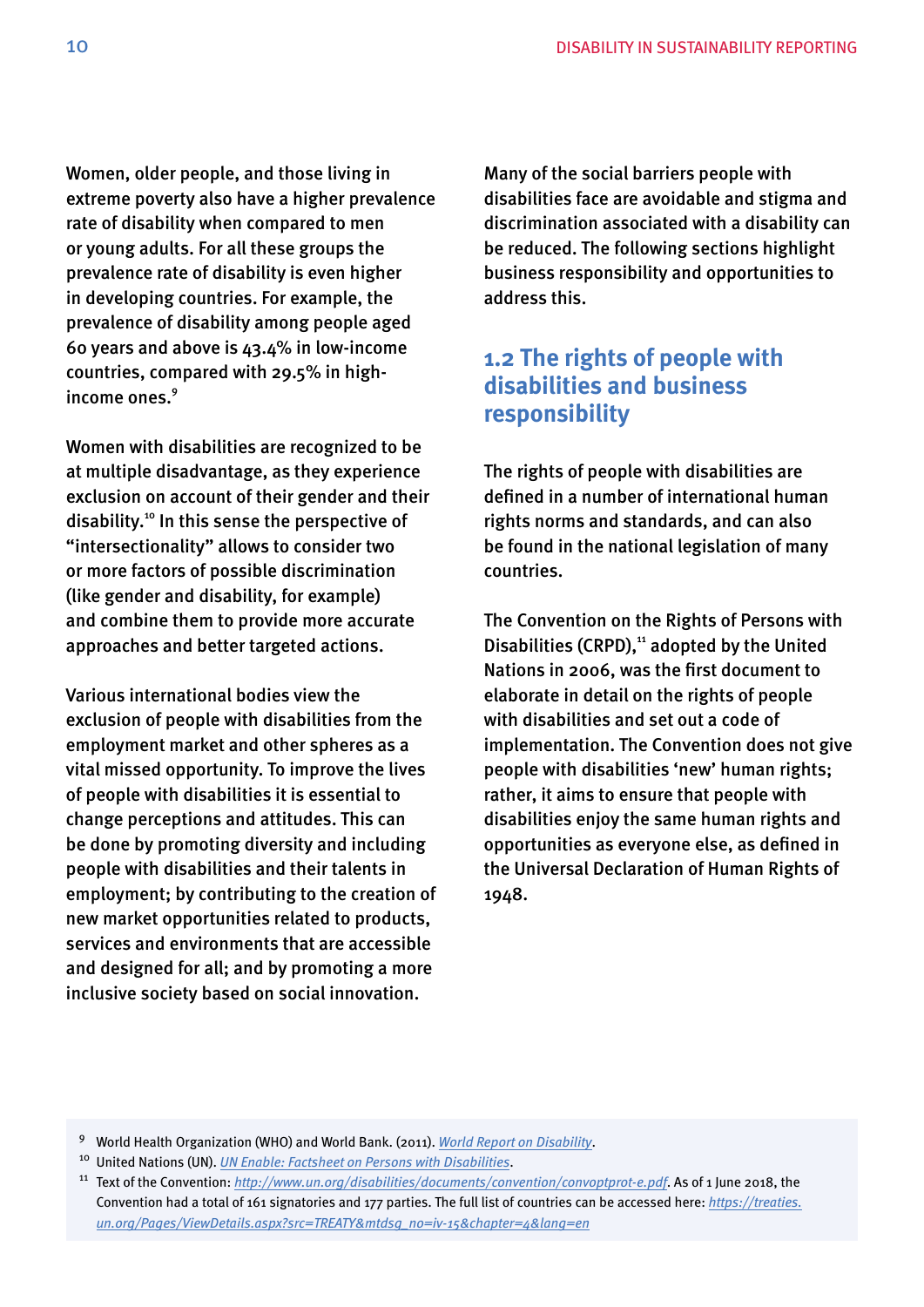The eight guiding principles that underlie the Convention are:

- Respect for inherent dignity, individual autonomy including the freedom to make one's own choices, and independence of persons
- Non-discrimination
- Full and effective participation and inclusion in society
- Respect for difference and acceptance of persons with disabilities as part of human diversity and humanity
- Equality of opportunity
- Accessibility
- Equality between men and women
- Respect for the evolving capacities of children with disabilities and respect for the right of children with disabilities to preserve their identities

For businesses disability is also a matter of human rights. While the Convention outlines a number of obligations for governments, many of its core provisions deal with situations likely to involve businesses and other types of organizations.

For example, Article 9 on Accessibility requires that 'States Parties' (countries who have ratifed or acceded to the Convention) take appropriate measures to ensure access for people with disabilities to the physical environment, transportation, information and communications, and other facilities and services open or provided to the public, both in urban and rural areas. When private entities offer facilities and services which are open

or provided to the public, countries need to ensure that those private entities take into account all aspects of accessibility for people with disabilities.

Another example is Article 27, which requires that States Parties prohibit discrimination on the basis of disability with regard to all matters concerning all forms of employment, including conditions of recruitment, hiring and employment, continuance of employment, career advancement and safe and healthy working conditions. In addition, Article 4 contains a requirement for State Parties to take all appropriate measures to eliminate discrimination on the basis of disability by any person, organization or private enterprise. These obligations can also be implicitly transposed to corporate obligations for those companies operating in the countries that have ratifed the CRPD.

Many countries, whether State Parties to the CRPD or not, have passed legislation aimed directly at businesses. This ranges from employment quotas, where a percentage of the working places must be reserved for people with disabilities, to disability-related nondiscriminatory legislation, or to legislation that requires making certain environments, products or services accessible for people with disabilities.<sup>12</sup>

For example, the 1982 Spanish 'Law on the integration of people with disabilities', reiterated in 2013 in the 'General Law of the rights of persons with disabilities and their

 12 International Labour Organization (ILO). (2014). *[Achieving equal employment opportunities for people with disabilities through](http://www.ilo.org/wcmsp5/groups/public/---ed_emp/---ifp_skills/documents/instructionalmaterial/wcms_162169.pdf)  [legislation: Guidelines](http://www.ilo.org/wcmsp5/groups/public/---ed_emp/---ifp_skills/documents/instructionalmaterial/wcms_162169.pdf)*.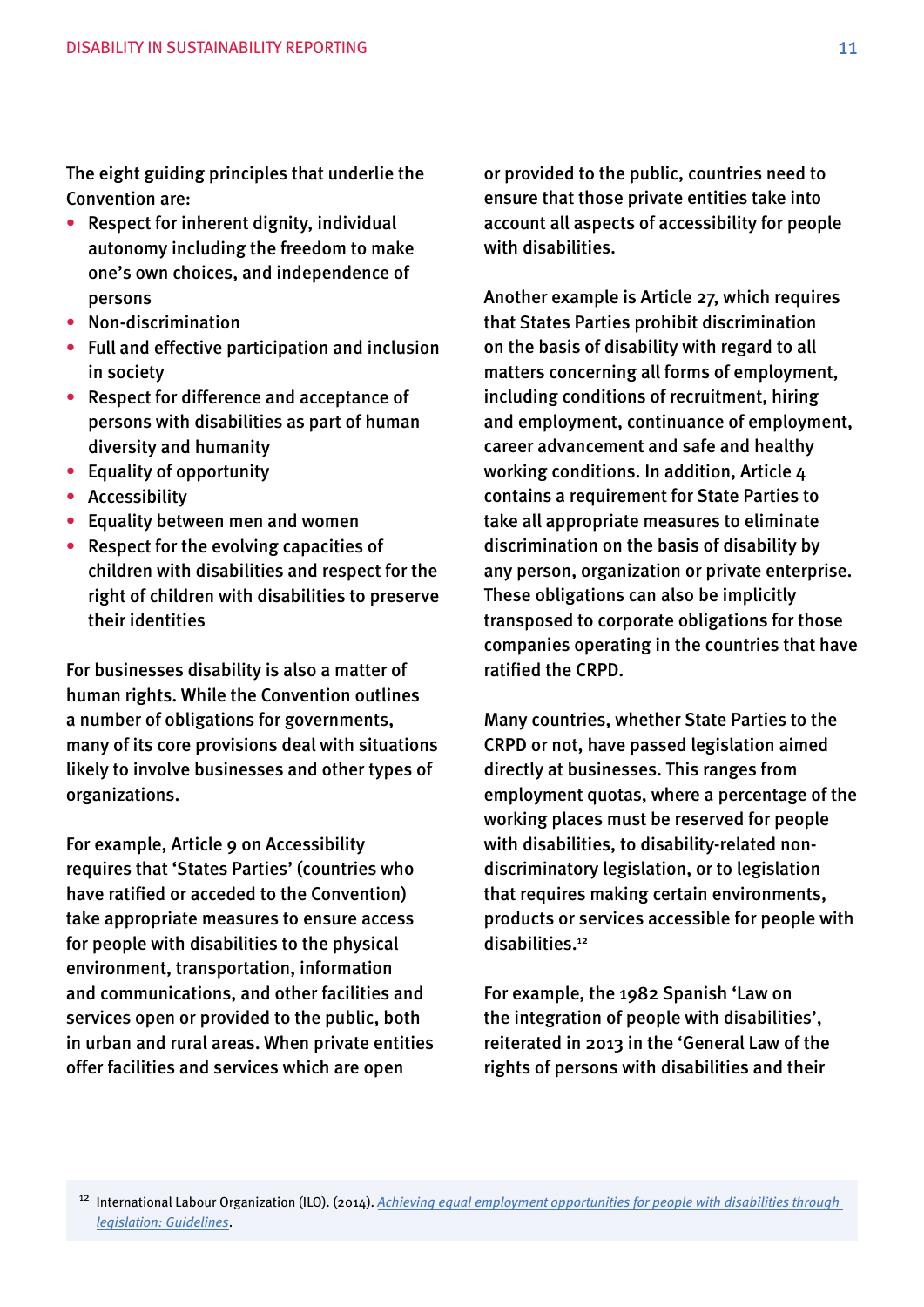social inclusion' – stipulates that companies employing 50 or more workers are required to hire people with disabilities to cover at least  $2\%$  of their total staff.<sup>13</sup> In India, the updated Rights of Persons with Disabilities Act (2016) was enacted to bring Indian law in line with the CRPD. The Act now explicitly includes the private sector within the regulatory framework by, for example, offering incentives to employers if at least 5% of their workforce is composed of persons with disabilities.

In the USA, Section 255 of the Telecommunications Act of 1996 set the requirements for all manufacturers of telecommunications equipment and providers of telecommunications services to ensure that such equipment and services are designed and developed to be accessible to, and usable by individuals with disabilities, if readily achievable.<sup>14</sup> In the EU, the 2016/2102 Directive<sup>15</sup> establishes that EU Member States shall ensure that public sector agencies take the necessary measures to make their websites and mobile applications more accessible by making them perceivable, operable, understandable and robust, with specific requirements.

Another key instrument in helping companies to understand the connection between human rights and business is the UN Guiding Principles on Business and Human Rights (UN Guiding Principles).<sup>16</sup> The Principles delineate the responsibility of businesses to respect human rights throughout their

operations and business relationships, and call upon companies to 'know and show' their efforts. This means establishing due diligence processes to become aware of, prevent and address adverse human rights impacts, including impacts on the rights of people with disabilities, and communicating externally about it.

However, these international human rights norms and national laws are considered to be the *minimum* standards that organizations should adhere to in order to ensure respect for the rights of people with disabilities. Organizations are encouraged to observe these when developing their policies, and to go beyond compliance with norms and regulations, taking a proactive approach towards integrating people with disabilitiesrelated considerations in their activities, products, services and relationships.

 <sup>13</sup>*<https://www.boe.es/buscar/pdf/2013/BOE-A-2013-12632-consolidado.pdf>*

 <sup>14</sup>*<http://transition.fcc.gov/Reports/tcom1996.txt>*

 <sup>15</sup>*<https://eur-lex.europa.eu/legal-content/EN/TXT/?uri=CELEX%3A32016L2102>*

 <sup>16</sup>*[https://www.ohchr.org/Documents/Publications/GuidingPrinciplesBusinessHR\\_EN.pdf](https://www.ohchr.org/Documents/Publications/GuidingPrinciplesBusinessHR_EN.pdf)*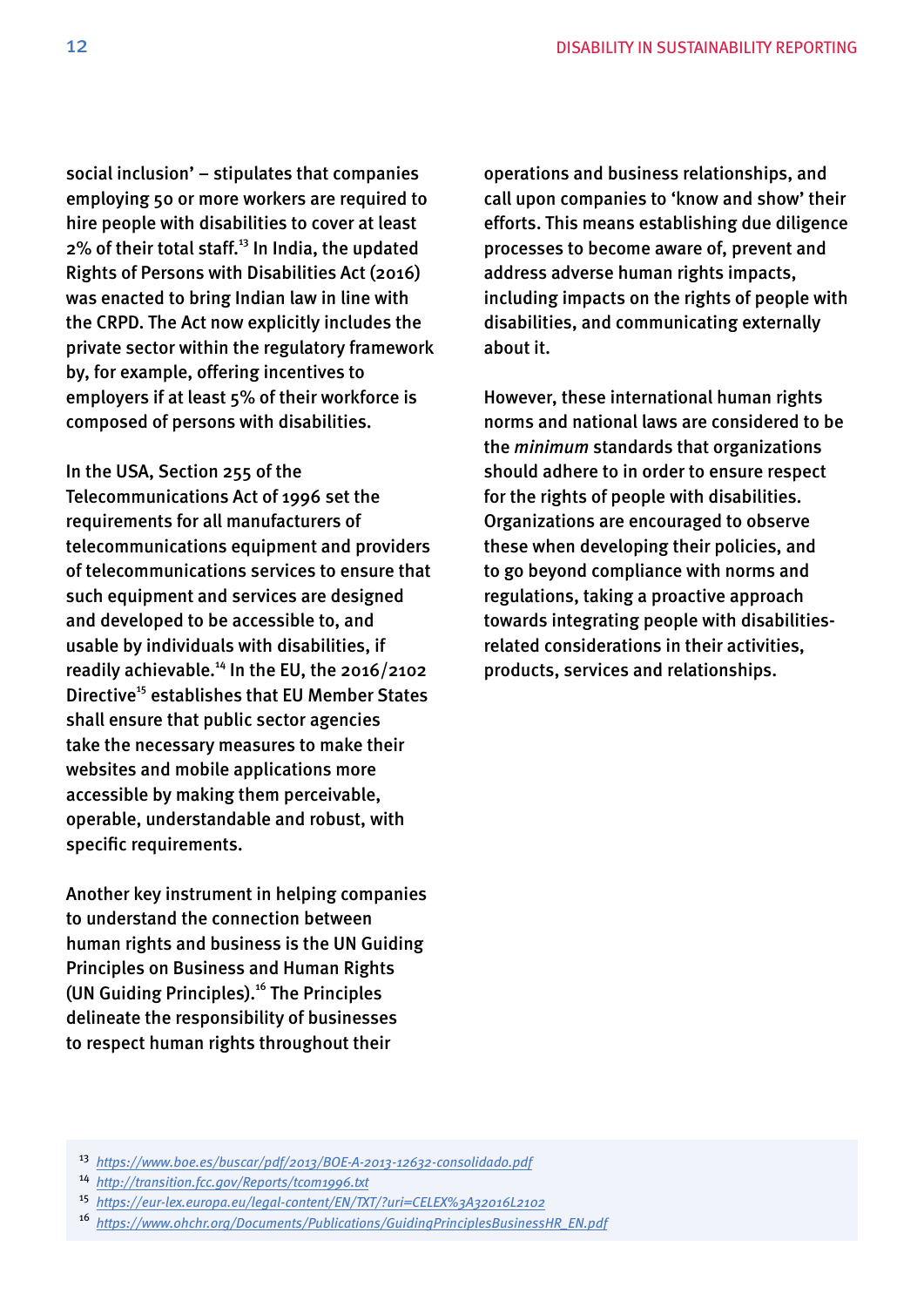# **The case of Europe**

In an effort to ensure an effective and consistent implementation of the CRPD across the European Union, the European Commission (EC) launched the European Disability Strategy 2010-2020.<sup>17</sup> Its objectives are followed through with actions in eight priority areas, including accessibility of goods and services, employment, education and training, equality and participation. The Strategy highlights that building an all-inclusive society brings about market opportunities and fosters innovation, and that there is a strong business case for making services and products accessible to all, given the growing demand. The EU Disability Strategy was revised in 2017, highlighting that, by 2020, approximately 120 million Europeans will have a disability, a fact linked to the EU aging population.18 Considering the UN recommendations on the implementation of the CRPD<sup>19</sup> (to which the EU is a party), the revised EU Disability Strategy reinforces the need to keep acting in different felds, noting, among others, the need to improve access to the labor market and to inclusive and quality education, and to tackle the risk of poverty and social exclusion of people with disabilities, who indeed were greatly affected by the economic crisis of the recent years.

Another key milestone is the EC's 2011 Corporate Social Responsibility Strategy,<sup>20</sup> which stresses that, to fully meet their corporate social responsibility, enterprises should have in place a process to integrate social, environmental, ethical, human rights and consumer concerns into their business operations. The Strategy recognized for the frst time the issue of disability as part of the CSR agenda. And in 2013, the dimension of disability was further reinforced in relevant European Parliament resolutions on CSR.

Directive 2014/95/EU<sup>21</sup> on disclosure of nonfnancial and diversity information by certain large companies was adopted in 2014. It introduced measures to strengthen the transparency and accountability that affect approximately 6,000 companies in the EU. These so-called 'public interest entities' with more than 500 employees are:

- Required to report on environmental, social and employee-related, human rights, anti-corruption and bribery matters.
- Required to describe their business model, outcomes and risks of the policies on the above topics, and the diversity policy applied for management and supervisory bodies.

 <sup>17</sup>*[http://eur-lex.europa.eu/legal-content/en/ALL/;ELX\\_](http://eur-lex.europa.eu/legal-content/en/ALL/;ELX_SESSIONID=722BJrHWt5jyY5VD1ZJXnXC8GPRnW1zKLpBhvZ2JgykpvT4Q1Vh6!2139346679?uri=CELEX:52010DC0636)  [SESSIONID=722BJrHWt5jyY5VD1ZJXnXC8GPRnW1zKLpBhvZ2JgykpvT4Q1Vh6!2139346679?uri=CELEX:52010DC0636](http://eur-lex.europa.eu/legal-content/en/ALL/;ELX_SESSIONID=722BJrHWt5jyY5VD1ZJXnXC8GPRnW1zKLpBhvZ2JgykpvT4Q1Vh6!2139346679?uri=CELEX:52010DC0636)* 

- 18 EC Disability Strategy *[Progress Report](http://ec.europa.eu/social/BlobServlet?docId=16995&langId=en)*
- <sup>19</sup>*[UN Concluding Observations](http://ec.europa.eu/social/BlobServlet?docId=14429&langId=en)*.

<sup>21</sup>*<https://eur-lex.europa.eu/legal-content/EN/TXT/?uri=CELEX%3A32014L0095>* 

 <sup>20</sup>*<https://eur-lex.europa.eu/legal-content/EN/TXT/?uri=CELEX:52011DC0681>*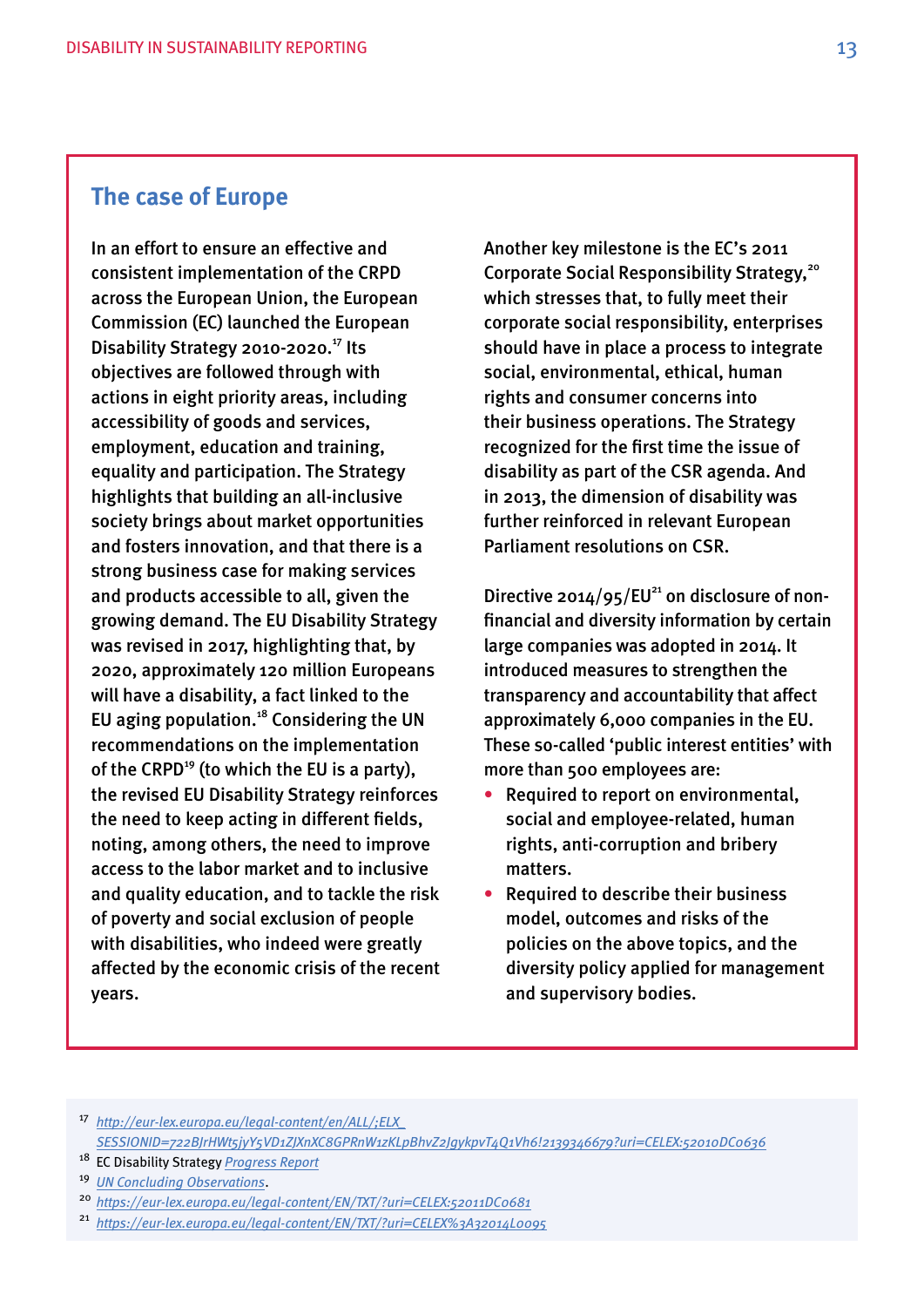### **The case of Europe** *Continued*

• Encouraged to rely on recognized frameworks such as GRI's Sustainability Reporting Guidelines, the United Nations Global Compact (UNGC), the UN Guiding Principles on Business and Human Rights, OECD Guidelines, International Organization for Standardization (ISO) 26000 and the International Labour Organization (ILO) Tripartite Declaration.

This Directive has been transposed to EU member states legislation.

In order to guide companies around Europe, in 2017 the EC adopted the Guidelines on non-fnancial reporting (methodology for reporting non-financial information).<sup>22</sup> Thanks to the work of entities such as Fundación ONCE and the participatory method and the open perspective by the EC, these guidelines contain specifc and various references to people with disabilities in relation to topics such as employee and board diversity, accessibility of products and services, and human rights (with express mention to the UNCRPD). Even examples of key performance indicators have been included, such as the number of people with disabilities employed or how accessible facilities, documents and websites are to people with disabilities.

In addition, at the EU level, companies can also beneft from the public-private partnership of the European Structural and Investment Funds 2014-2020, as disability is one of the investment priorities in the funds regulations. $23$ 

Without a doubt disability is seen as an element of diversity, and is increasingly recognized as a source of talent, business opportunities, growth and innovation, by companies around the world. Initiatives such as the 2010-2015 "European Network for CSR and Disability (CSR+D)" led by Fundación ONCE and co-funded by the European Social Fund, renewed under the initiative "Disability Hub Europe", or the ILO "Global Business and Disability Network", with the participation of relevant multinational European companies, refect the thematic interest that links business and disability. There are also signifcant efforts at the national level, including the "Inserta Responsible Forum"; the "Socially Responsible Procurement Forum" (Foro CONR), or the "Bequal" initiative, all led by Fundación ONCE in Spain, with the involvement of businesses and other stakeholders.

 <sup>22</sup>*[https://eur-lex.europa.eu/legal-content/EN/TXT/?uri=CELEX:52017XC0705\(01\)](https://eur-lex.europa.eu/legal-content/EN/TXT/?uri=CELEX:52017XC0705(01))*. To see the EC developments on non fnancial reporging check: *[https://ec.europa.eu/info/business-economy-euro/company-reporting-and-auditing/company-reporting/](https://ec.europa.eu/info/business-economy-euro/company-reporting-and-auditing/company-reporting/non-financial-reporting_en)  [non-fnancial-reporting\\_en](https://ec.europa.eu/info/business-economy-euro/company-reporting-and-auditing/company-reporting/non-financial-reporting_en)* 

 <sup>23</sup>*[http://ec.europa.eu/regional\\_policy/information/legislation/index\\_en.cfm](http://ec.europa.eu/regional_policy/information/legislation/index_en.cfm)*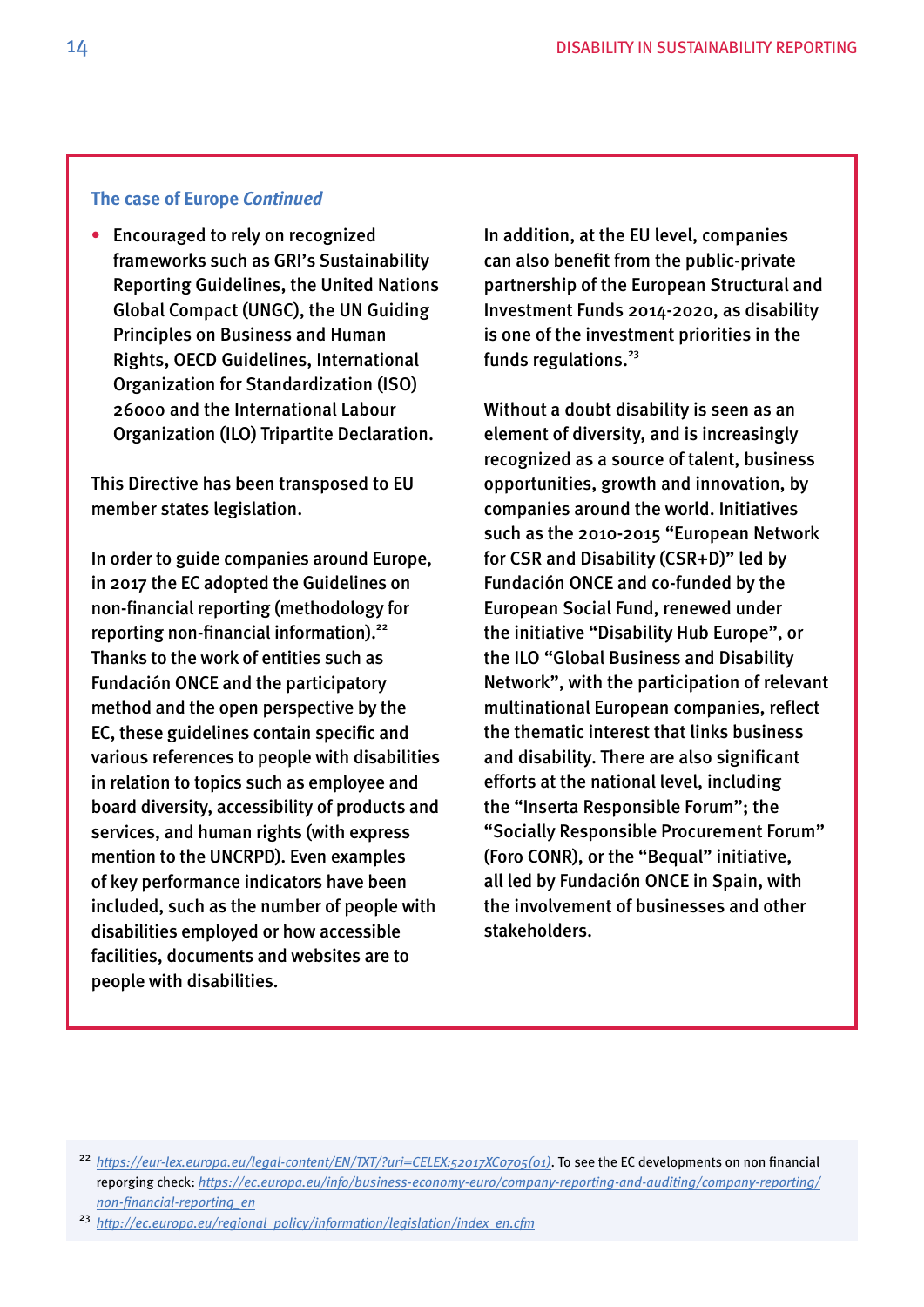# <span id="page-14-0"></span>**1.3 The business case for disability**

At a minimum, businesses have a responsibility to respect the rights of people with disabilities, as established by the UN Guiding Principles and in alignment with the UN Convention on the Rights of Persons with Disabilities. But businesses can go beyond respect and actively promote these rights by embedding them into their strategies and business models to gain advantages and benefts. This is often referred to as the business case.

 an organization operates. This presents vast People with disabilities are, or could be, employees, consumers, business partners, such as suppliers and investors, and members of the local community in which opportunities and benefts for businesses that actively take into consideration the needs of people with disabilities in all their activities. On the consumer side, disabilityinclusive policies, products, services and environments have a positive impact both on people with disabilities themselves as well as on their families and relatives.

Evidence<sup>24</sup> suggests that employees with disabilities demonstrate higher productivity, lower accident rates, and higher job retention compared to the general workforce. Employees with disabilities also contribute to diversity, creativity and workplace morale in an organization. This is relevant for

employment, and identifying investment and market opportunities, as people with disabilities remain an untapped source of talent and information.

Another study<sup>25</sup> shows that the benefits employers receive from incorporating people with disabilities in their workforce often requires little to no investment by the company. The employers in the study reported that a high percentage (58%) of accommodations in the workplace cost absolutely nothing to make, while the average cost for accomodations to the workplace is USD \$ 500.

In addition, people with disabilities, together with their families, constitute a large and overlooked market with considerable purchasing power to buy products and services that help them meet their everyday needs: more than a billion people in the world today experience disability, an emerging market the size of China.<sup>26</sup>

These and other competitive advantages for businesses to embed the rights of people with disabilities $^{27}$  have also been recognized by the United Nations Global Compact and ILO, who state that companies have the potential to tap into the pool of talent of persons with disabilities by focusing on skills rather than stereotypes.<sup>28</sup>

Many companies have already begun to integrate the rights of people with disabilities

 24 International Labour Organization (ILO). (2016). *[The Competitive Advantage of Hiring Persons with Disabilities](http://www.ilo.org/wcmsp5/groups/public/---asia/---ro-bangkok/---ilo-dhaka/documents/publication/wcms_543490.pdf)* 

 25 Job Accommodation Network (JAN). (2013). *[Workplace Accommodations: Low Cost, High Impact](https://askjan.org/publications/Topic-Downloads.cfm?pubid=962628)*.

 26 The Return on Disability Group (2016). *[2016 Annual Report – The Global Economics of Disability](http://www.rod-group.com/sites/default/files/2016 Annual Report - The Global Economics of Disability.pdf)* 

 27 United Nations Global Compact & ILO (2017) *[Guide for Business on The Rights of Persons with Disabilities](https://www.unglobalcompact.org/docs/publications/Accessible_Disabilities_Guide.pdf)* p. 19 for an overview.

 28 United Nations Global Compact & ILO (2017) *[Guide for Business on The Rights of Persons with Disabilities](https://www.unglobalcompact.org/docs/publications/Accessible_Disabilities_Guide.pdf)*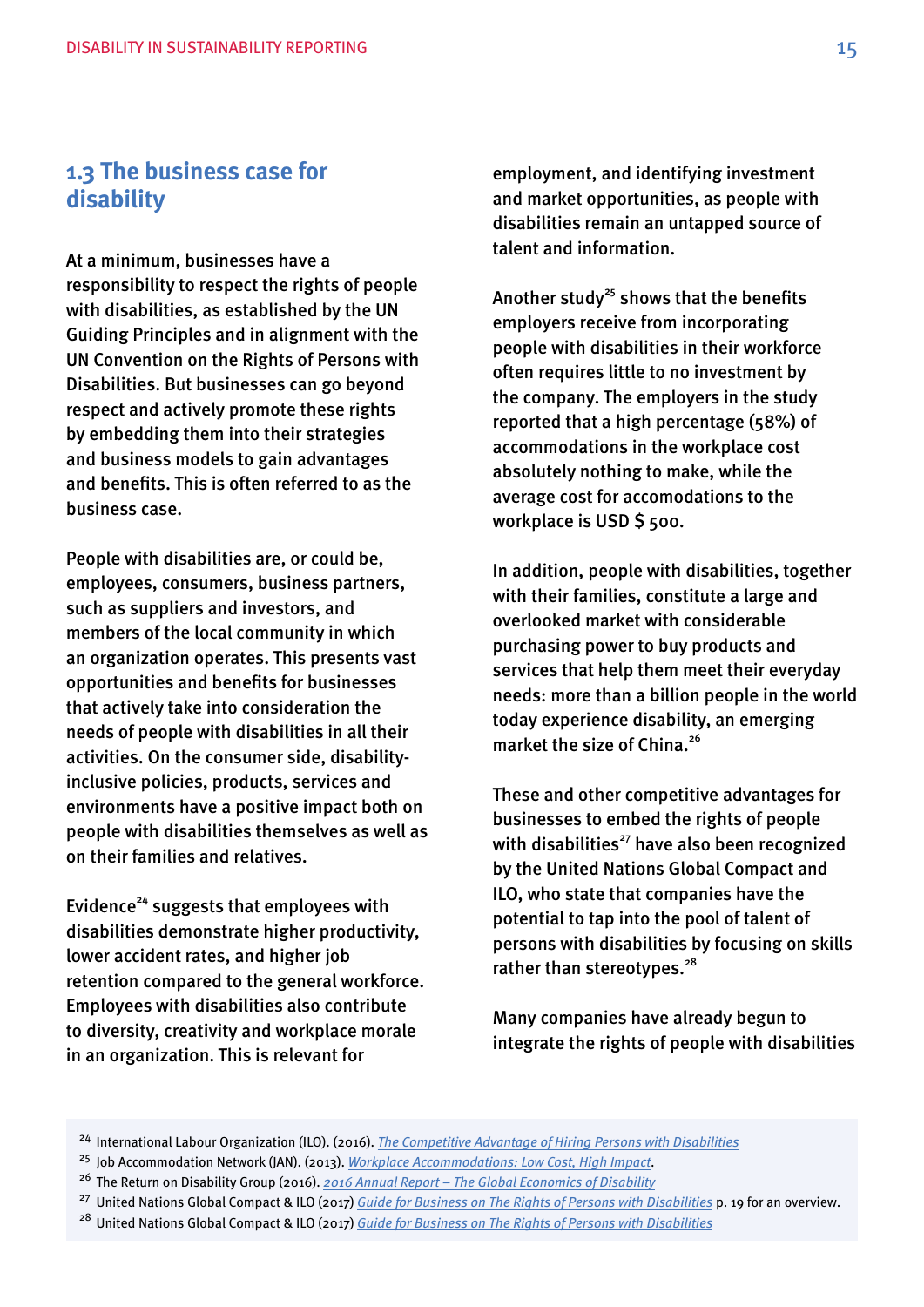<span id="page-15-0"></span>in their business strategies and to develop innovative practices, products and services. Chapter 2 presents testimonials from companies and organizations that discuss the value of incorporating people with disabilities into their business. Another set of useful examples of employers' and multi-stakeholder organizations representing different sectors and regions that focuses on business and disability can be found in the ILO Global Business and Disability Network.<sup>29</sup>

A noteworthy example of private sector action is the commitment made by private sector organizations at the Global Disability Summit in London in July 2018. Companies such as Unilever, shared their vision to be the employer of choice for people with disabilities by 2025 and grow the total number of employees with disabilities to 5% by that date.<sup>30</sup>

# **1.4 Disability and the SDGs**

More than 10 years after the adoption of the Convention on the Rights of Persons with Disabilities, the UN General Assembly adopted the 2030 Agenda for Sustainable Development that includes 17 Sustainable Development Goals (SDGs). Building on the principle of "leaving no one behind", the new Agenda emphasizes a holistic approach to achieving sustainable development for all. Disability and persons with disabilities are referenced in various parts of the SDGs and are explicitly mentioned 11 times.<sup>31</sup> The United Nations has identified at least five goals in which disability is referenced in areas related to education, growth and employment, inequality, accessibility of human settlements, and data collection and monitoring of the SDGs. These goals and their corresponding targets are reflected in the table below.

| Goal                                                                                                                                            | <b>Target</b>                                                                                                                                                                                                                                                                                                                                                                                                                                                             |
|-------------------------------------------------------------------------------------------------------------------------------------------------|---------------------------------------------------------------------------------------------------------------------------------------------------------------------------------------------------------------------------------------------------------------------------------------------------------------------------------------------------------------------------------------------------------------------------------------------------------------------------|
| <b>Goal 4: Quality education</b><br>Ensure inclusive and equitable quality<br>education and promote lifelong learning<br>opportunities for all. | 4.5 By 2030, eliminate gender disparities<br>in education and ensure equal access to all<br>levels of education and vocational training<br>for the vulnerable, including persons with<br>disabilities, indigenous peoples and children<br>in vulnerable situations.<br>$4(a)$ Build and upgrade education facilities<br>that are child, <i>disability</i> and gender sensitive<br>and provide safe, nonviolent, inclusive and<br>effective learning environments for all. |
|                                                                                                                                                 |                                                                                                                                                                                                                                                                                                                                                                                                                                                                           |

29 See: *[www.businessanddisability.org](http://www.businessanddisability.org)* 

<sup>30</sup>*[See here: Private sector organizations - Global Disability Summit commitments](https://www.gov.uk/government/publications/private-sector-organisations)*.

 31 For a full overview of disability references in the SDGs, please see the European Disability Forum's *[European Human Rights](http://www.edf-feph.org/sites/default/files/edf_-_sdgs_human_rights_report_final_accessible.pdf)  [Report](http://www.edf-feph.org/sites/default/files/edf_-_sdgs_human_rights_report_final_accessible.pdf)*, issue 2 2018, p. 21-29. Also check the work of the International Disability Alliance, connecting the 2030 Agenda and the UN Convention on the Rights of Persons with Disabilities: *[http://www.internationaldisabilityalliance.org/content/2030](http://www.internationaldisabilityalliance.org/content/2030-agenda-crpd) [agenda-crpd](http://www.internationaldisabilityalliance.org/content/2030-agenda-crpd)*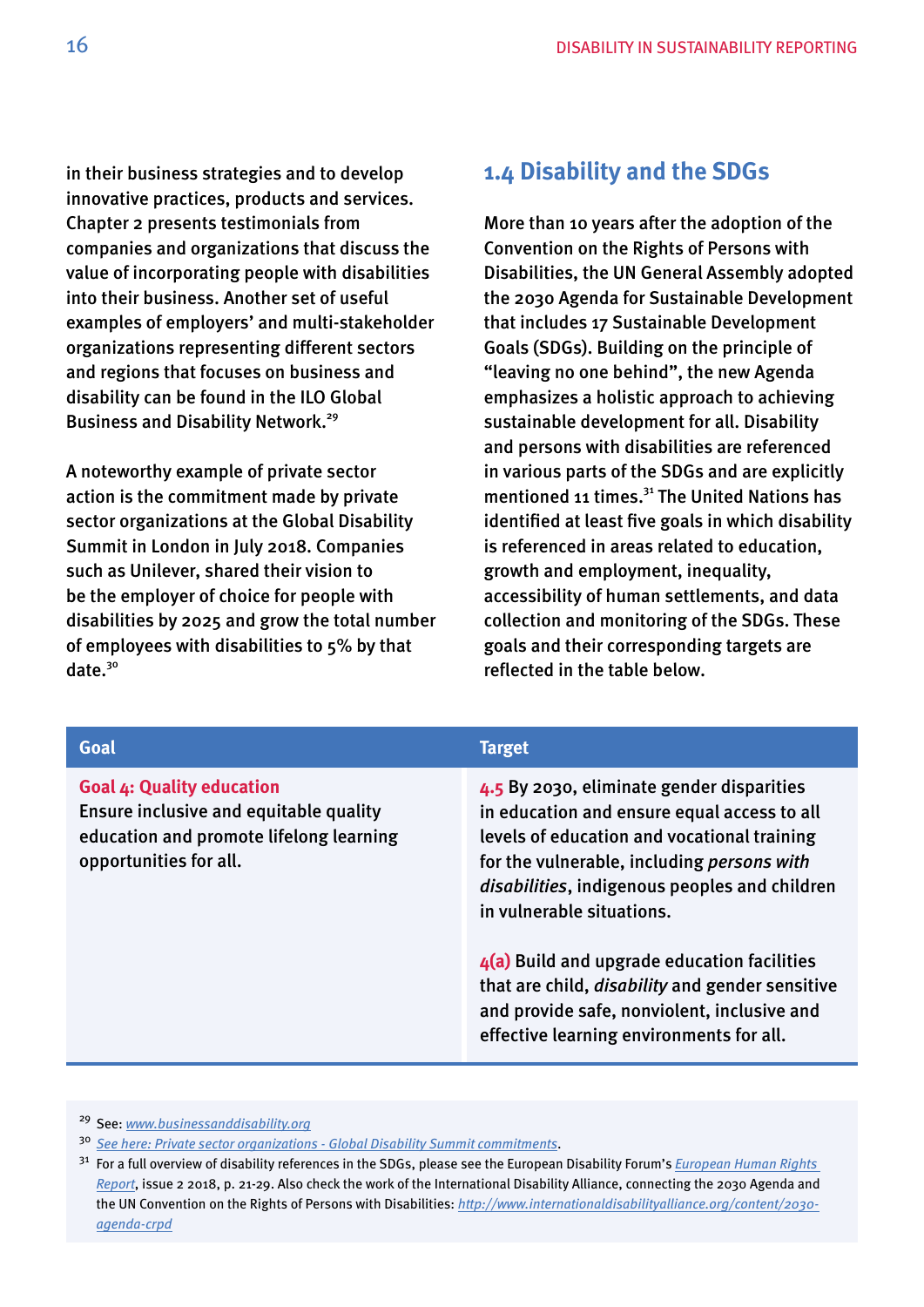| Goal                                                                                                                                                                          | <b>Target</b>                                                                                                                                                                                                                                                                                                                                                                                                                                                                                                                          |
|-------------------------------------------------------------------------------------------------------------------------------------------------------------------------------|----------------------------------------------------------------------------------------------------------------------------------------------------------------------------------------------------------------------------------------------------------------------------------------------------------------------------------------------------------------------------------------------------------------------------------------------------------------------------------------------------------------------------------------|
| <b>Goal 8: Decent work and economic growth</b><br>Promote sustained, inclusive and sustainable<br>economic growth, full and productive<br>employment and decent work for all. | 8.5 By 2030, achieve full and productive<br>employment and decent work for all women<br>and men, including for young people and<br>persons with disabilities, and equal pay for<br>work of equal value.                                                                                                                                                                                                                                                                                                                                |
| <b>Goal 10: Reduced inequalities</b><br>Reduce inequality within and among<br>countries.                                                                                      | 10.2 By 2030, empower and promote the<br>social, economic and political inclusion of<br>all, irrespective of age, sex, <i>disability</i> , race,<br>ethnicity, origin, religion or economic or other<br>status.                                                                                                                                                                                                                                                                                                                        |
| <b>Goal 11: Sustainable cities and communities</b><br>Make cities and human settlements inclusive,<br>safe, resilient and sustainable.                                        | 11.2 By 2030, provide access to safe,<br>affordable, accessible and sustainable<br>transport systems for all, improving road<br>safety, notably by expanding public transport,<br>with special attention to the needs of those<br>in vulnerable situations, women, children,<br>persons with disabilities and older persons.<br>11.7 By 2030, provide universal access to safe,<br>inclusive and <i>accessible</i> , green and public<br>spaces, in particular for women and children,<br>older persons and persons with disabilities. |
| <b>Goal 17: Partnerships for the goals</b><br>Strengthen the means of implementation<br>and revitalize the global partnership for<br>sustainable development.                 | 17.18 By 2020, enhance capacity-building<br>support to developing countries, including for<br>least developed countries and small island<br>developing States, to increase significantly<br>the availability of high-quality, timely and<br>reliable data disaggregated by income,<br>gender, age, race, ethnicity, migratory status,<br>disability, geographic location and other<br>characteristics relevant in national contexts.                                                                                                   |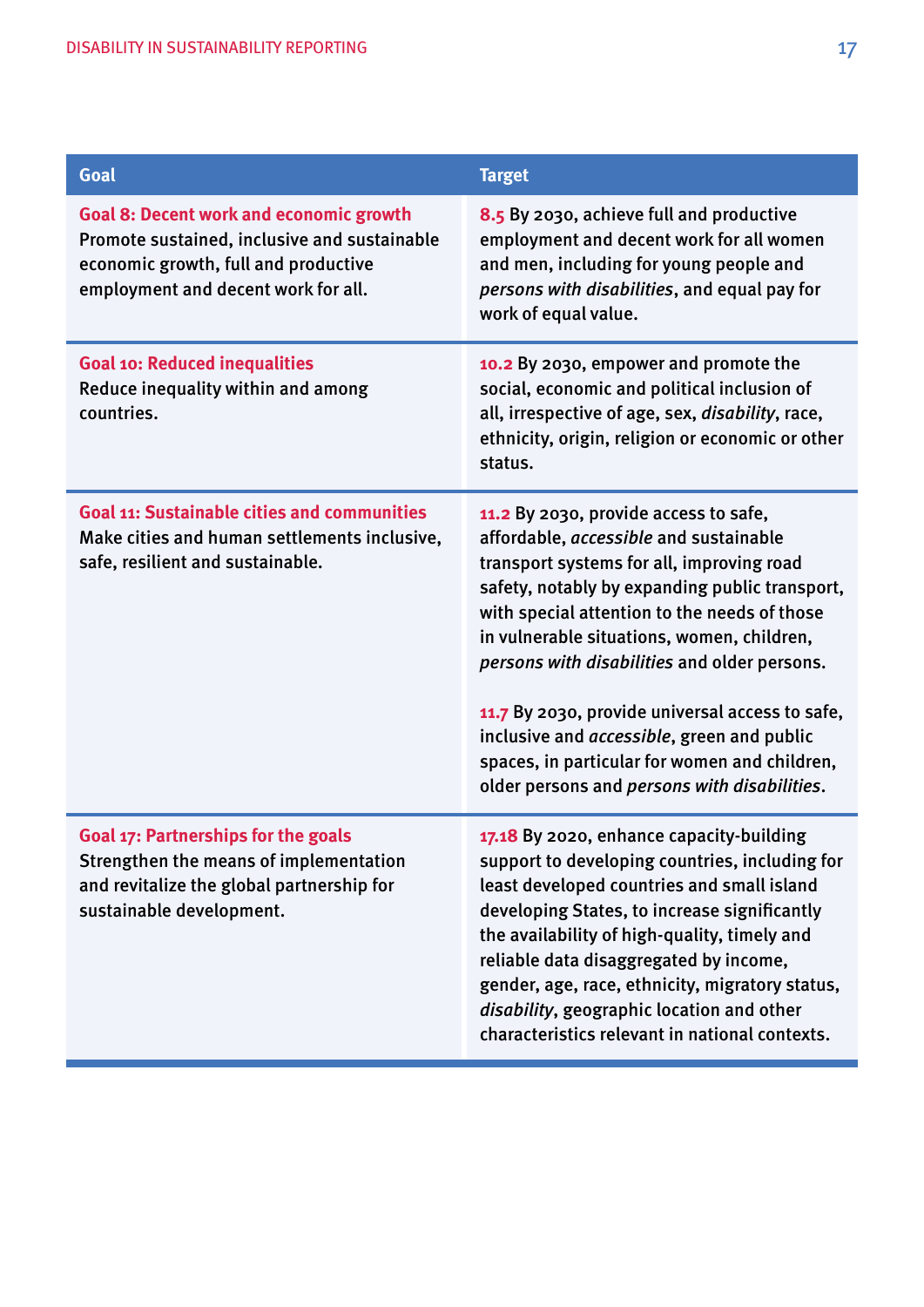The 2030 Agenda initial paragraph 23, states that people who are vulnerable must be empowered. According to the text, these include persons with disabilities, more of 80% of whom live in developing countries. Identifying people with disabilities as part of the vulnerable groups, places them at the center of efforts to eradicate poverty and to improve social inclusion throughout the entire Agenda. Earlier, in paragraph 19, the Agenda reflects the human rights approach, including a mention of disability.

The international movement of people with disabilities is actively involved in the implementation of the 2030 Agenda, with relevant work on the field of indicators. $32,33$ In addition, at the High-level Political Forum on Sustainable Development (HLPF), persons with disabilities are recognized as a distinct stakeholder group, through the Stakeholder Group of Persons with Disabilities.34

# **The critical role of the private sector towards achieving the new Agenda**

The UN Sustainable Development Goals (SDGs) have ushered in a new era of global development objectives to tackle the world's most pressing issues, and the active participation of business is an important driver in achieving these goals. The SDGs explicitly call on business to use creativity and innovation to achieve sustainable

development. Specifcally, they present an opportunity for business-led solutions and technologies that address disability-related challenges.

The SDGs, which according to conservative estimates could provide up to US\$12 trillion worth of savings and revenues by 2030, present great opportunities for business practices that support sustainable development, including respect and support for human rights and protection of our environment.35 Business opportunity and impact on the SDGs are not mutually exclusive – they go hand in hand.

Covering a wide spectrum of sustainable development topics relevant to companies – such as poverty, health, education, climate change and environmental degradation – the SDGs can help to connect business strategies with global priorities. Companies can use the SDGs as an overarching framework to shape, steer, communicate and report their impacts on disadvantaged, marginalized or vulnerable groups.

Many companies already report and communicate on topics covered in the SDGs, including on disability. Aligning a company's reporting and communication with the SDGs means both discussing performance in the context of the expectations set by the SDGs,

<sup>&</sup>lt;sup>32</sup> Significant and active umbrella organizations involved in the field of SGD are the International Disability Alliance (IDA) as well as the International Disability and Development Consortium (IDDC). It is worth noting the existence of initiatives for inclusive data generation such as the Washington Group short set of questions on Disability, or The Inclusive Data Charter.

 $33$  In the section "Follow up and Review" of the 2030 Agenda, guiding principles are mentioned for this process, including "(g) They will be rigorous and based on evidence, informed by country-led evaluations and data which is high-quality, accessible, timely, reliable and disaggregated by income, sex, age, race, ethnicity, migration status, disability and geographic location and other characteristics relevant in national contexts."

 34 For more information on this check: *[http://www.internationaldisabilityalliance.org/content/united-nations-sustainable](http://www.internationaldisabilityalliance.org/content/united-nations-sustainable-development-goals)[development-goals](http://www.internationaldisabilityalliance.org/content/united-nations-sustainable-development-goals)* 

 <sup>35</sup>*<https://3blmedia.com/News/Business-Reporting-SDGs-Analysis-Goals-and-Targets-Launched>*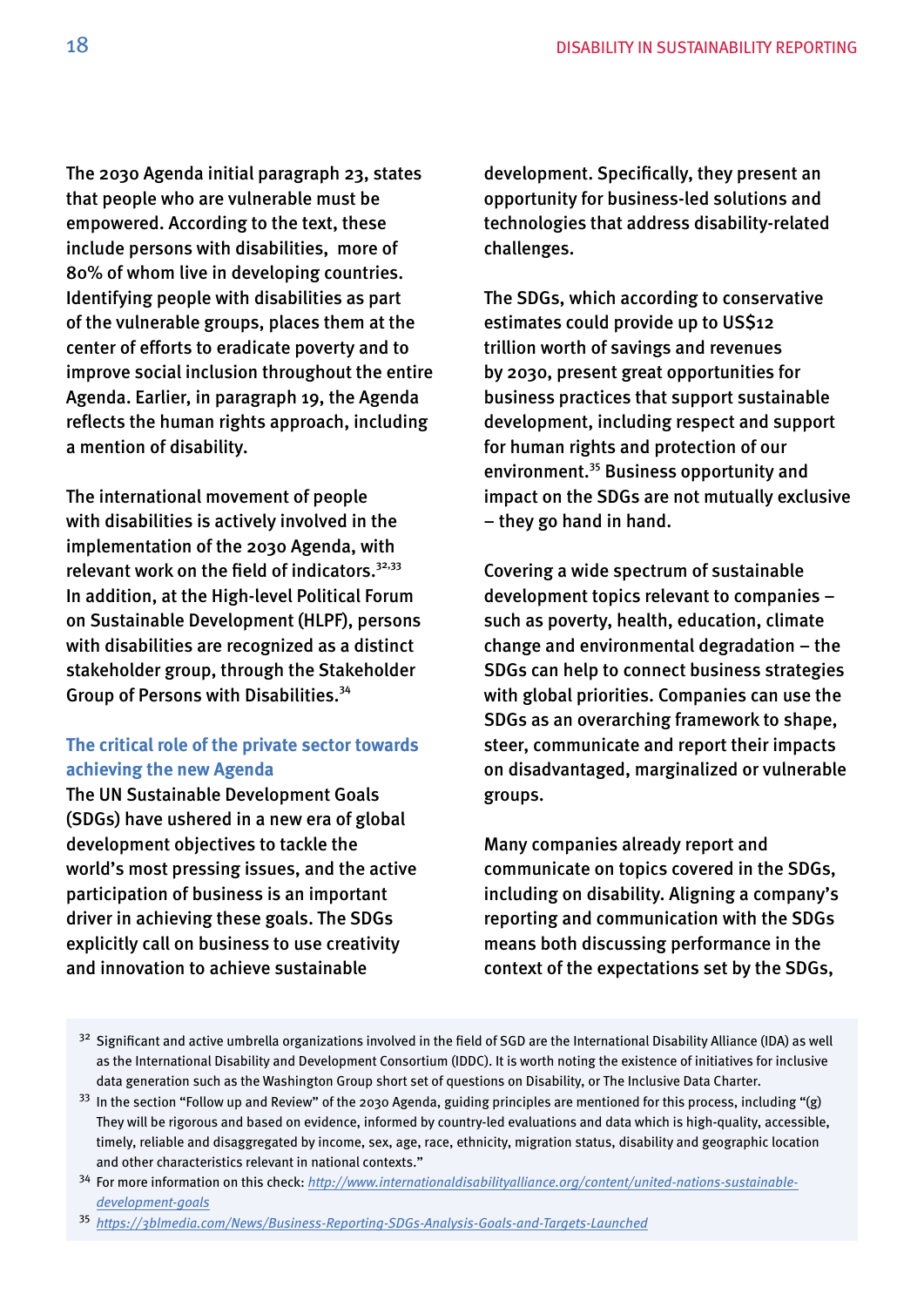The SDG Compass is a guide that companies can use to align their strategies with the relevant SDGs, and measure and manage their impacts.

The guide presents five steps for companies to maximize their contribution to the SDGs. Companies can apply the five steps

to set or align their course, depending on where they are on the journey of ensuring that sustainability is an outcome of core business strategy.

Access the SDG Compass at: *<https://sdgcompass.org/>*

and aligning disclosures with the language of the SDGs to ensure a common dialogue among stakeholders.

**Take action on corporate reporting on the SDGs** 

SDG target 12.6 requires Member States to encourage companies, especially large and transnational companies, to adopt sustainable practices and to integrate sustainability information into their reporting cycle.

To help businesses report on their contributions to the SDGs, The United Nations Global Compact and Global Reporting Initiative (GRI) formed a ground-breaking initiative, *[Reporting on the SDGs](https://www.globalreporting.org/information/SDGs/Pages/Reporting-on-the-SDGs.aspx)*. This effort aims to leverage the GRI Standards – the world's most widely used sustainability reporting standards – and the Ten Principles of the UN Global Compact. In so doing, businesses can incorporate SDG reporting into their existing processes, ultimately empowering them to act and achieve the SDGs.

Reporting on their progress towards disability and other development issues, can help companies improve their performance, which will enable meaningful progress

towards achieving the SDGs. It will also help businesses to better engage and communicate their contributions to the SDGs with governments and inform their sustainability reporting at a national level.

# **Key messages on disability and SDGs**

Disability is a matter of Human Rights, as refected by the UN Convention on the Rights of Persons with Disabilities, but as the Agenda 2030 and the SDGs show, disability can also lead to sustainability.

Incorporating disability into their vision allows businesses and organizations to contribute to the SDGs, and companies must be able to indentify where disability is most relevant within the 2030 Agenda.

And the revers is also true, a global and comprehensive treatment, implementation and monitoring of the Agenda 2030 and the SDGs should not leave anyone behind, and therefore should include people with disabilities.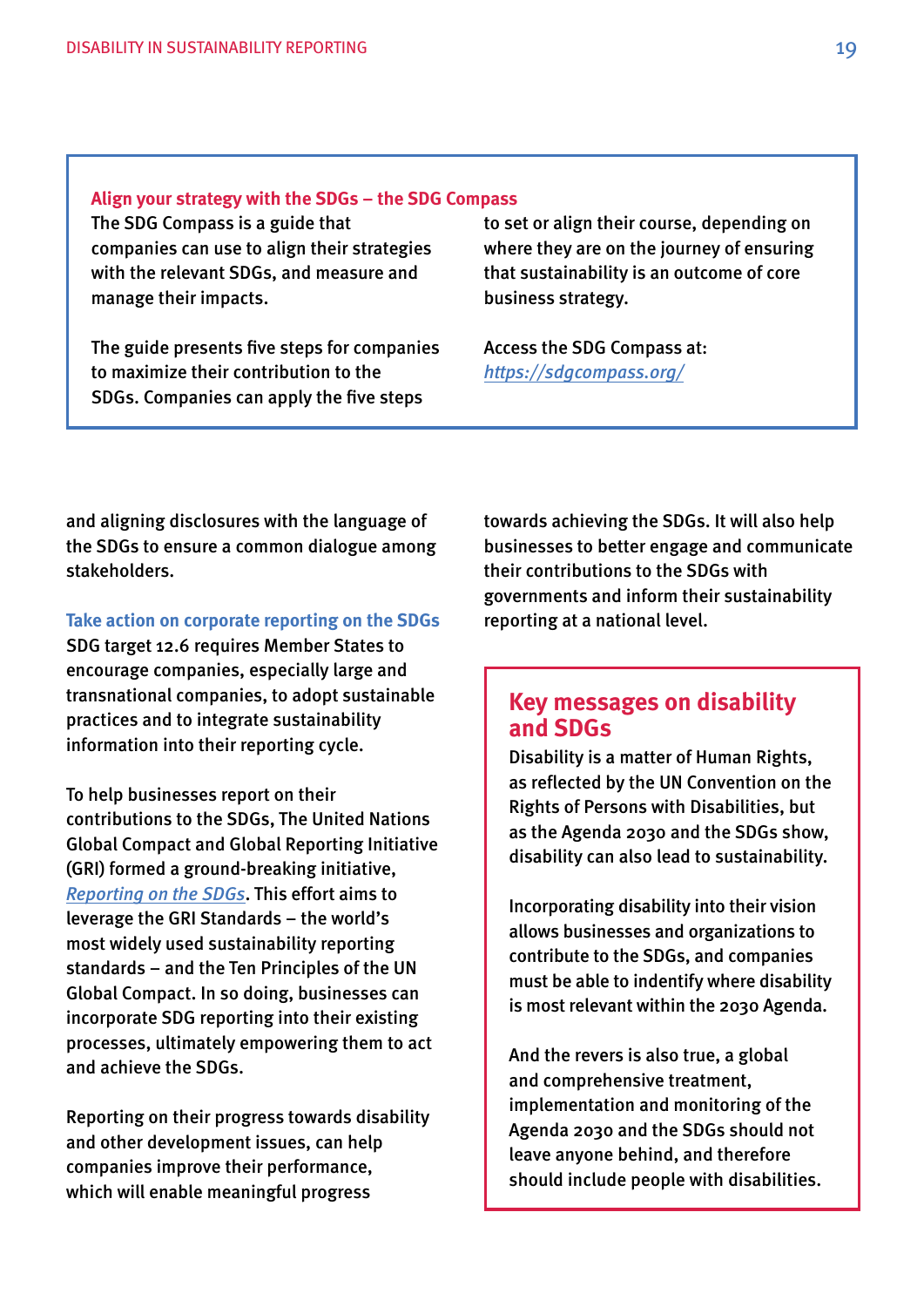# **2. Testimonials**

Global companies from different sectors have contributed to this publication. They have shared their vision on how incorporating disability is beneficial for businesses.



### **Atos**

The top management at Atos strongly supports the employment of people with disabilities; our Chief HR Officer and Chief Digital Officer are key executive sponsors of our group accessibility initiatives. Our experience shows that people with diverse abilities are crucial to creating innovative solutions, so we promote an inclusive workplace where everyone can maximize their potential. Our ability to demonstrate how we are inclusive of disability is a critical element in winning business and retaining talent. We are increasingly reinforcing our values as an organization through networks like Atos Adapt which amplify the voices of our employees, like Inês and Arturo. Inês: "I like working in

Atos; my colleagues are always willing to help with my everyday little struggles; there are not so many companies that care as much about people like me." Arturo: "Atos realizes the potential of putting diverse people together and unleashing their talent." We continue to strive to make Atos more diverse and inclusive with initiatives that include a program to improve the accessibility of our employee tools, a streamlined process for purchasing assistive technologies for those who need them, and a diverse and inclusive recruiting process.

# **Neil Milliken and Fernando Martin**

*Accessibility Services in the UK and Spain respectively*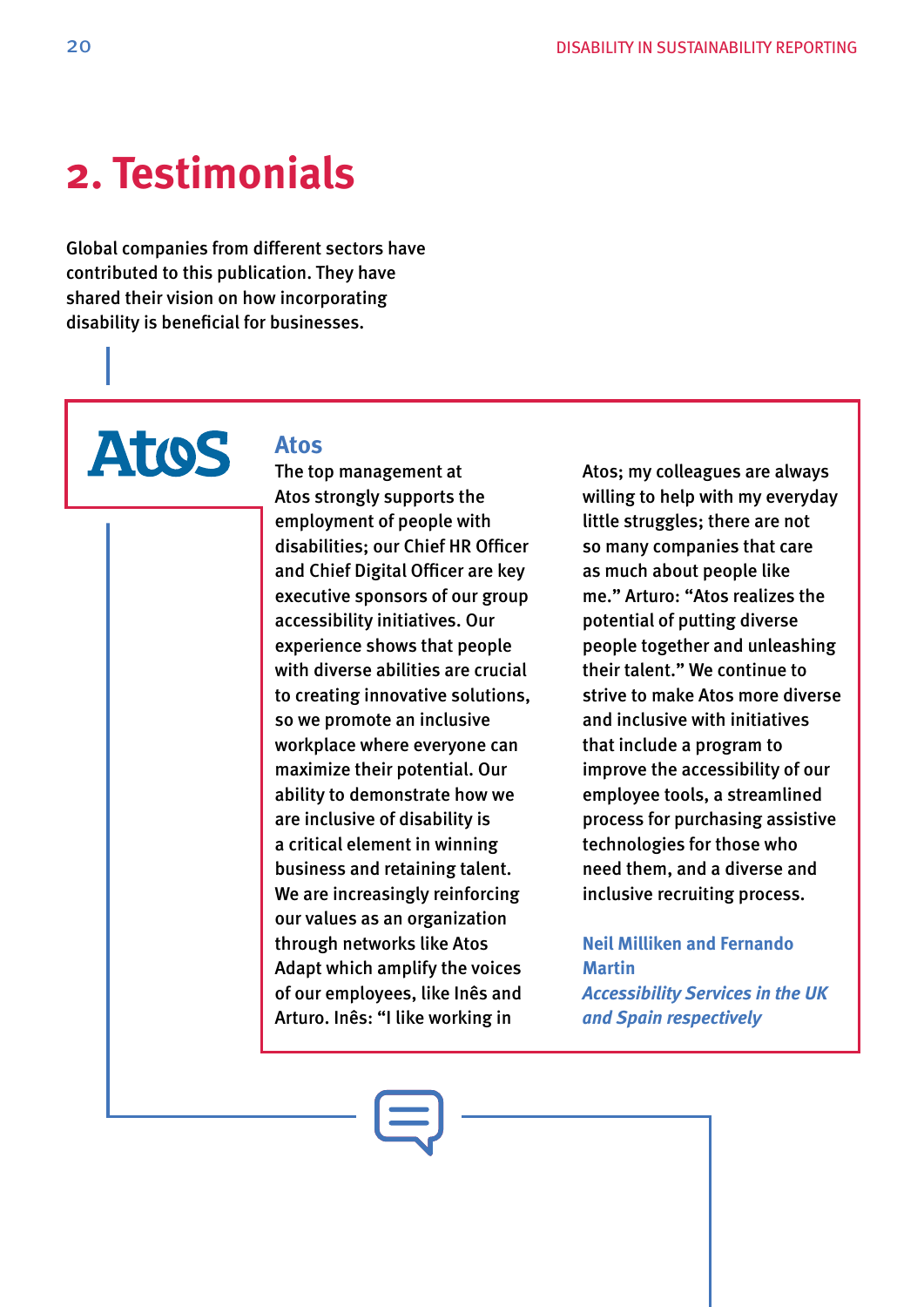

# **The Dow Chemical Company**

Dow firmly believes that there is a strong business case for inclusion, including disability, in the workplace. Diverse workgroups increase employee engagement. Engaged employees deliver better results – which improves customer loyalty and satisfaction, revenue growth and earnings per share. In June 2018, Dow unveiled their new Disability Strategy. The purpose of this strategy is to guide Dow policies, practices and culture in order to create an allinclusive environment so Dow can become the employer of choice for people with disabilities. Dow recognizes that the population of people with disabilities is the largest minority group in the world. Dow also recognizes the talent and diverse school of thought that these individuals can bring to the table. As the management sponsor of Dow's Disability Employee Network, I have seen the benefits of incorporating disability into Dow business. In 2016, Dow partnered with Project SEARCH in order to provide three 10-week internships in various roles for transition age or adult students with moderate cognitive or developmental disabilities. Since the start of this program, Dow has graduated 18 interns, with nine of the interns securing full-time employment prior to graduation. There is interest in expanding this program to Dow locations across the globe.

#### **Mike Witt**

*Corporate Director, EH&S and Sustainability, The Dow Chemical Company*

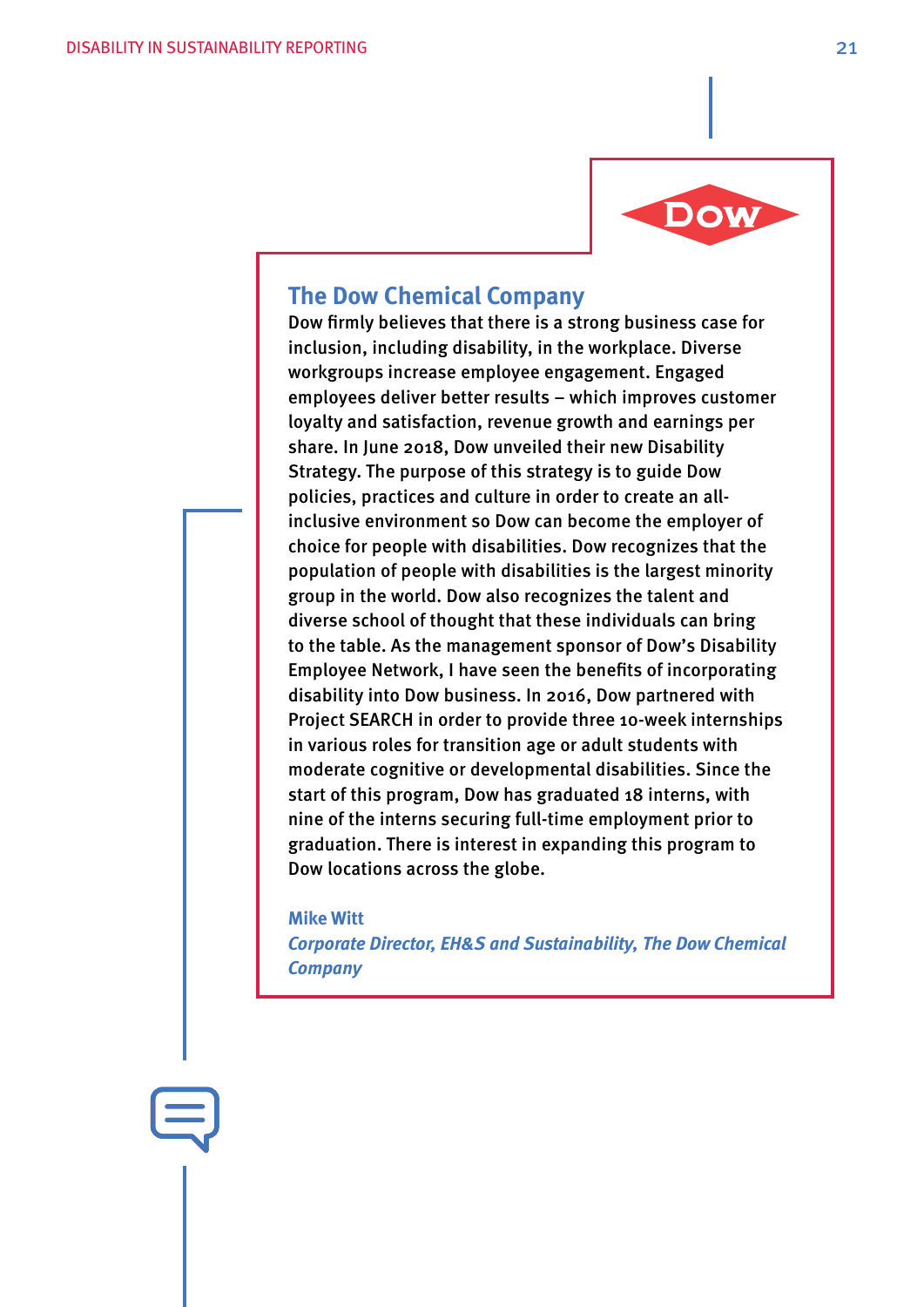# enel

# **Enel**

Diversity and inclusion are two fundamental aspects of the Enel corporate strategy and culture, that inspire people to express their unique value and hidden potential regardless of diversities. Diversities are business factors, key for unlocking the potential of innovation. In 2015, Enel approved a global policy on "Diversity and inclusion" based on the principles of non-discrimination, equal opportunities, inclusion and respect of work-life balance, defining tangible actions to be implemented and a quarterly monitoring process. Enel has appointed focal points in order to promote projects for people with disabilities aimed at valuing their contribution and providing them with services and processes to work in full autonomy. For example, in Italy:

- We have launched a management course to spread the culture of digital accessibility.
- A dedicated agile team is working

to identify the main professional development needs and solutions for people with disabilities, setting up specific action plans.

- We have launched a speech-to-text app to include colleagues and clients with hearing impairments in all communication situations.
- A support service has been set up to ensure independent living and increase the mobility autonomy of colleagues with physical impairments.
- We regularly organize inclusion awareness initiatives aimed at colleagues working with people with disabilities.

# **Marisa Strangis** *Head of People Care and Diversity Management*

**Giulia Genuardi**  *Head of Sustainability Planning and Performance Management*

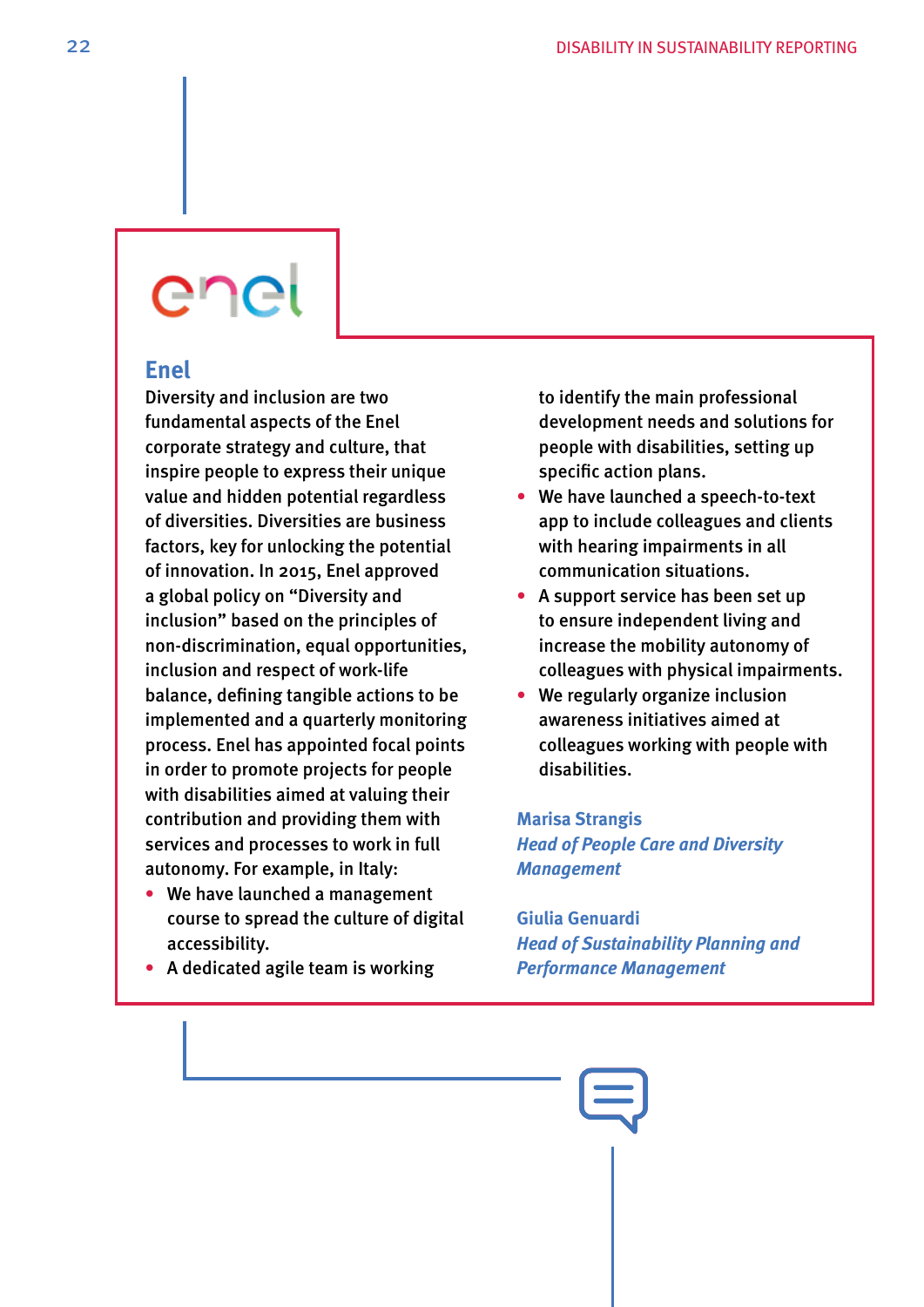

# **ILUNION**

# **ILUNION**

ILUNION is the business project of ONCE social group, operating throughout Spain and making headway in Colombia. There are five divisions for its activities: Services, Social and Health Care, Tourism, Marketing and Consulting. Its turnover was € 847.2 million in 2017, and 40.6% of its 34,679 workers had some type of disability. The mission of ILUNION is to create employment for people with disabilities through profitable, sustainable and innovative business projects. In addition, it is committed to excellence in management, which is crucial to its competitiveness. Its inclusion model has a direct economic impact on its businesses: it adds social value to the offer of

its products and services, and to its business projects. Because of this, many customers and partners seek an alliance with ILUNION to participate in viable projects that generate positive social impact. Also, workers have a high degree of identification and involvement in the project, which results in greater motivation and an inclusive and innovative approach at the very start of the process, when designing both the products and services of the group, and internal processes on how to organize and manage work, communication tools, work environments, etc.

**Alejandro Oñoro** *Chief Executive Officer, ILUNION*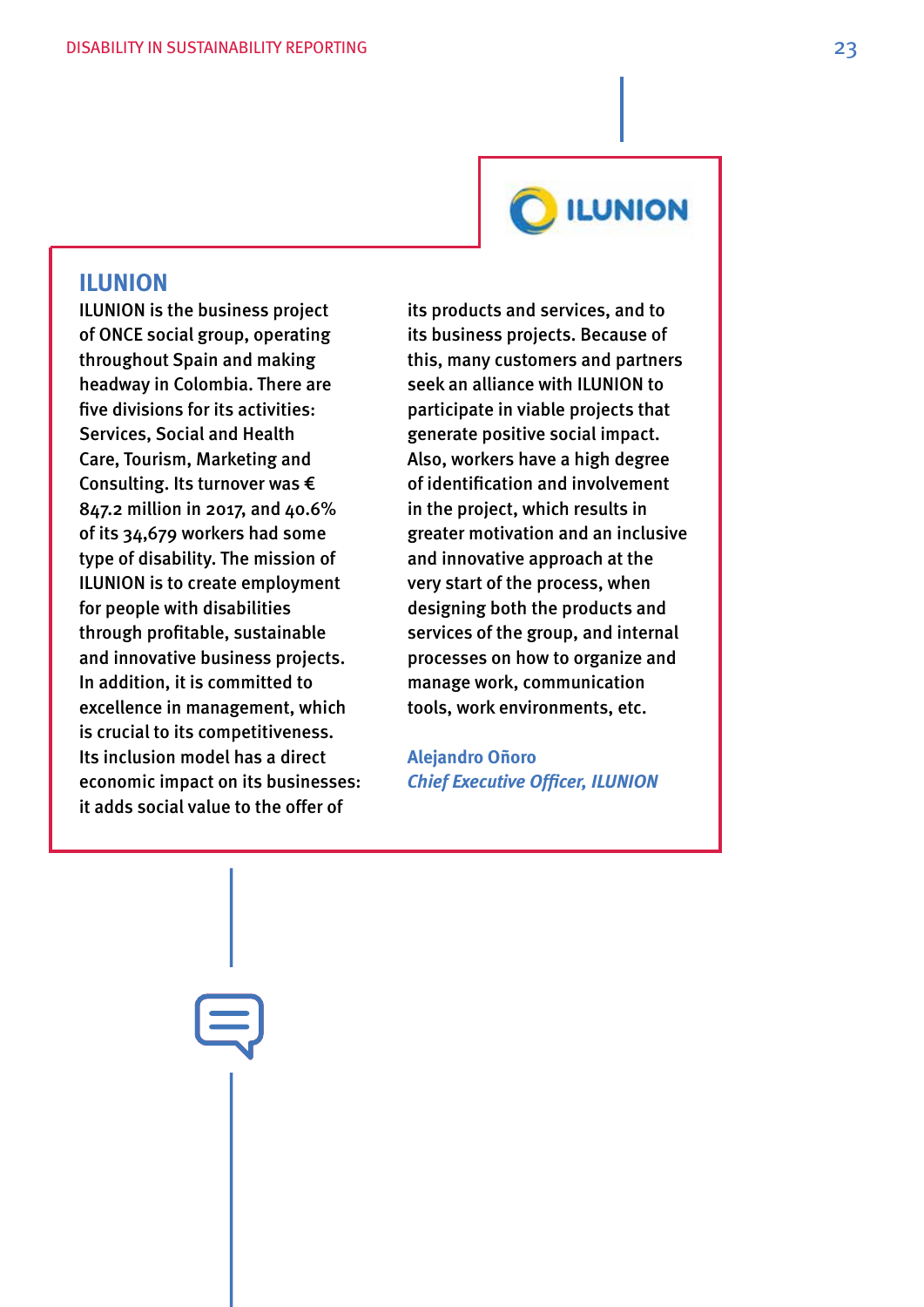# **L'Oreal**

People with disabilities bring unique experiences and ideas to the table. Like every sort of diversity, different types of capacities and points of view enhance our mission. L'Oréal values people for their personal qualities, their skills and their contributions.

**Margaret Johnston-Clarke**  *Global Diversity & Inclusion VP, L'Oréal*

# **L'ORÉAL**

# **Nicrosoft**

# **Microsoft**

There are more than 1 billion people around the world with disabilities. Often, they face significant barriers when it comes to employment, education, healthcare, transportation, access to technology and government services, and more. Barriers to education for children with disabilities are particularly harmful because they have a lifelong impact on employability and contribute to high poverty rates for adults with disabilities. While technology already offers significant accessibility opportunities , people with disabilities are often the last to gain access to the benefits of technologybased innovation. At Microsoft, we think that technology can empower people with visual, learning, age-related, mobility, hearing, and speech disabilities to learn more effectively, engage and collaborate with others more easily, and express themselves more clearly. Computers and

the internet have also created opportunities for people with disabilities to pursue an education, participate in the workforce, access government services, and engage in society. But a recent World Bank study found that people with disabilities are still significantly more likely to be unemployed and experience poverty. Technology can help change this. Accessible cloud-based technologies can ensure that people with disabilities have access to services and content in today's increasingly digital world. Cloud computing can also power new assistive services that provide greater independence and mobility for people with a wide range of disabilities. Many of these innovations will also help people remain productive and independent as they age.

**Carlos de la Iglesia**  *Accessibility Director, Microsoft Spain*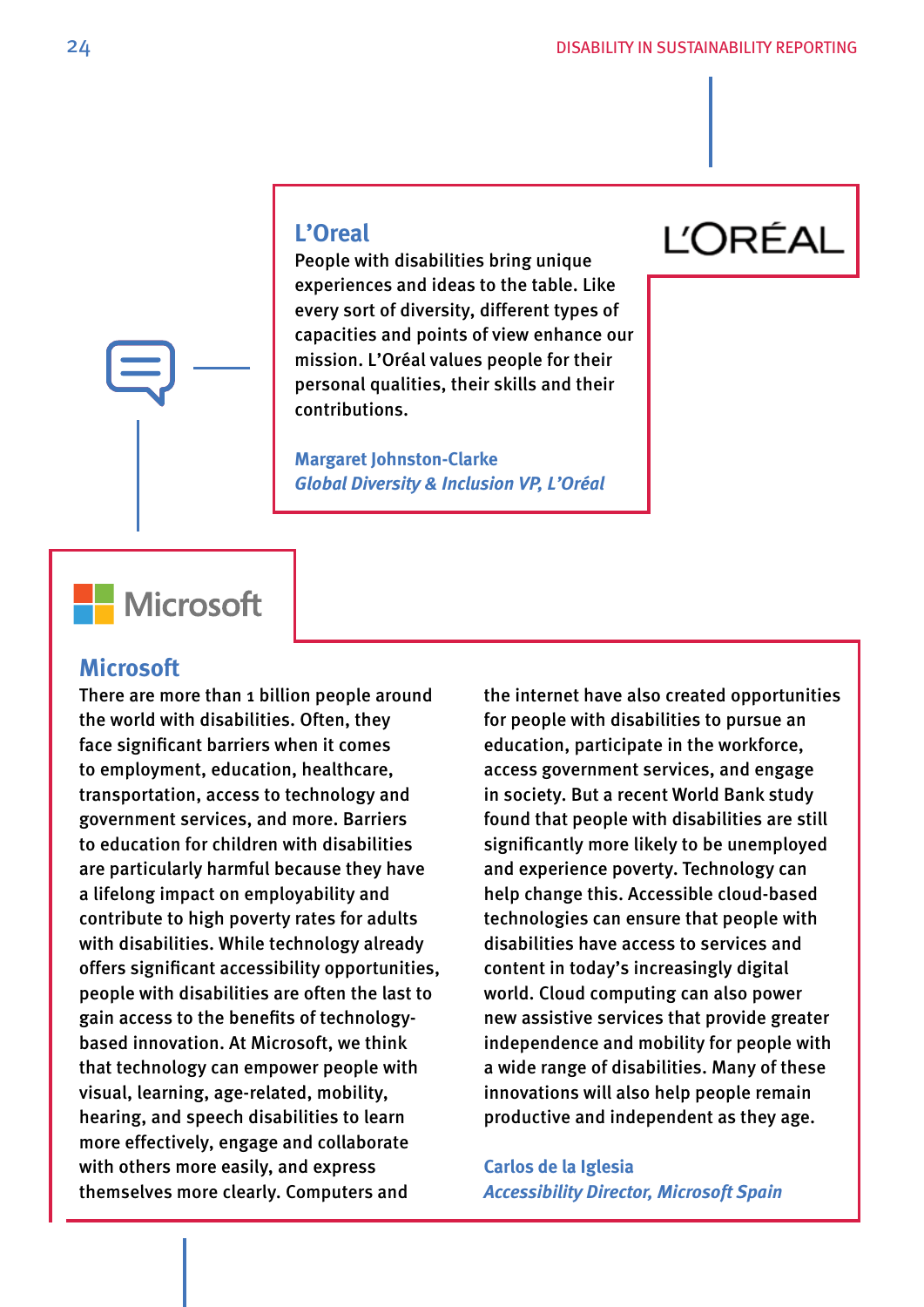# **SAMSUNG**

# **Samsung Electronics**

Samsung Electronics is committed to ensuring that people with disabilities are part of its ongoing sustainability initiatives. This conviction reflects our corporate values, which emphasize mutual respect for all individuals and human-centric design. As a global corporate citizen and leading ICT company, we believe the best way to contribute to society is by leveraging our core capabilities. Samsung is constantly evaluating the accessibility of new products for people with disabilities, as well as developing new human driven and inclusive innovations that solve unique issues. We abide by our 4C (Consideration, Coherence, Comprehensiveness, Co-Creation) Principles for Accessibility Experience Design in developing products. We also have the 'Accessibility UX (User Experience) Design Guide' and 'Checklist' to ensure that our designers and developers consider and integrate factors of accessibility into the

real-world product design process. As an example, in 2016 we developed Relúmino - the Gear VR-enabled visual aid solution. It assists people with visual impairments to enjoy a clearer and brighter view by processing the images shown through a VR device. A comprehensive solution that is accessible, cost-effective, and easy to use, we are proud of the way that Relúmino – amongst other innovations – has helped strengthen digital accessibility for all. Relúmino helps improve the symptoms of wide-ranging visual impairments – ultra-low vision caused by corneal/vitreous clouding, field defect disorder, and refraction disorder – and it improves the vision of those with under 0.1 vision to a 0.8-0.9 vision level.

**Jungsoo Hur and Choi Wonyong**  *Corporate Sustainability Management Office, Samsung Electronics*

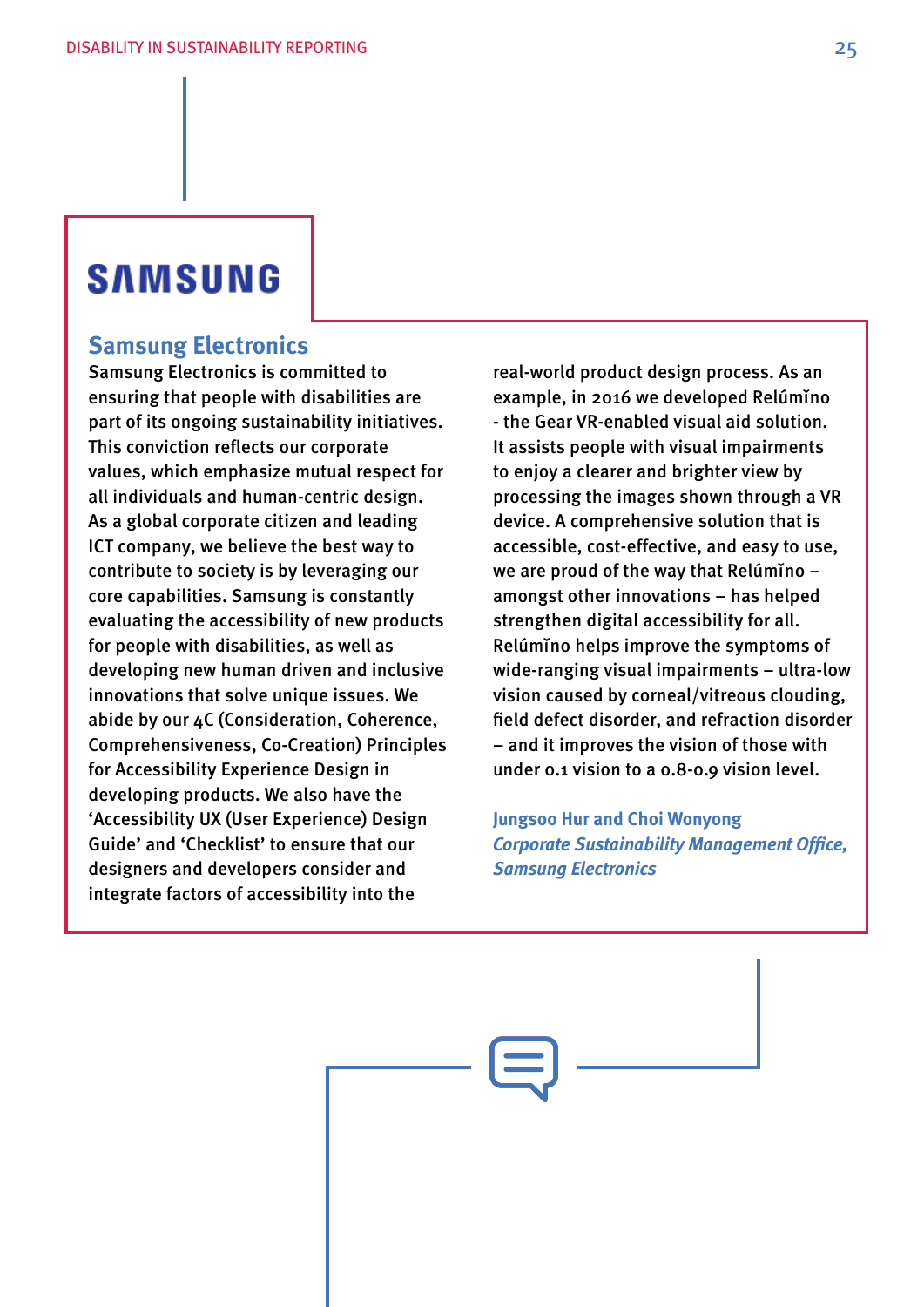

# **Telefónica**

We believe that diversity is a source of talent; and the search for diverse talent includes people with disabilities. More than guaranteeing equal opportunities, we want to incorporate as much diversity in our Company. For this reason, we have labor inclusion policies in place, designed to attract, integrate and facilitate the performance of employees with disabilities. Regarding products and services, as a provider of telecommunications services we are fully aware of our responsibility and potential to improve the lives of people with disabilities through technology. We want to create a fairer society that does not exclude anyone from the advantages offered by digitalization. Therefore, we aim to provide innovative and accessible products and services. We incorporate "Design for all" throughout the Company. We are developing the "Accessible Telefónica" project, which incorporates accessibility as a transversal element to be applied to the whole Company. To do so, in collaboration with the ONCE Foundation and the main manufacturers, we classify our global catalogue of mobile devices according to accessibility criteria in the different countries.

Finally regarding processes, we incorporate the concept of accessibility into all our processes, from the conceptualization of services to their delivery to the customer and post-sales services. To this end, we adapt our communication and sales channels, to ensure they improve our relationships with all our customers, without leaving anyone behind.

**Emilio Vera** *Manager Corporate Ethics and Sustainability, Telefónica SA*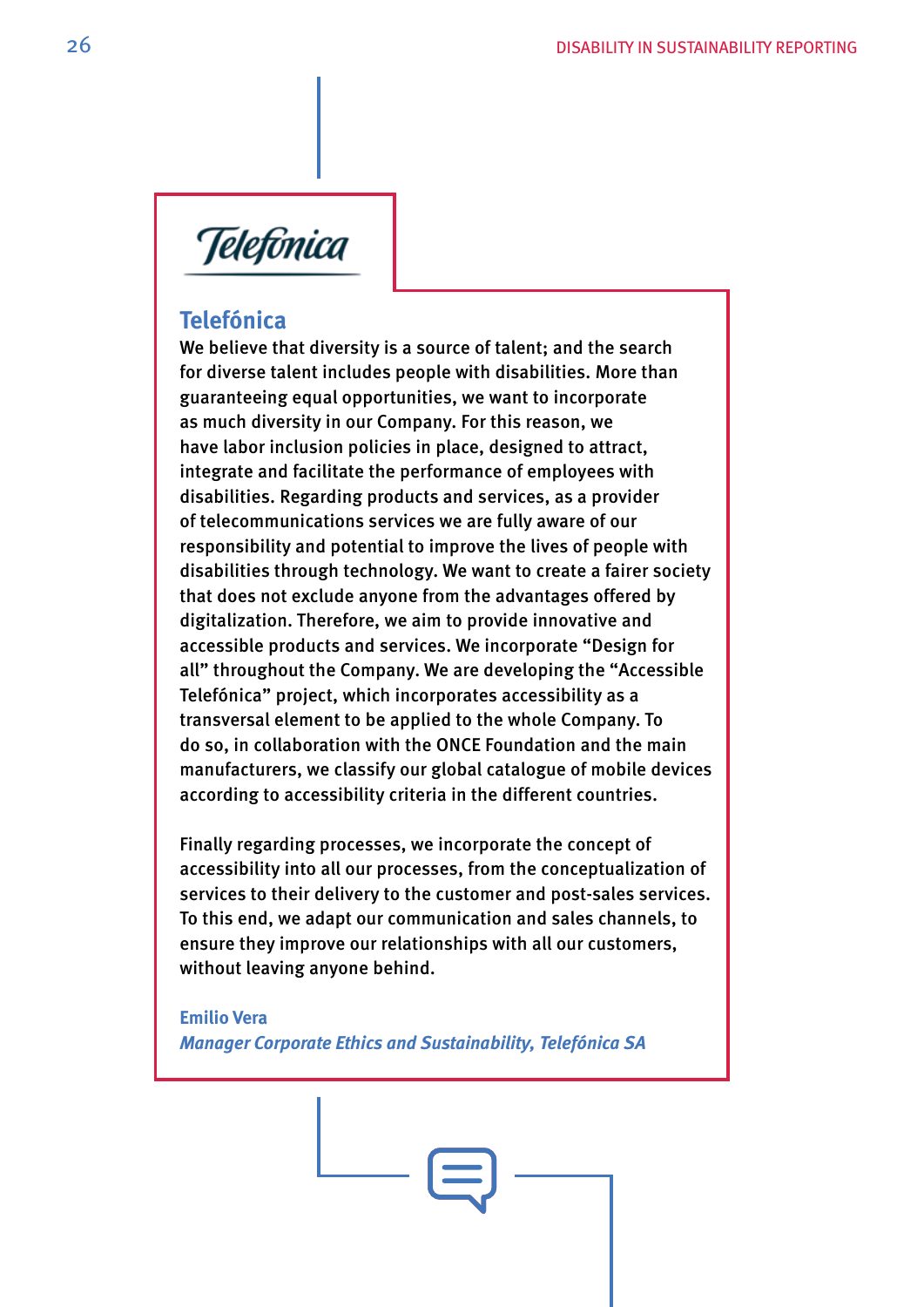In addition to companies' testimonials, the following expert organizations have shared their view.



### **CSR Europe**

People with disabilities account for 15% of the global population – businesses cannot ignore this fact, or neglect the skills and advantages that people with disabilities can bring in. These individuals usually have excellent problem-solving skills that are important in fostering innovation and boosting creativity within the company, and they are extremely adaptive. Integrating disabled employees into the business model can also bring many strategic advantages such as unlocking tax benefits, access to government funding, and of course compliance with legal employment quotas. Moreover, they prove to be cost-efficient too with lower turnover rates as well as lower accident rates that they present. At CSR Europe, some of our frontrunner members are already investing significant resources in disability inclusion. IBM, Microsoft, IBERDROLA and Orange are worth special mention.

**Stefan Crets**  *Executive Director, CSR Europe* 

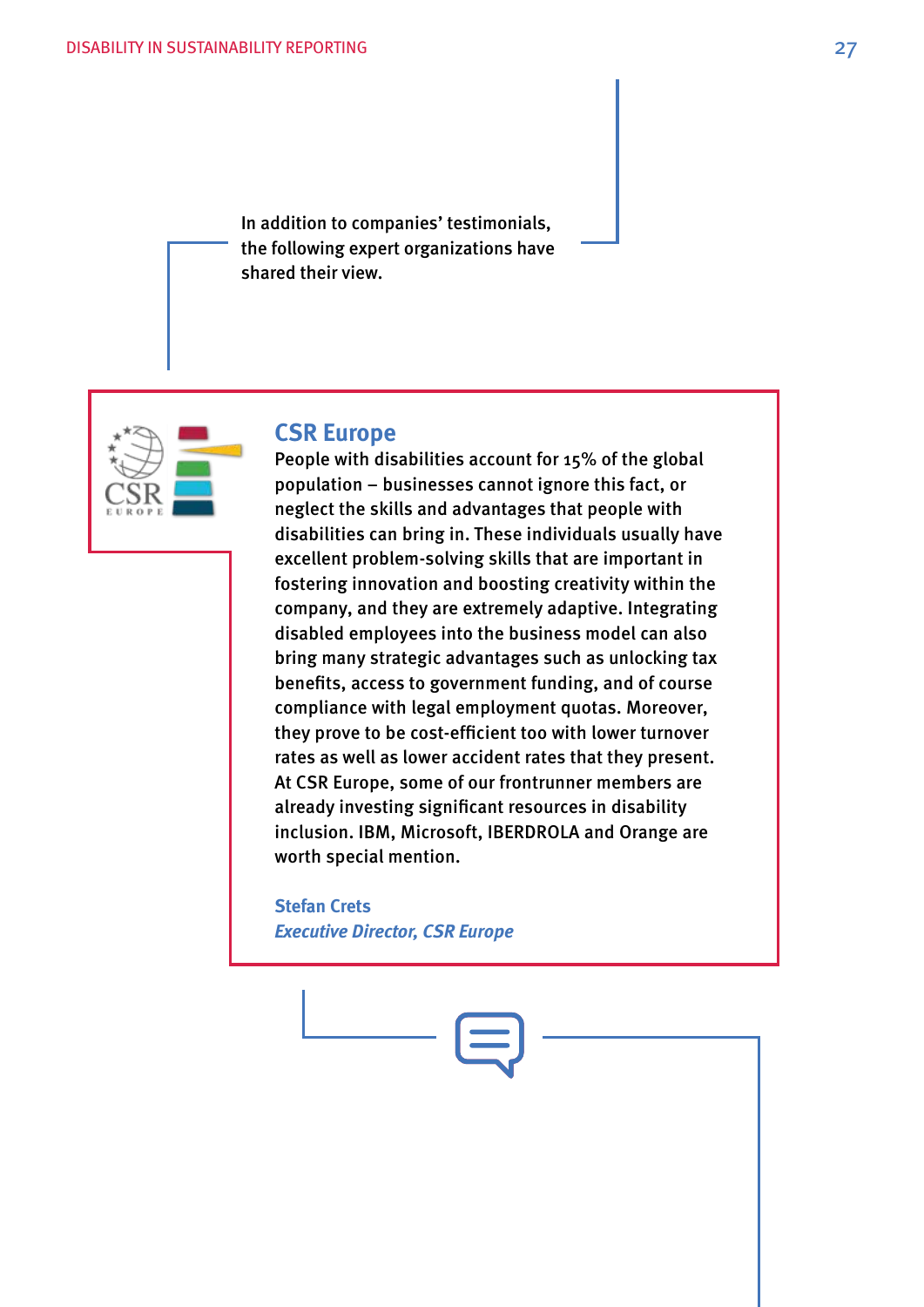# **International Labour Organization**

The members of the ILO Global Business and Disability Network (GBDN) provide a practical example of the benefits of employing persons with disabilities. While some GBDN members started their work on the employment of persons with disabilities because of legal obligations, they are now well beyond legal compliance and strongly committed to the inclusion of persons with disabilities. They are convinced of the positive impact it has had on their companies and the elements more often mentioned are linked to the positive commitment among staff and customers, and how responding to accessibility requirements has led to innovation in products and services. The ILO GBDN Charter, which was conceived by

the members of the ILO GBDN, provides a clear conceptual framework on how companies should promote the inclusion of persons with disabilities. Combating stigma and discrimination, providing, when required, reasonable workplace adjustments, partnering with Disabled Persons' Organizations are all key elements for any company that seeks to become disability inclusive. The Charter also reminds companies to include their disability inclusion practices in their regular sustainability reporting, which makes the GRI/Fundación ONCE guide an especially welcome and useful publication.

#### **Shauna Olney** *Chief of the Gender, Equality and*

*Diversity & ILOAIDS Branch*





**Jnited Nations Global Compact** 

# **United Nations Global Compact**

Respecting and supporting the rights of persons with disabilities is a key component of sustainable business and essential to achieving the Sustainable Development Goals. Persons with disabilities represent huge potential and power as employees, suppliers, consumers, investors and business partners. Companies are increasingly realizing that fostering diversity that includes persons with disabilities can provide a competitive advantage to their business.

**Lila Karbassi**  *Chief, Programmes, UN Global Compact*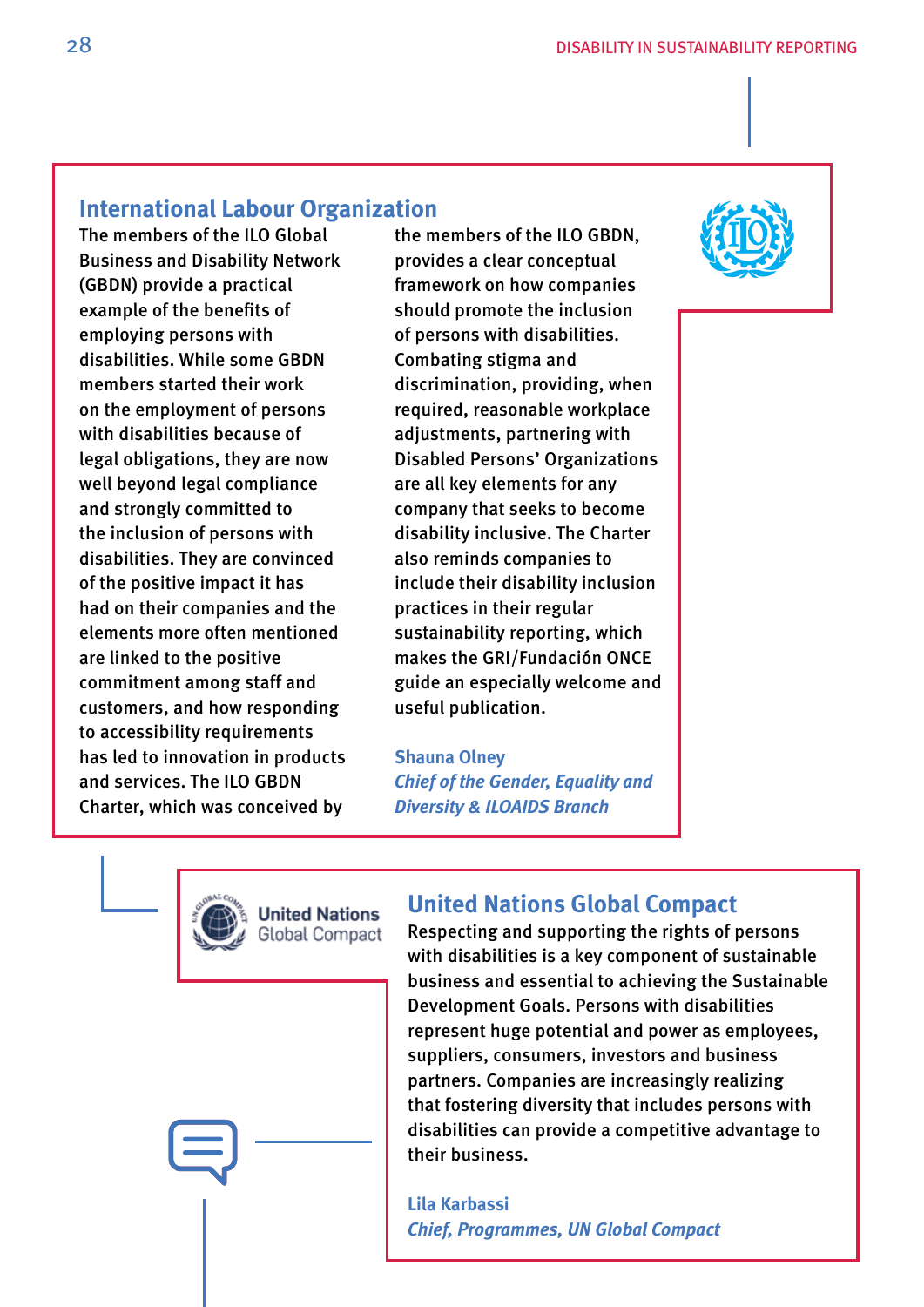

# **The Return on Disability Group**

Disability touches 53% of global consumers and those consumers control at least USD \$8 trillion in annual disposable income. As companies and investors build content to attract and delight the disability market as customers and employees, they require straight-forward models to launch their journey. GRI and Fundación ONCE have crafted an excellent platform for companies and investors to take that first step. Our research shows that 95% of large companies are not acting in disability markets today. Their most common question is: how do we start? This guide serves as an excellent initial "direction finder" that highlights key motivators for institutions to build strategy and actions specific to the demand

function of their shareholders, customers and employees. Ultimately, customized strategy and actions based on direct input from the disability market – specific to each company – is critical to success. Disability in Sustainability Reporting seeds the right questions in the emerging calculus of serving "socially-driven demand". GRI and Fundación ONCE have succeeded in putting the disability market on the dashboard of leaders in Sustainability. Now it is up to those leaders to own the results for their shareholders.

# **Rich Donovan**

*Chairman and CEO, The Return on Disability Group Inc.*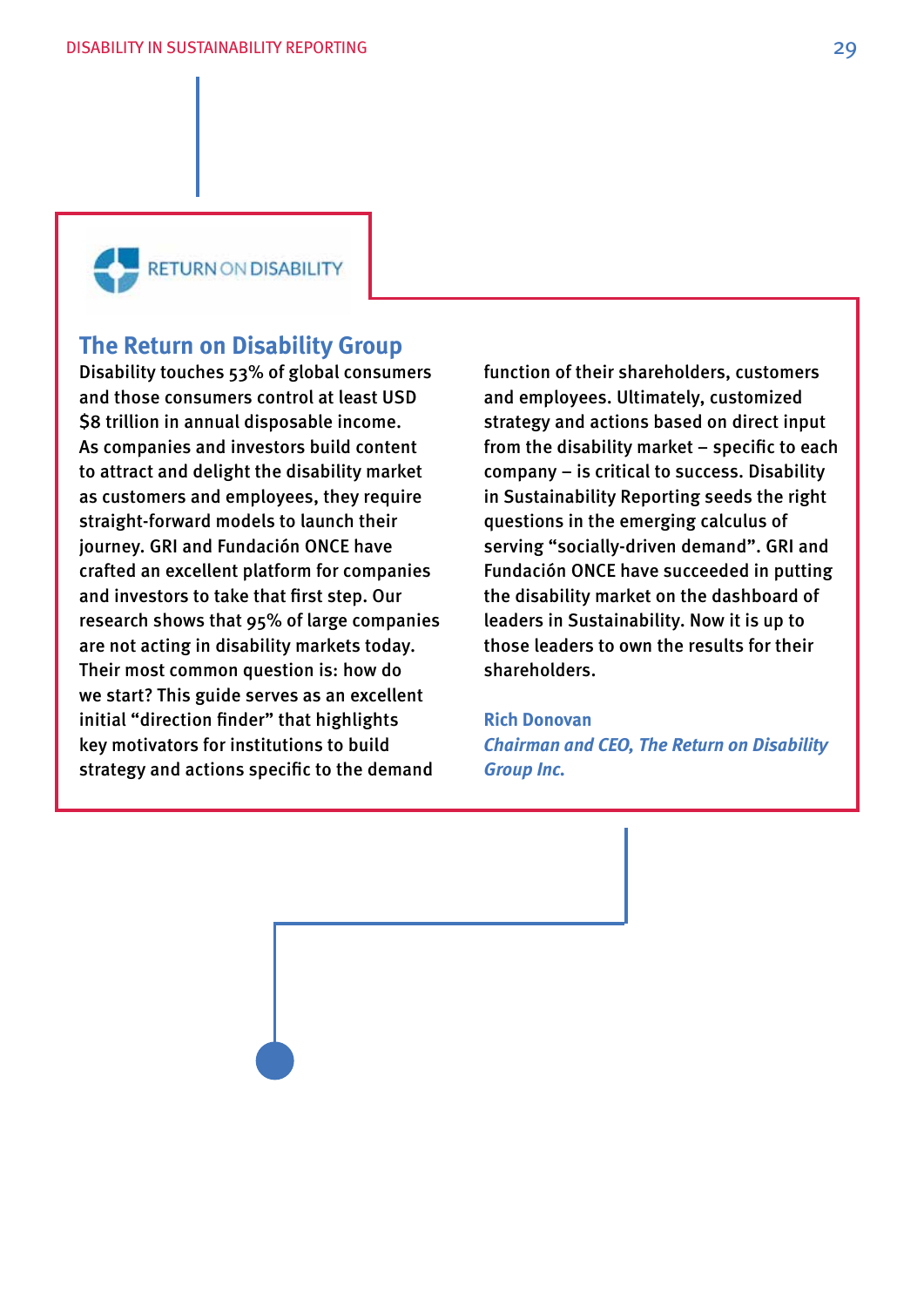# <span id="page-29-0"></span>**3. Incorporating disability into GRI-based reporting**

The GRI Sustainability Reporting Standards (*[GRI Standards](https://www.globalreporting.org/standards)*) are the frst and most widely adopted global standards for sustainability reporting. Since GRI's inception in 1997, sustainability reporting has transformed from a niche practice to one now adopted by a growing majority of organizations. In fact, 93% of the world's largest 250 corporations now report on their sustainability performance, and around 75% of them use the GRI Standards.<sup>36</sup>

The practice of disclosing sustainability information inspires accountability, helps identify and manage risks, and enables organizations to seize new opportunities. Reporting with the GRI Standards supports companies, public and private, large and small, in protecting the environment and contributing positively to society, while thriving economically because it improves governance and stakeholder relations, enhancing companies' reputations and building trust.

This section explains how organizations can use the GRI Standards as the basis for reporting their commitment to respecting and promoting the rights of people with disabilities, and provides practical guidance on how to expand existing disclosures in the Standards to report on a number of disabilityrelated matters.

# **3.1 The right focus**

The GRI Standards place the concept of materiality at the heart of sustainability reporting. This means encouraging reporting organizations to only provide information on the issues that have an impact, so that interested parties gain an understanding of the organization's impacts on the economy, the environment and society and its ability to address these impacts.

First, organizations should determine whether disability is a material topic by assessing whether:

• The organization has signifcant impacts (whether positive or negative) on the rights of people with disabilities, through either its operations, products, services and/or business relationships.

### **Download the GRI Standards at:**  *<https://www.globalreporting.org/standards/>*

**Discover how to get started with the GRI Standards at:**  *<https://www.globalreporting.org/standards/getting-started-with-the-gri-standards/>*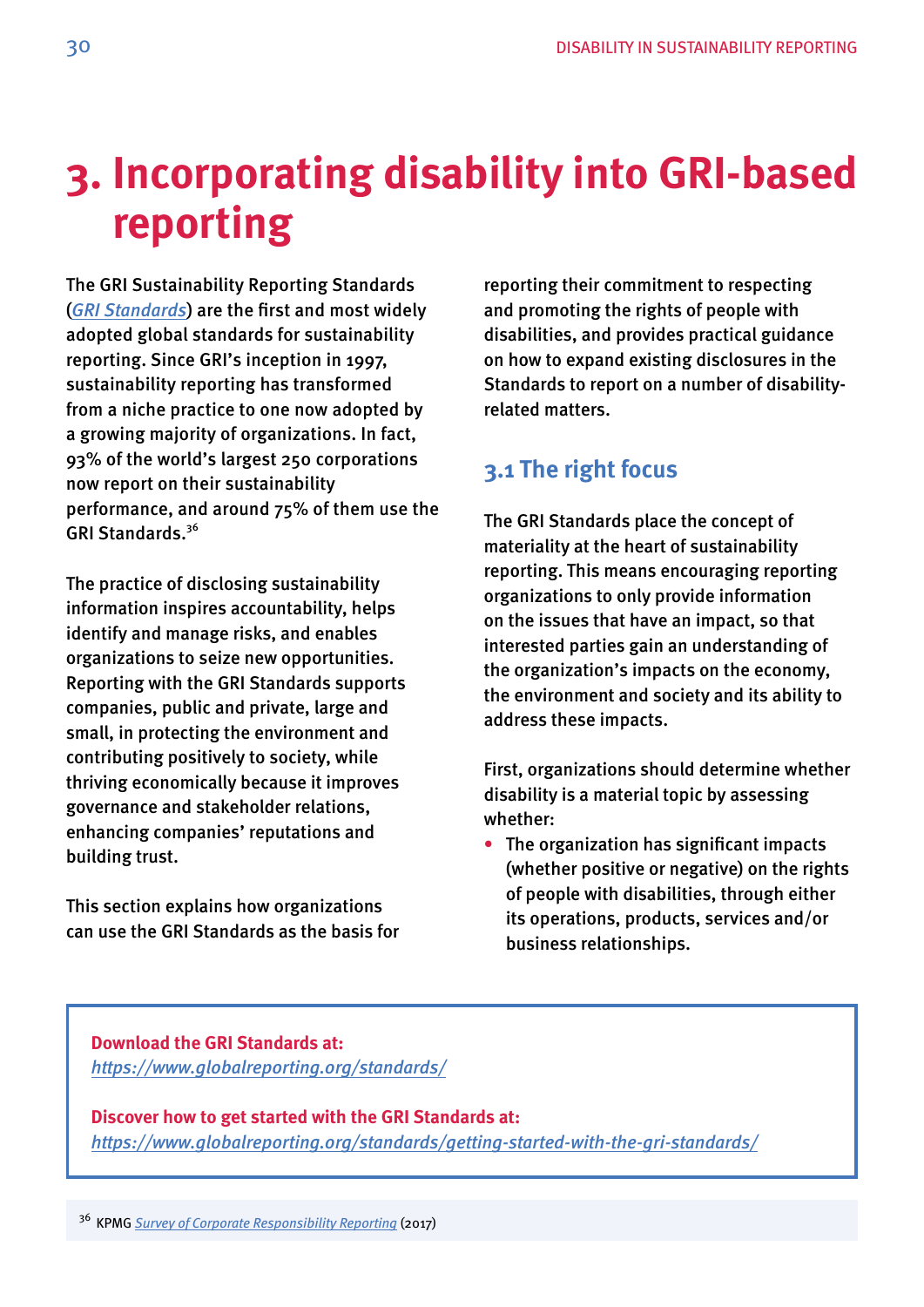• The topic of disability may substantively infuence the assessments and decisions of stakeholders.

When it comes to determining materiality for sustainability reporting, there is no onesize-fts-all. Even within the realm of people with disabilities rights, the degrees to which different companies can have an impact on these rights, or gain business opportunities from them, vary considerably – it could depend on their geographic location, the regulatory environment they operate in, their business model or the type of products and services they provide, and may range from employment practices to the accessibility of facilities, products and services, or the portrayal of people with disabilities in advertising.

### **A responsibility to respect. An opportunity to promote.**

Respecting human rights – including the rights of people with disabilities – is the responsibility of *every* organization. But when it comes to public disclosure, however, it is not feasible or practical to ask all organizations to report on their impacts on *every* human right. Some rights will be more immediately relevant to a reporting organization and its stakeholders than others. This does not mean that organizations should pick and choose or disregard some rights in their practices. Rather, organizations need to carefully assess which rights, stakeholders and situations they can (and do) affect the most, and which have the greatest relevance for the purposes of transparency, accountability, and improving performance. These can then be incorporated in their reporting.

The following questions can be of assistance in determining which human rights, including the rights of people with disabilities, might be most relevant for reporting purposes:

- What signifcant or common human rights impacts have experts or other commentators and stakeholders identifed in relation to the company's industry, location of operations, or products and services?
- What human rights issues do competitors or peers in comparable sectors report on?
- Which policies or actions of the company could help or hinder certain stakeholders in realizing their rights?

As examined in Chapter 1, the responsibility of businesses to respect human rights goes beyond compliance. It is not only a matter of "do no harm", but also how organizations can do more to support and promote human rights. These approaches are not exclusive, but mutually reinforcing.

For example, the UN Convention on the Rights of Persons with Disabilities (CRPD) and national law in many countries forbid discrimination on the basis of disability in the political, economic, social, cultural, civil or any other feld, by any person, organization or private enterprise. This includes discrimination with regards to all matters concerning all forms of employment. Organizations need not stop here. They can go beyond by translating this *obligation* into added value for the organization by, for example, embracing a culture of diversity and inclusion. The added value that employers have found include that employees with disabilities demonstrate increased productivity, lower accident rates,

 37 See United Nations Global Compact & ILO (2017) *[Guide for Business on The Rights of Persons with Disabilities](https://www.unglobalcompact.org/docs/publications/Accessible_Disabilities_Guide.pdf)* and ILO (2016) *[The Competitive Advantage of Hiring Persons with Disabilities](http://www.ilo.org/wcmsp5/groups/public/---asia/---ro-bangkok/---ilo-dhaka/documents/publication/wcms_543490.pdf)*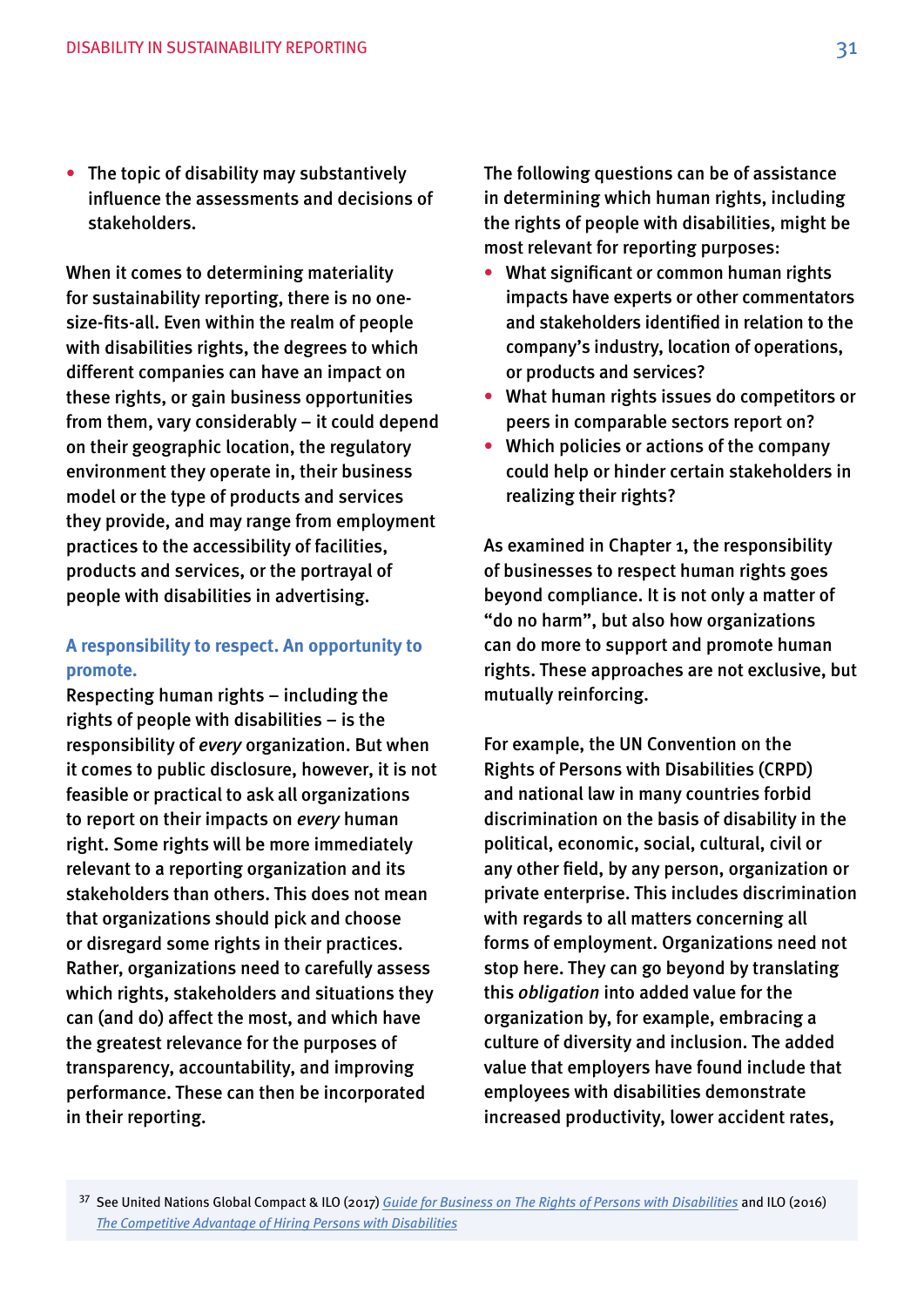<span id="page-31-0"></span>and higher job retention compared with the general workforce, to name just a few.37

In addition, the fact that addressing certain disability-related aspects is a legal requirement in many countries does not mean that organizations should not regard disability as material, or exclude it from their reports. Materiality for sustainability topics is defned based on the organization's signifcant impacts and how these topics may substantively infuence the assessments and decisions of stakeholders, whether these topics are regulated or not.

The GRI Standards provide a useful set of principles and guidance for determining whether a topic is material – that is, whether a topic or impact is relevant enough that it should be reported – and where impacts occur and the organization's involvement with those impacts. For more on this, see **GRI 101: Foundation 2016***, [pages 8-12](https://www.globalreporting.org/standards/media/1036/gri-101-foundation-2016.pdf#page=8)*.

#### **Communicating the organization's focus**

If an organization has identifed disability or specifc aspects thereof, such as accessibility or employment, as a material topic, it should disclose this in its report. In addition, organizations should report the process they have used to identify disability as a material topic, and any stakeholder engagement used in the process. See *[Disclosures 102-40 to 102-](https://www.globalreporting.org/standards/media/1037/gri-102-general-disclosures-2016.pdf#page=29) [49](https://www.globalreporting.org/standards/media/1037/gri-102-general-disclosures-2016.pdf#page=29)* in **GRI 102: General Disclosures 2016**.

When reporting on their stakeholder engagement activities (*[Disclosures 102-40 to](https://www.globalreporting.org/standards/media/1037/gri-102-general-disclosures-2016.pdf#page=29)  [102-44](https://www.globalreporting.org/standards/media/1037/gri-102-general-disclosures-2016.pdf#page=29)*), organizations can explain if people with disabilities have been identifed as a stakeholder group, their approach to engaging with this group, including the steps they have taken to ensure appropriate engagement methods, the issues they have raised and

how these have been addressed by the organization. Organizations may explain if they have engaged with organizations representing the interests of people with disabilities.

The following sections identify which GRI Standards disclosures can be used as the basis for reporting on the following areas related to the rights of people with disabilities:

- Organizational governance and values
- Embedding respect
- Employment and decent work
- Accessibility
- $\bullet$ Business relationships
- Local community

Please consult the GRI Standards for the full set of requirements, recommendations and guidance for each of the disclosures listed in the following sections.

# **3.2 Organizational governance and values**

There are many factors that could drive an organization to identify the representation of people with disabilities as a key governing principle and organizational value. Examples include compliance with international norms and regulatory requirements, stakeholder expectations or the organization's overall mission and competitive strategy.

An organization can show its commitment to the rights of people with disabilities by making sure its governance and values support the respect and promotion of these rights. For example, it may encourage the presence of people with disabilities in its governance bodies or subscribe to external charters or initiatives that promote equal opportunities for people with disabilities.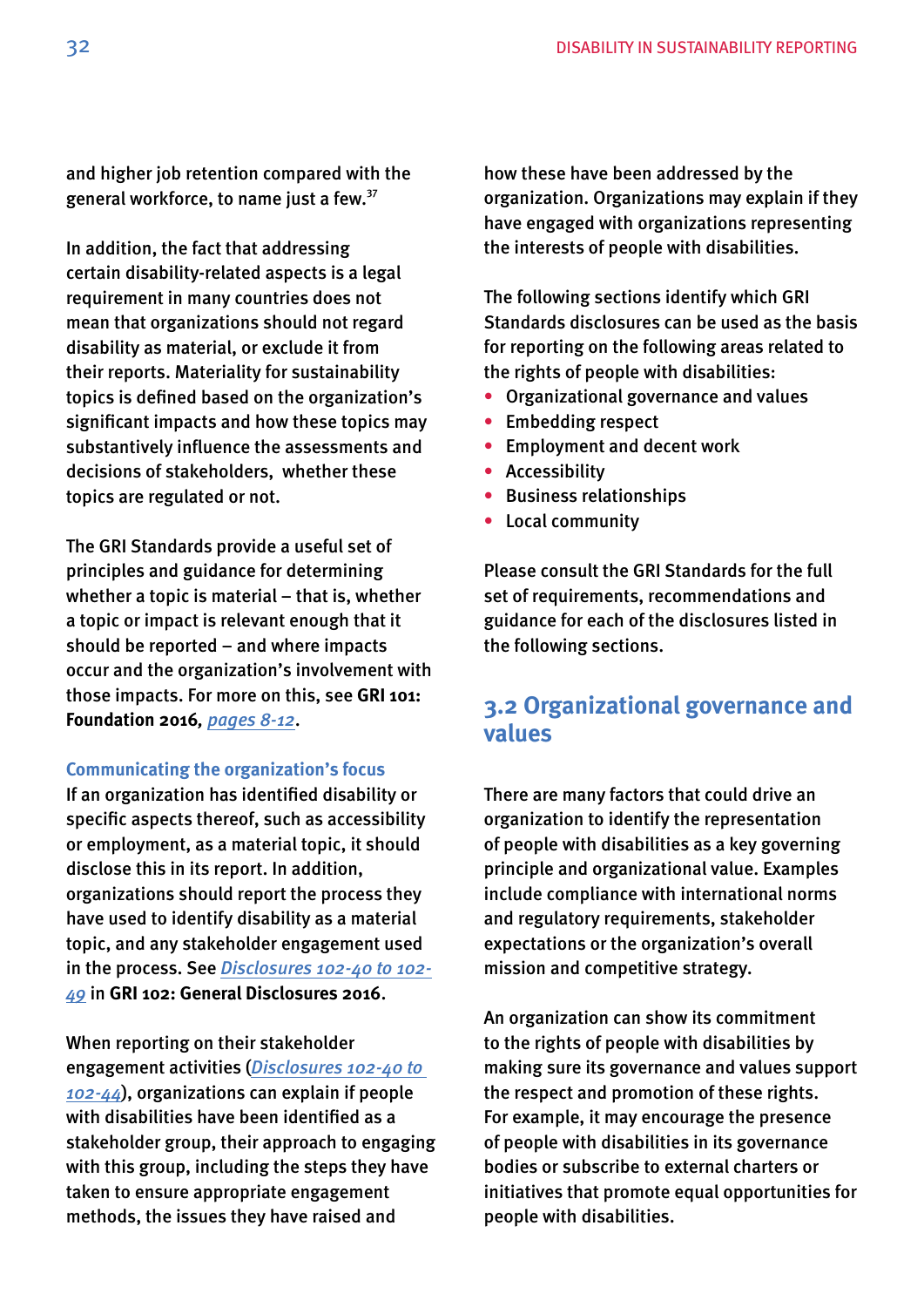Identifying the number of people with disabilities in an organization's governance bodies and workforce across all operations can be a challenging endeavor, for both small and large organizations. Challenges may include the observance of privacy requirements in national legislation, cultural barriers such as fear and social stigma, or a lack of understanding or harmonized defnitions of disability.

If there are challenges in obtaining employment-related data, organizations should disclose these. Organizations may also want to disclose how they have collected this data (e.g., anonymous staff surveys). Some organizations prefer to use proxies for this type of information (i.e., the number of employees that need a workplace accommodation).

| <b>Relevant GRI Standards and Disclosures</b>                                                                                                                                                                                            | <b>Suggestions on how the GRI disclosure</b><br>may be extended to include disability                                                                                                                                                                                                                   |
|------------------------------------------------------------------------------------------------------------------------------------------------------------------------------------------------------------------------------------------|---------------------------------------------------------------------------------------------------------------------------------------------------------------------------------------------------------------------------------------------------------------------------------------------------------|
| <b>GRI 102: GENERAL DISCLOSURES 2016</b>                                                                                                                                                                                                 |                                                                                                                                                                                                                                                                                                         |
| Disclosure 102-12<br><b>External Initiatives</b><br>a. A list of externally-developed economic,<br>environmental and social charters, principles,<br>or other initiatives to which the organization<br>subscribes, or which it endorses. | <b>Mention externally developed</b><br>charters, <sup>38</sup> principles or other<br>initiatives related to disability to<br>which the organization subscribes or<br>which it endorses. <sup>39</sup>                                                                                                  |
| Disclosure 102-16<br>Values, principles, standards, and norms of behavior<br>a. A description of the organization's values,<br>principles, standards, and norms of behavior.                                                             | Describe whether a commitment<br>to respect the rights of people<br>with disabilities forms part of the<br>organization's values, principles,<br>standards and norms of behavior<br>such as codes of conduct and codes<br>of ethics. This may be part of broader<br>diversity and inclusion statements. |

 38 For example the *[Global Business and Disability Charter](http://www.businessanddisability.org/index.php/en/about-the-network/charter)* and *[this overview of externally developed Disability Charters across the](https://ec.europa.eu/info/policies/justice-and-fundamental-rights/combatting-discrimination/tackling-discrimination/diversity-management_en)  [European Union](https://ec.europa.eu/info/policies/justice-and-fundamental-rights/combatting-discrimination/tackling-discrimination/diversity-management_en)*.

 39 For example, the *[Convention on the Rights of Persons with Disabilities](https://www.ohchr.org/en/hrbodies/crpd/pages/conventionrightspersonswithdisabilities.aspx)*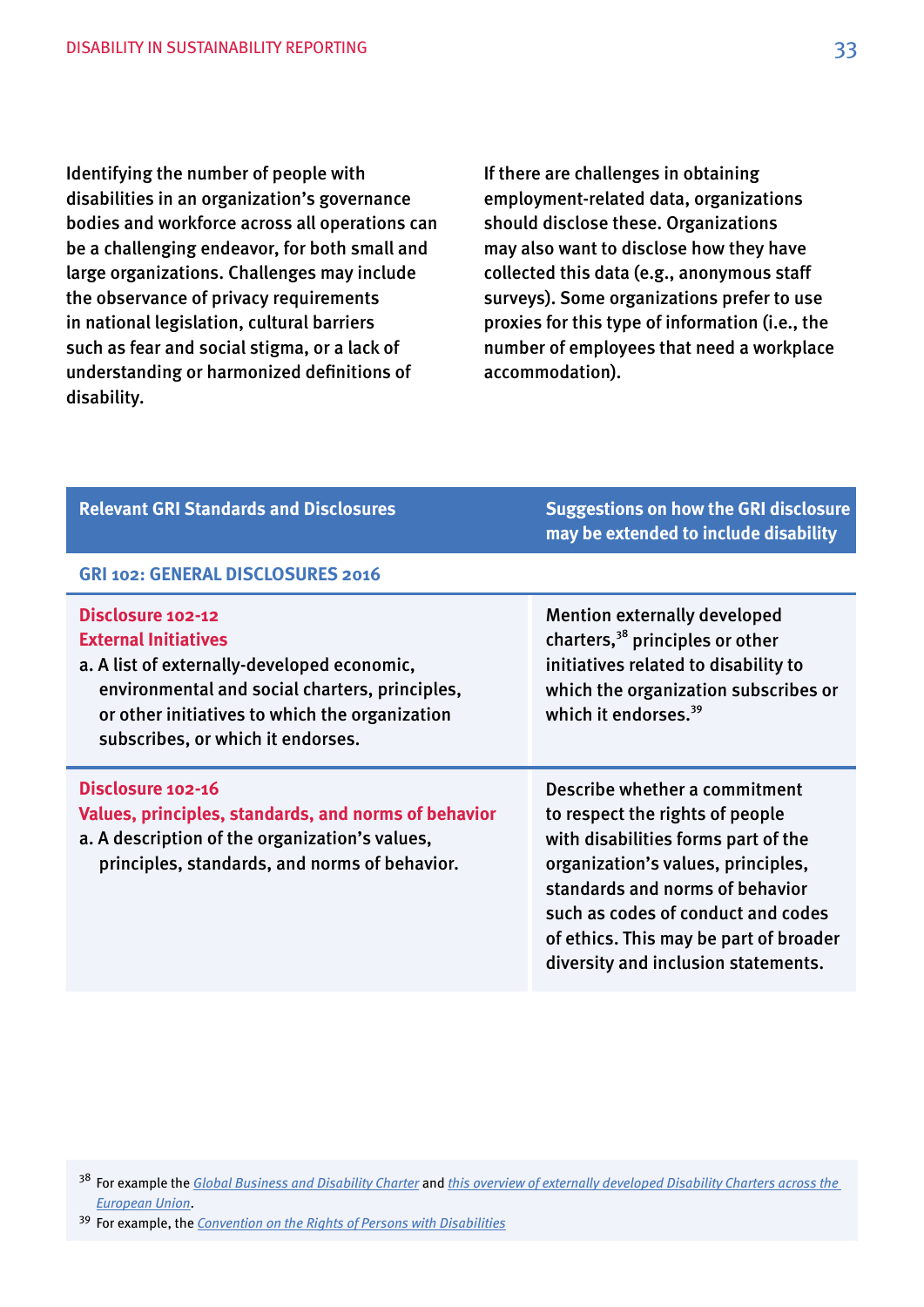| Disclosure 102-22<br><b>Composition of the highest governance body and its</b>                                                                                                                                                                                                                                                                                                                                                                                                                                                                            | Disclose the composition of the<br>highest governance body and<br>its committees by the number                                                  |
|-----------------------------------------------------------------------------------------------------------------------------------------------------------------------------------------------------------------------------------------------------------------------------------------------------------------------------------------------------------------------------------------------------------------------------------------------------------------------------------------------------------------------------------------------------------|-------------------------------------------------------------------------------------------------------------------------------------------------|
| committees<br>a. Composition of the highest governance body and its<br>committees by:<br>i.<br>executive or non-executive;<br>ii.<br>independence;<br>tenure on the governance body;<br>iii.<br>number of each individual's other significant<br>iv.<br>positions and commitments, and the nature of<br>the commitments;<br>gender;<br>v.<br>membership of under-represented social<br>vi.<br>groups;<br>vii. competencies relating to economic,<br>environmental, and social topics;<br>viii. stakeholder representation.                                | of members with disabilities, by<br>gender.                                                                                                     |
| Disclosure 102-24<br>Nominating and selecting the highest governance<br>body<br>a. Nomination and selection processes for the highest<br>governance body and its committees.<br>b. Criteria used for nominating and selecting highest<br>governance body members, including whether and<br>how:<br>stakeholders (including shareholders) are<br>i.<br>involved;<br>diversity is considered;<br>ii.<br>independence is considered;<br>iii.<br>expertise and experience relating to economic,<br>iv.<br>environmental, and social topics are<br>considered. | Disclose whether and how people<br>with disabilities is used as a criterion<br>for nominating and selecting highest<br>governance body members. |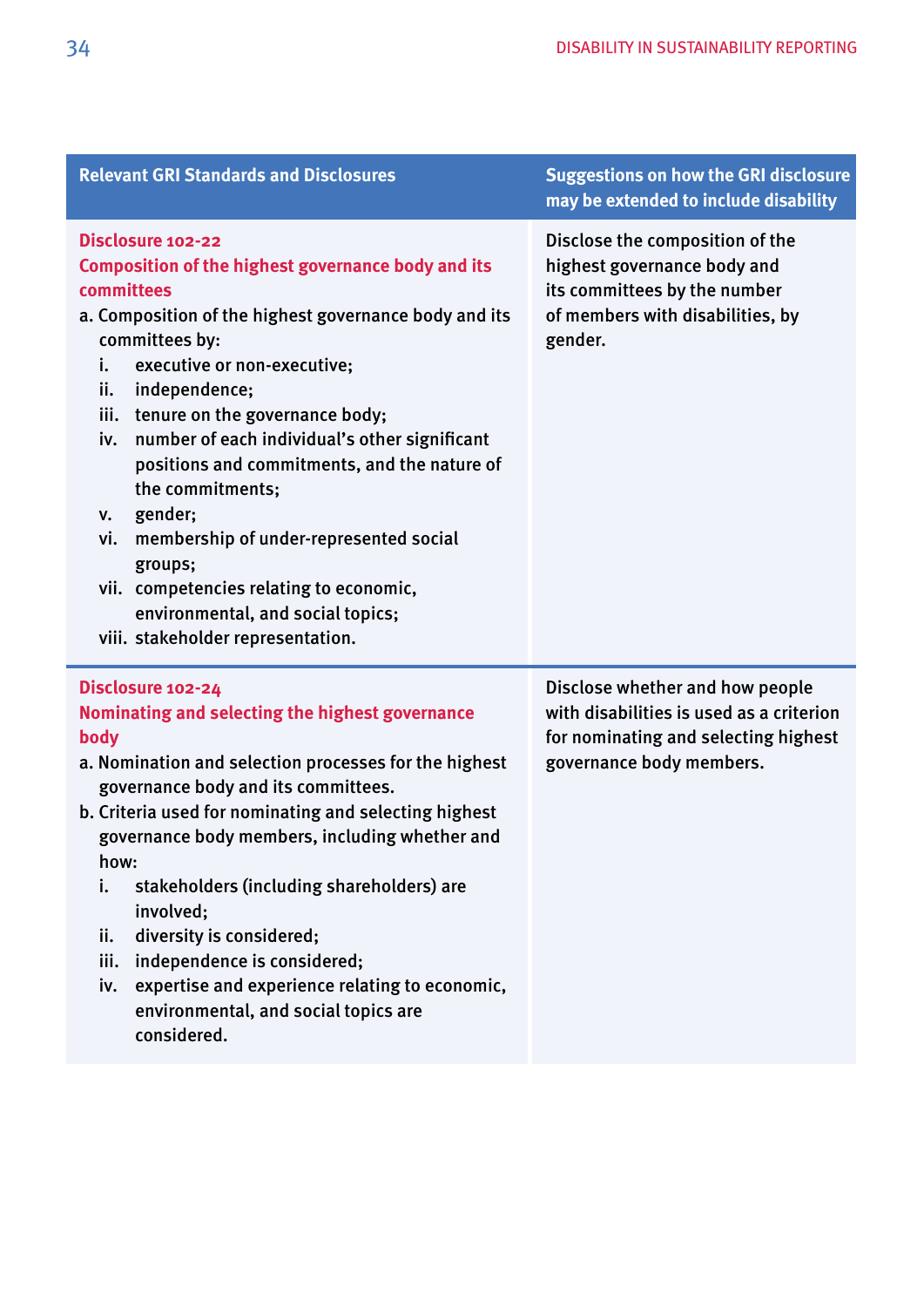| <b>Relevant GRI Standards and Disclosures</b>                                                                                                                                                                                                                                                                                                                                                                                                                                                                              | <b>Suggestions on how the GRI disclosure</b><br>may be extended to include disability                                     |
|----------------------------------------------------------------------------------------------------------------------------------------------------------------------------------------------------------------------------------------------------------------------------------------------------------------------------------------------------------------------------------------------------------------------------------------------------------------------------------------------------------------------------|---------------------------------------------------------------------------------------------------------------------------|
| GRI 405: DIVERSITY AND EQUAL OPPORTUNITY 2016                                                                                                                                                                                                                                                                                                                                                                                                                                                                              |                                                                                                                           |
| Disclosure 405-1<br><b>Diversity of governance bodies and employees</b><br>a. Percentage of individuals within the organization's<br>governance bodies in each of the following diversity<br>categories:<br>gender;<br>i.<br>ii.<br>age group: under 30 years old, 30-50 years old,<br>over 50 years old;<br>iii. other indicators of diversity where relevant<br>(such as minority or vulnerable groups).<br>For the full list of disclosure requirements, see p.6 in<br><b>GRI 405: Diversity and Equal Opportunity.</b> | Disclose the percentage of<br>individuals with disabilities within<br>the organization's governance<br>bodies, by gender. |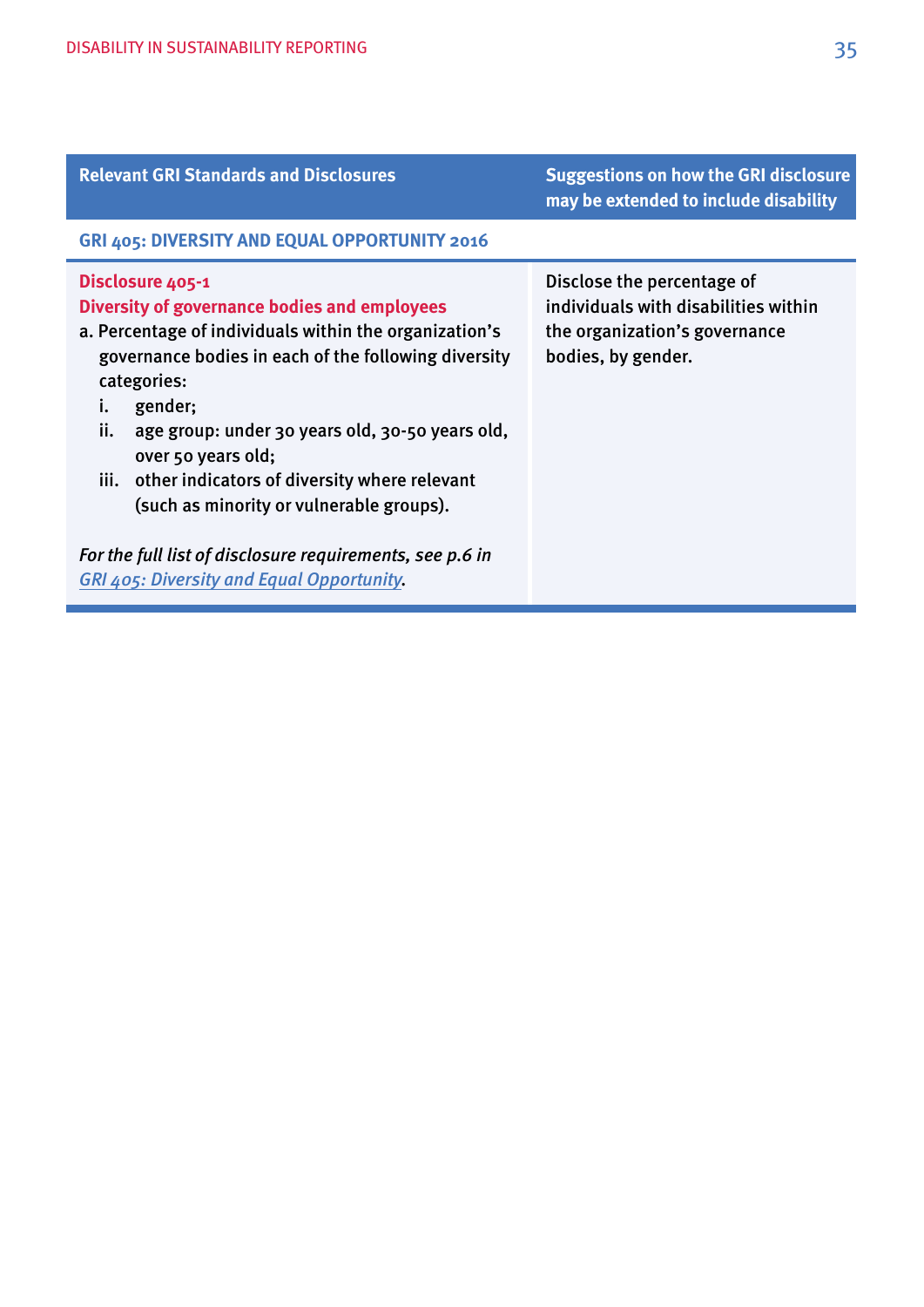# <span id="page-35-0"></span>**3.3 Embedding respect**

An organization may want to show that it has embedded its commitment to respecting the rights of people with disabilities throughout the entire organization and that it has systems

in place to raise awareness of policies and procedures, and to identify situations in which this commitment or right has been (or may be) infringed.

| <b>Relevant GRI Standards and Disclosures</b>                                                                                                                                                                                                                                                                                                                                                                                                                                                                                        | <b>Suggestions on how the GRI disclosure</b><br>may be extended to include disability                                                                                                                                                                                                                                                                                                                                                                                                                                                                             |
|--------------------------------------------------------------------------------------------------------------------------------------------------------------------------------------------------------------------------------------------------------------------------------------------------------------------------------------------------------------------------------------------------------------------------------------------------------------------------------------------------------------------------------------|-------------------------------------------------------------------------------------------------------------------------------------------------------------------------------------------------------------------------------------------------------------------------------------------------------------------------------------------------------------------------------------------------------------------------------------------------------------------------------------------------------------------------------------------------------------------|
| GRI 102: GENERAL DISCLOSURES 2016                                                                                                                                                                                                                                                                                                                                                                                                                                                                                                    |                                                                                                                                                                                                                                                                                                                                                                                                                                                                                                                                                                   |
| Disclosure 102-27<br><b>Collective knowledge of highest governance body</b><br>a. Measures taken to develop and enhance the<br>highest governance body's collective knowledge of<br>economic, environmental, and social topics.                                                                                                                                                                                                                                                                                                      | Describe measures taken to develop<br>and enhance the highest governance<br>body's collective knowledge of<br>disability-related matters.                                                                                                                                                                                                                                                                                                                                                                                                                         |
| GRI 103: MANAGEMENT APPROACH 2016                                                                                                                                                                                                                                                                                                                                                                                                                                                                                                    |                                                                                                                                                                                                                                                                                                                                                                                                                                                                                                                                                                   |
| Disclosure 103-2<br>The management approach and its components<br>a. An explanation of how the organization manages<br>the topic.<br>b. A statement of the purpose of the management<br>approach.<br>c. A description of the following, if the management<br>approach includes that component:<br>policies<br>i.<br>commitments<br>ii.<br>goals and targets<br>iii.<br>responsibilities<br>iv.<br>resources<br>v.<br>grievance mechanisms<br>vi.<br>vii. specific actions, such as processes, projects,<br>programs and initiatives. | Describe policies and specific actions<br>aimed at embedding respect for the<br>rights of people with disabilities<br>throughout the organization<br>(e.g., non-discriminatory policies,<br>awareness-raising programs,<br>mechanisms to avoid discrimination).<br>Describe any processes the<br>organization used to identify actual<br>or potential impacts on the rights of<br>people with disabilities throughout<br>its operations, such as due diligence.<br>This may include, for example,<br>organizational risks assessments or<br>grievance mechanisms. |
| See also reporting recommendations in clauses 1.3 to<br>1.9.                                                                                                                                                                                                                                                                                                                                                                                                                                                                         | Indicate whether there have been<br>any grievances concerning the rights<br>of people with disabilities.                                                                                                                                                                                                                                                                                                                                                                                                                                                          |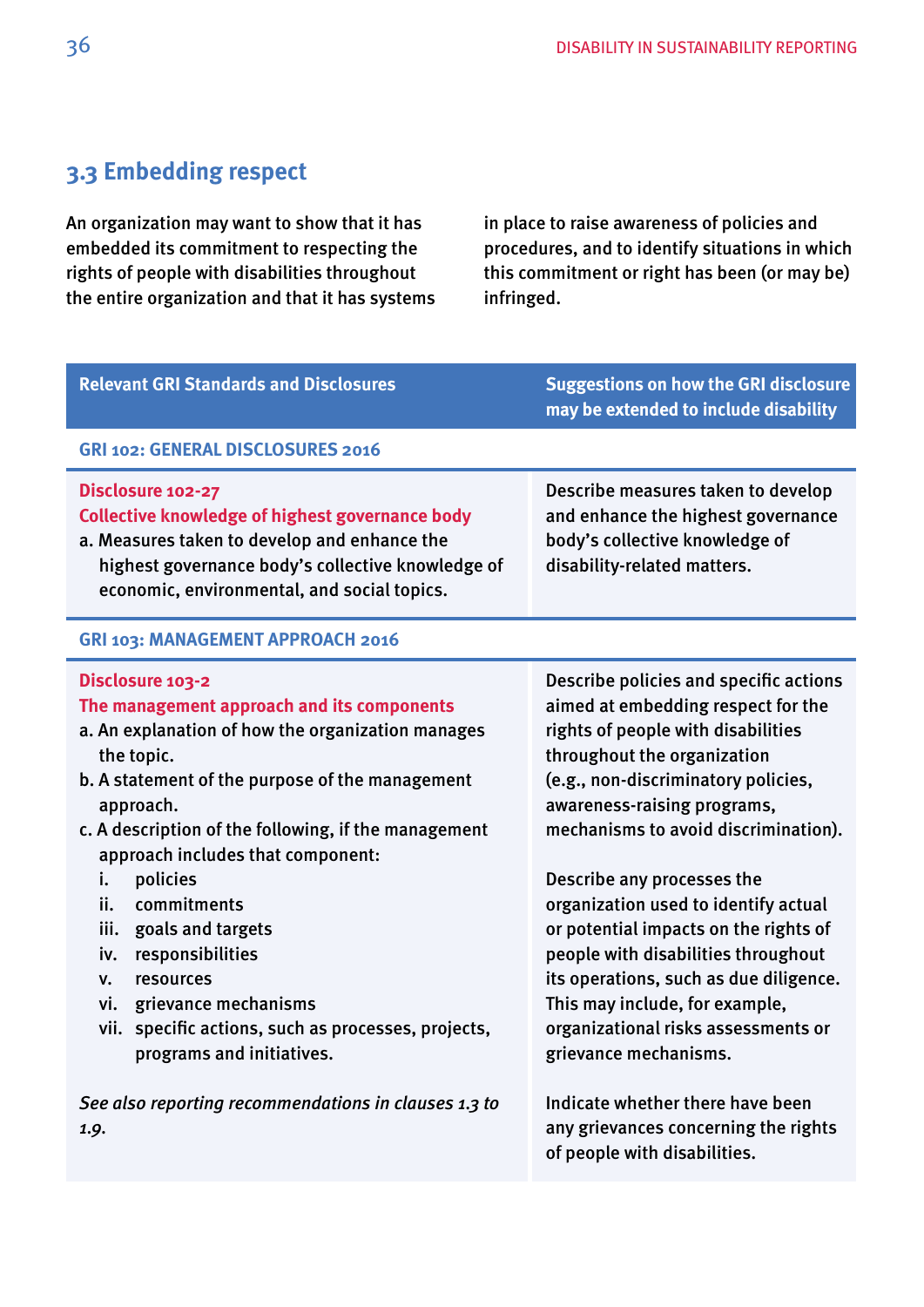| <b>Relevant GRI Standards and Disclosures</b>                                                                                                                                                                                                                                                                                                                                                                                                                                                   | <b>Suggestions on how the GRI disclosure</b><br>may be extended to include disability                                                                                                                                                               |
|-------------------------------------------------------------------------------------------------------------------------------------------------------------------------------------------------------------------------------------------------------------------------------------------------------------------------------------------------------------------------------------------------------------------------------------------------------------------------------------------------|-----------------------------------------------------------------------------------------------------------------------------------------------------------------------------------------------------------------------------------------------------|
| GRI 406: NON-DISCRIMINATION 2016                                                                                                                                                                                                                                                                                                                                                                                                                                                                |                                                                                                                                                                                                                                                     |
| Disclosure 406-1<br>Incidents of discrimination and corrective actions<br>taken<br>a. Total number of incidents of discrimination during<br>the reporting period.<br>b. Status of the incidents and actions taken with<br>reference to the following:<br>incident reviewed by the organization;<br>i.<br>ii.<br>remediation plans being implemented;<br>iii.<br>remediation plans that have been<br>implemented, with results reviewed through<br>routine internal management review processes; | Indicate whether any of the<br>identified incidents of discrimination<br>concern the rights of people with<br>disabilities. Describe the nature<br>of the discrimination incident<br>(e.g., employment, accessibility of<br>products and services). |

iv. incident no longer subject to action.

#### **GRI 412: HUMAN RIGHTS ASSESSMENT 2016**

## **Disclosure 412-2**

# **Employee training on human rights policies or procedures**

- a. Total number of hours in the reporting period devoted to training on human rights policies or procedures concerning aspects of human rights that are relevant to operations.
- b. Percentage of employees trained during the reporting period in human rights policies or procedures concerning aspects of human rights that are relevant to operations.

Disclose the total number of hours in the reporting period devoted to training on policies or procedures concerning aspects of people with disabilities' rights that are relevant to operations, and the percentage of employees who have received training on them.

Indicate whether training is also provided to employees engaged in customer services.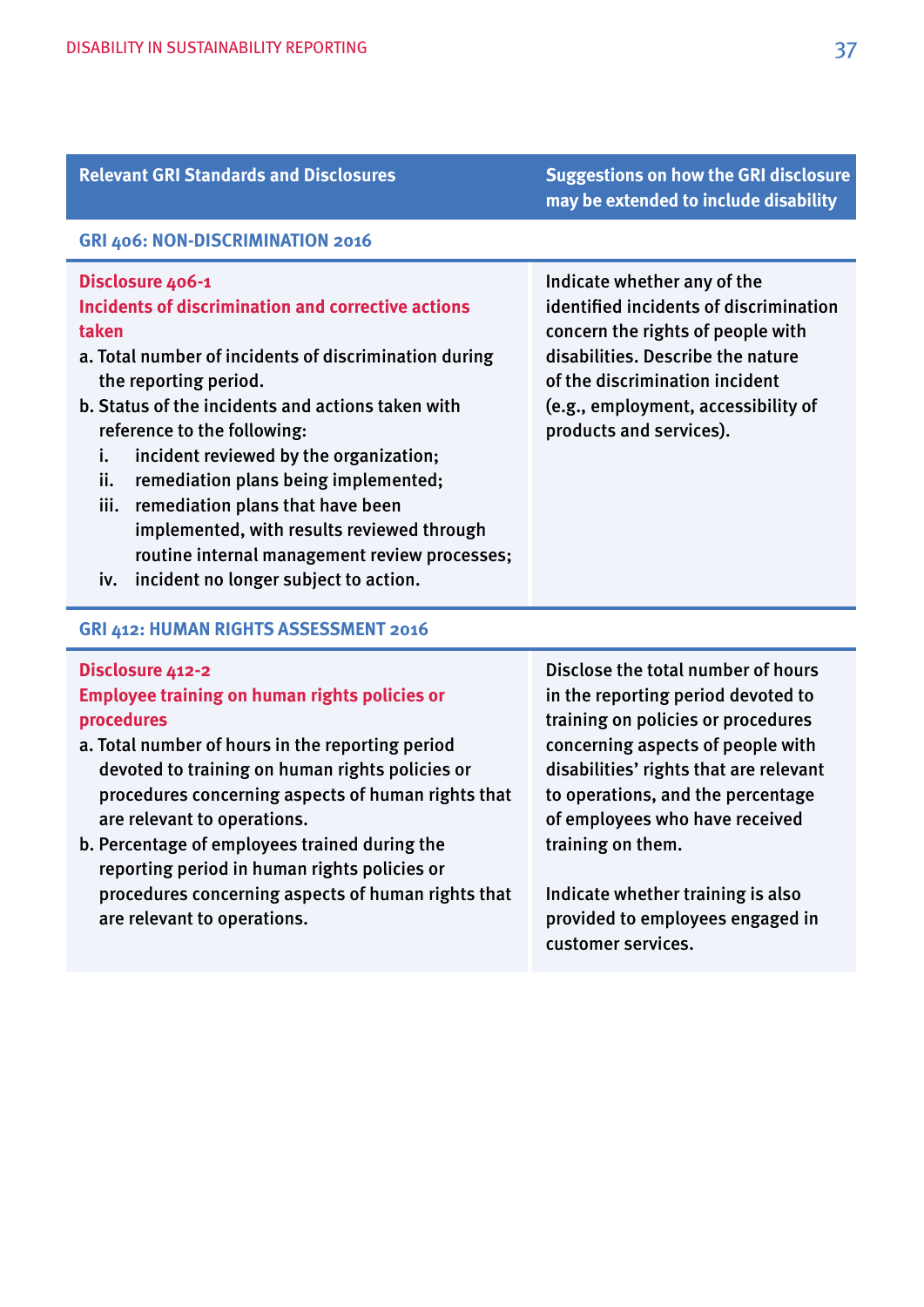### **Relevant GRI Standards and Disclosures Suggestions on how the GRI disclosure**

# **GRI 417: MARKETING AND LABELING 2016**

# **Disclosure 417-3**

# **Incidents of non-compliance concerning marketing communications**

- a. Total number of incidents of non-compliance with regulations and/or voluntary codes concerning marketing communications, including advertising, promotion, and sponsorship, by:
	- i. incidents of non-compliance with regulations resulting in a fine or penalty;
	- ii. incidents of non-compliance with regulations resulting in a warning;
	- iii. incidents of non-compliance with voluntary codes.
- b. If the organization has not identifed any noncompliance with regulations and/or voluntary codes, a brief statement of this fact is sufficient.

# **GRI 419: SOCIOECONOMIC COMPLIANCE 2016**

### **Disclosure 419-1**

# **Non-compliance with laws and regulations in the social and economic area**

- a. Signifcant fnes and non-monetary sanctions for non-compliance with laws and/or regulations in the social and economic area in terms of:
	- i. total monetary value of signifcant fnes;
	- ii. total number of non-monetary sanctions;
	- iii. cases brought through dispute resolution mechanisms.
- b. If the organization has not identifed any noncompliance with laws and/or regulations, a brief statement of this fact is sufficient.
- c. The context against which signifcant fnes and nonmonetary sanctions were incurred.

 Disclose the monetary value of signifcant fnes and the total number of non-monetary sanctions for noncompliance with laws and regulations regarding disability and accessibility (e.g., workplace discrimination, noncompliance with employment quotas for people with disabilities).

Disclose the total number of incidents of non-compliance with regulations and/or voluntary codes regarding the portrayal of people with disabilities in advertising and other marketing communications.

**may be extended to include disability**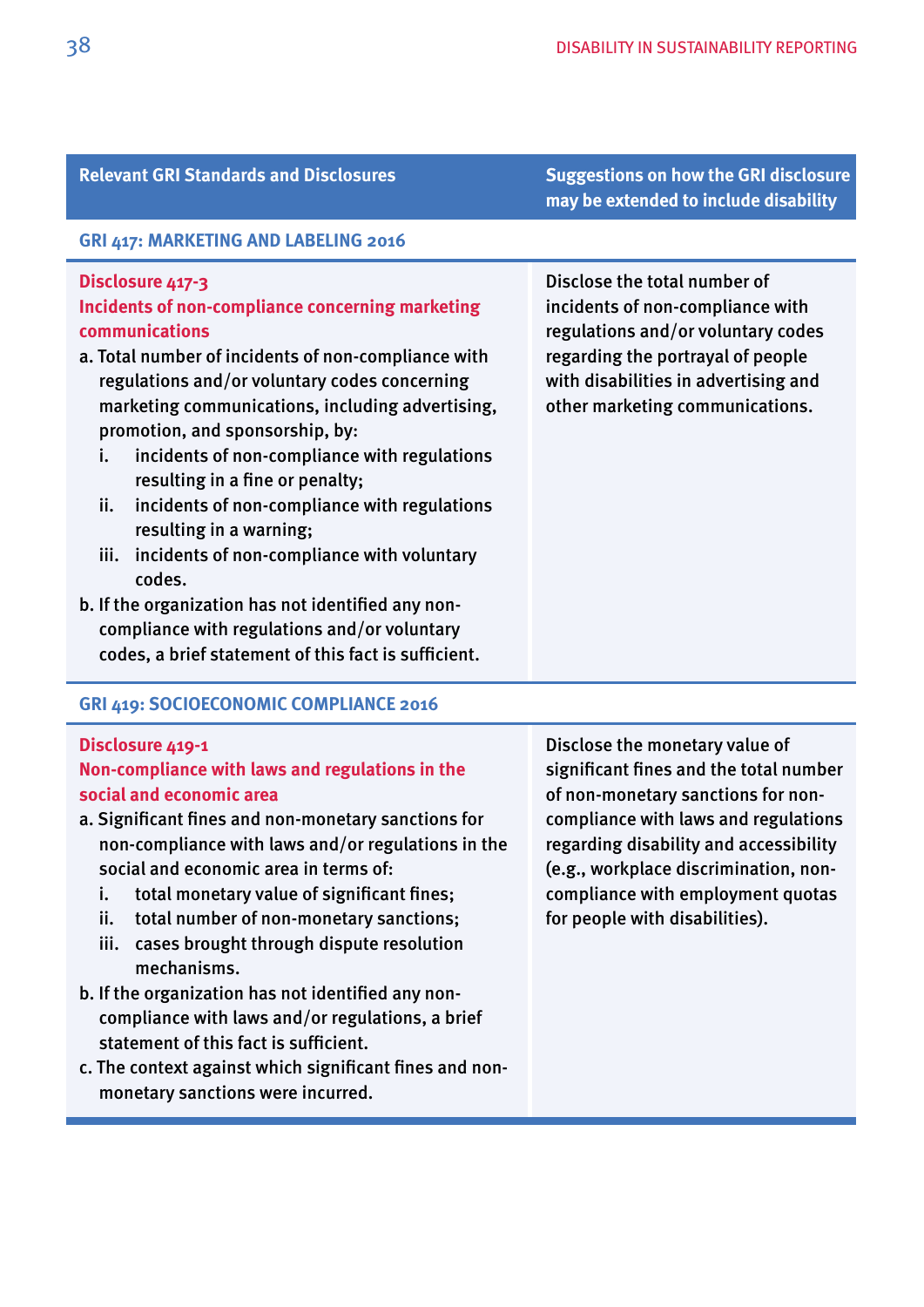# <span id="page-38-0"></span>**3.4 Employment and decent work**

People with disabilities are an important source of talent for employers, and have the right to work on an equal basis, and enjoy the same decent working conditions as any other individual. This includes, for example, equal opportunities for employment and retention, equal remuneration for work of equal value, and safe and healthy working conditions.

In many countries, certain aspects of employment and decent work concerning people with disabilities are governed by national regulations, such as employment quotas. Organizations can use the suggestions below to show compliance with regulatory requirements or to show their commitment to supporting and promoting the employment and decent working conditions of people with disabilities beyond minimum standards.

While much of the labor-related information covered in The GRI Standards could be broken down to cover people with disabilities, the following is a non-exhaustive list of suggestions on how to expand some of the employment-related disclosures in the GRI Standards.

**Where to fnd more information?** 

The ILO Global Business and Disability Network offers a number of resources to help organizations create inclusive workplaces for people with disabilities.

These can be accessed for free at: *[www.businessanddisability.org](http://www.businessanddisability.org)* 

In the United States, the goal of staffing  $7\%$ employees with disabilities has been set. To reach this target, many companies are using self-identifcation strategies. Their advantage is that they respect anonymity and, if carried out correctly, they provide a more comprehensive picture than, for example, the number of reasonable accommodation requests. Regarding these, not all employees with disabilities might need them or if they do, in some cases they might not want to ask for reasonable accommodation in order not to disclose their disability.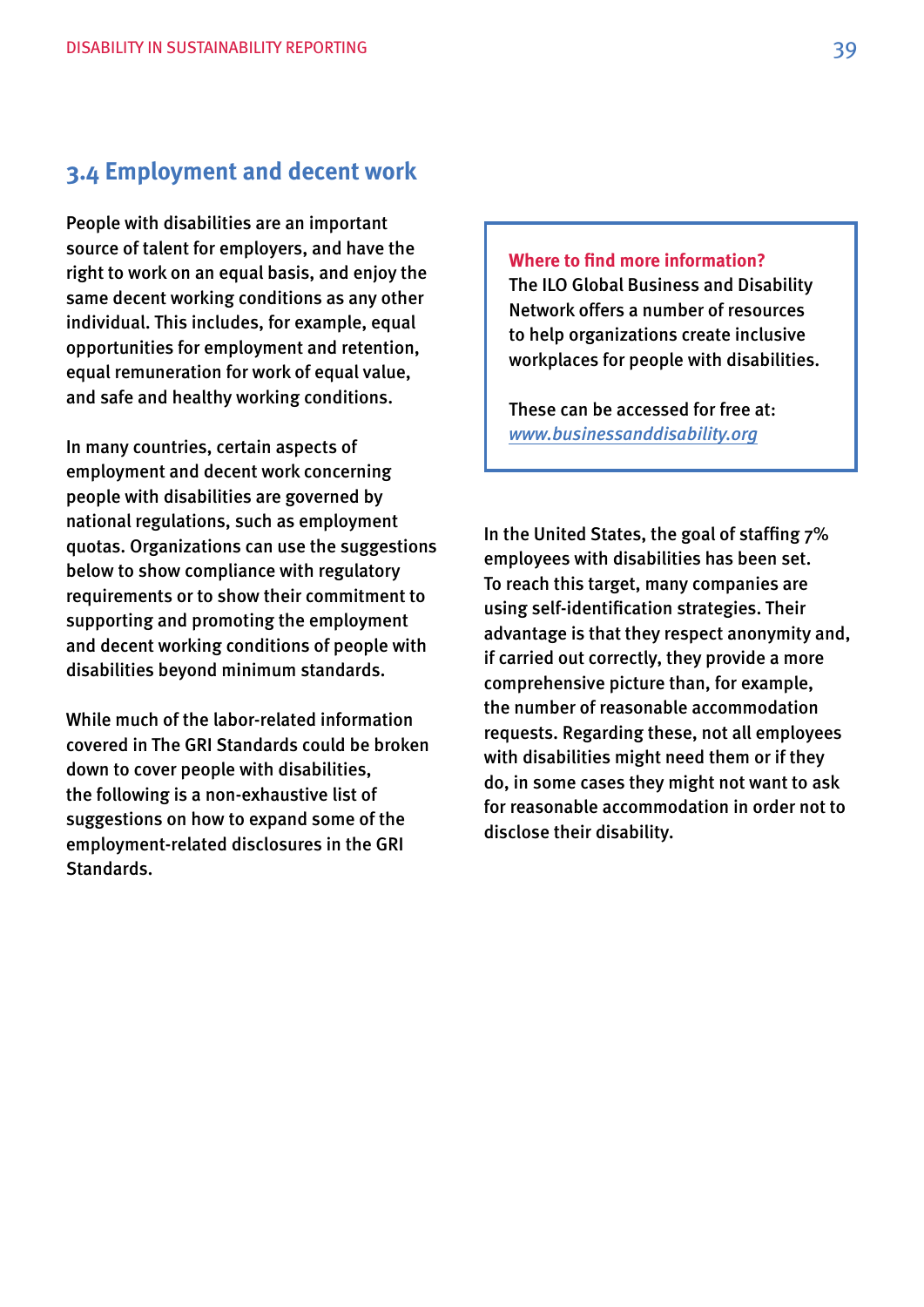#### **Relevant GRI Standards and Disclosures Suggestions on how the GRI disclosure**

#### **GRI 102: GENERAL DISCLOSURES 2016**

# **Disclosure 102-8**

# **Information on employees and other workers**

- a. Total number of employees by employment contract (permanent and temporary), by gender.
- b. Total number of employees by employment contract (permanent and temporary), by region.
- c. Total number of employees by employment type (full-time and part-time), by gender.
- d. Whether a signifcant portion of the organization's activities are performed by workers who are not employees. If applicable, a description of the nature and scale of work performed by workers who are not employees.
- e. Any signifcant variations in the numbers reported in Disclosures 102-8-a, 102-8-b, and 102-8-c (such as seasonal variations in the tourism or agricultural industries).
- f. An explanation of how the data have been compiled, including any assumptions made.

Disclose the percentage of employees with disabilities.

Disclose the total number of employees with disabilities, broken down by gender, region, employment contract and employment type.

**may be extended to include disability**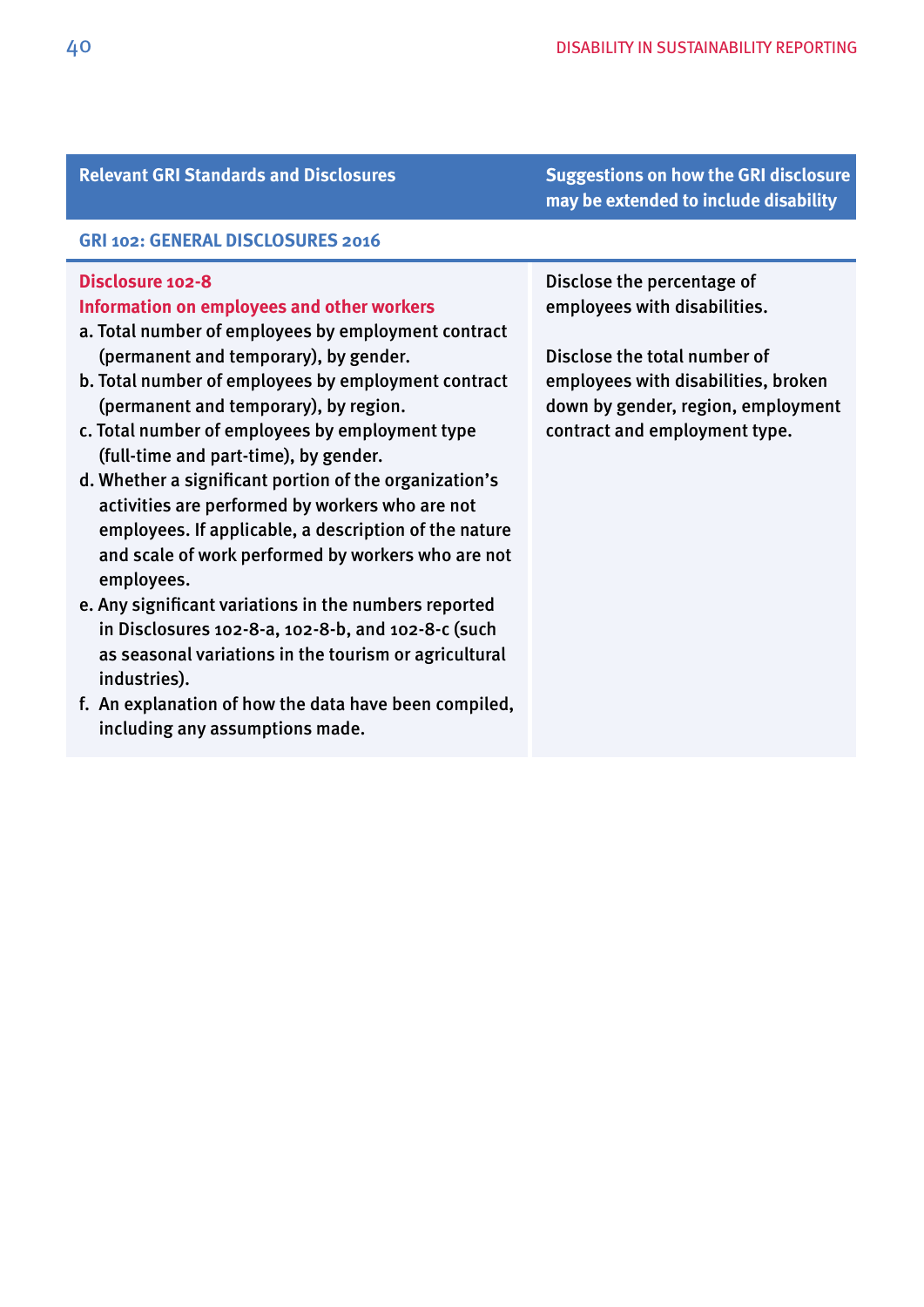| Relevallt ORI Staliuatus allu Disclosules                                                                                                                                                                                                                                                                                                                                                                                                                                                                                               | <b>Suggestions on now the GKI disclosule</b><br>may be extended to include disability                                                                                                                                                                                                                                                                                                                                                                            |
|-----------------------------------------------------------------------------------------------------------------------------------------------------------------------------------------------------------------------------------------------------------------------------------------------------------------------------------------------------------------------------------------------------------------------------------------------------------------------------------------------------------------------------------------|------------------------------------------------------------------------------------------------------------------------------------------------------------------------------------------------------------------------------------------------------------------------------------------------------------------------------------------------------------------------------------------------------------------------------------------------------------------|
| GRI 103: MANAGEMENT APPROACH 2016                                                                                                                                                                                                                                                                                                                                                                                                                                                                                                       |                                                                                                                                                                                                                                                                                                                                                                                                                                                                  |
| Disclosure 103-2<br>The management approach and its components<br>a. An explanation of how the organization manages<br>the topic.<br>b. A statement of the purpose of the management<br>approach.<br>c. A description of the following, if the management<br>approach includes that component:<br>policies<br>i.<br>commitments<br>ii.<br>iii.<br>goals and targets<br>responsibilities<br>iv.<br>resources<br>v.<br>grievance mechanisms<br>vi.<br>specific actions, such as processes, projects,<br>vii.<br>programs and initiatives. | Describe policies related to<br>employment and decent work and<br>specific actions aimed at people with<br>disabilities. This includes existing<br>employees that have acquired<br>a disability. Policies related to<br>employment and decent work and<br>specific actions may cover aspects<br>such as recruitment, retention,<br>promotion, remuneration, adaptation<br>of jobs and equipment, reasonable<br>accommodation, training, or health<br>and safety. |
| See also reporting recommendations in clauses 1.3 to<br>1.9.                                                                                                                                                                                                                                                                                                                                                                                                                                                                            |                                                                                                                                                                                                                                                                                                                                                                                                                                                                  |

# **GRI 401: EMPLOYMENT 2016**

| Disclosure 401-1<br>New employee hires and employee turnover<br>a. Total number and rate of new employee hires during<br>the reporting period, by age group, gender and<br>region. | Disclose the number and rate of<br>new employee with disabilities<br>hires during the reporting period, by<br>gender.    |
|------------------------------------------------------------------------------------------------------------------------------------------------------------------------------------|--------------------------------------------------------------------------------------------------------------------------|
| b. Total number and rate of employee turnover during<br>the reporting period, by age group, gender and<br>region.                                                                  | Disclose the number and rate<br>of turnover of employees with<br>disabilities during the reporting<br>period, by gender. |

**Relevant GRI Standards and Disclosures Suggestions on how the GRI disclosure**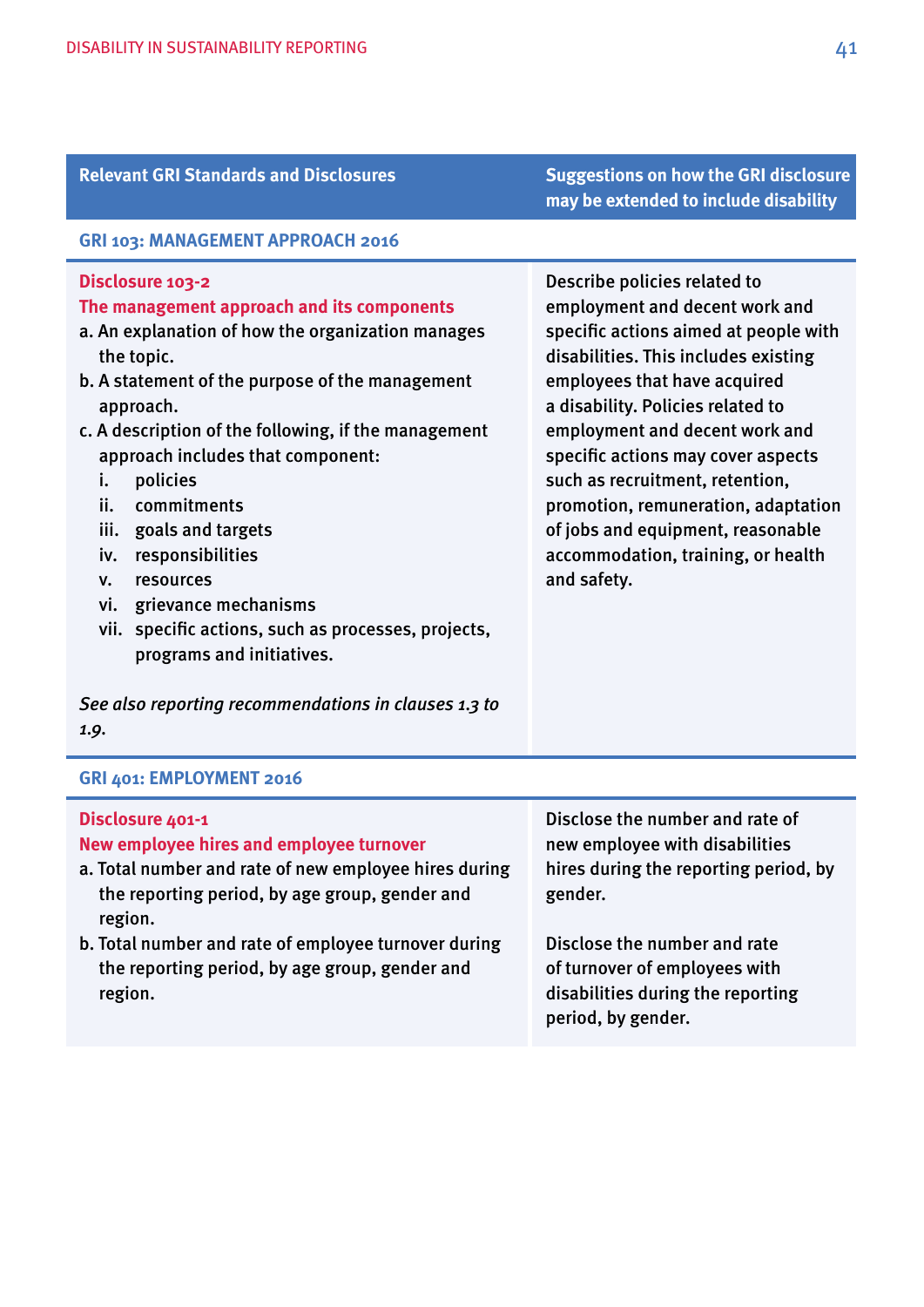| <b>Relevant GRI Standards and Disclosures</b>                                                                                                                                                                                                                                                                                                                                                  | <b>Suggestions on how the GRI disclosure</b><br>may be extended to include disability                                                                                                                                                                                                                                                                                                     |
|------------------------------------------------------------------------------------------------------------------------------------------------------------------------------------------------------------------------------------------------------------------------------------------------------------------------------------------------------------------------------------------------|-------------------------------------------------------------------------------------------------------------------------------------------------------------------------------------------------------------------------------------------------------------------------------------------------------------------------------------------------------------------------------------------|
| GRI 404: TRAINING AND EDUCATION 2016                                                                                                                                                                                                                                                                                                                                                           |                                                                                                                                                                                                                                                                                                                                                                                           |
| Disclosure 404-2<br>Programs for upgrading employee skills and transition<br>assistance programs<br>a. Type and scope of programs implemented and<br>assistance provided to upgrade employee skills.<br>b. Transition assistance programs provided to facilitate<br>continued employability and the management<br>of career endings resulting from retirement or<br>termination of employment. | Describe the type and scope<br>of programs implemented and<br>assistance provided to upgrade the<br>skills of employees with disabilities.<br>Describe the transition assistance<br>programs provided to facilitate<br>continued employability and the<br>management of career endings<br>(resulting from retirement or<br>termination of employment) for<br>employees with disabilities. |
| GRI 405: DIVERSITY AND EQUAL OPPORTUNITY 2016                                                                                                                                                                                                                                                                                                                                                  |                                                                                                                                                                                                                                                                                                                                                                                           |
| Disclosure 405-1 Diversity of governance bodies and<br>employees<br>b. Percentage of employees per employee category in<br>each of the following diversity categories:<br>gender;<br>i.<br>age group: under 30 years old, 30-50 years old,<br>ii.<br>over 50 years old;<br>other indicators of diversity where relevant<br>iii.<br>(such as minority or vulnerable groups).                    | Disclose the percentage of<br>employees with disabilities, per<br>employee category, further broken<br>down by gender, and age group.                                                                                                                                                                                                                                                     |
| For the full list of disclosure requirements, see p.6 in<br><b>GRI 405: Diversity and Equal Opportunity.</b>                                                                                                                                                                                                                                                                                   |                                                                                                                                                                                                                                                                                                                                                                                           |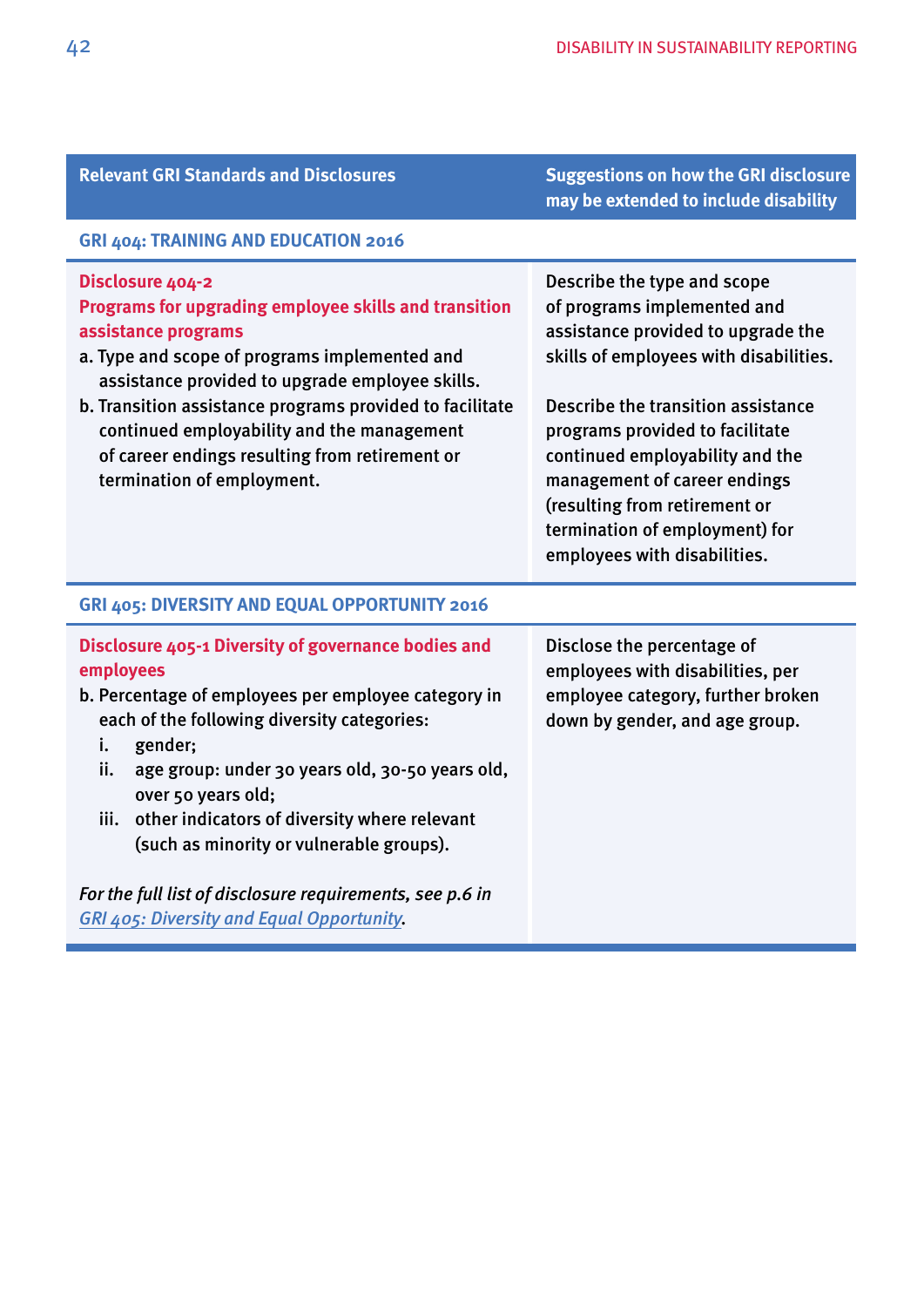# <span id="page-42-0"></span>**3.5 Accessibility**

Accessibility refers to the inclusive practice of designing for all, thus removing barriers that prevent access to products and services by people with disabilities and, in general, all users.

The terms 'universal design'<sup>40</sup> and 'design for all' are often used in the context of accessibility to mean the design of products, environments, programs and services that can be used by all people, to the greatest extent possible, without the need for adaptation or specialized design. This also includes access to the physical environment, to transportation and to information and communication,<sup>41</sup> including information and communications technologies and systems. In the era of digitalization, organizations must avoid the

digitalization process becoming non-inclusive.

Organizations should act with due diligence to ensure that people with disabilities have not been deprived of the right to access any of their products and services. Organizations may want to disclose the accessibility criteria they have used in designing their products and services; or their policies and measures to adapt facilities and equipment to the needs of employees with disabilities.

Organizations offering products or services that satisfy basic needs, such as communication or transportation, may want to disclose the accessibility standards or guidelines they have used and the resulting impacts of accessibility-improvement actions.

| <b>Relevant GRI Standards and Disclosures</b>                                                                                                                                                                                               | <b>Suggestions on how the GRI disclosure</b><br>may be extended to include disability                                                          |
|---------------------------------------------------------------------------------------------------------------------------------------------------------------------------------------------------------------------------------------------|------------------------------------------------------------------------------------------------------------------------------------------------|
| <b>GRI 102: GENERAL DISCLOSURES 2016</b>                                                                                                                                                                                                    |                                                                                                                                                |
| Disclosure 102-6<br><b>Markets served</b><br>a. Markets served, including:<br>geographic locations where products and<br>İ.<br>services are offered;<br>$\mathbf{ii}$ .<br>sectors served;<br>types of customers and beneficiaries.<br>iii. | Indicate whether people with<br>disabilities are a target market and<br>describe the type of products and<br>services provided to this market. |

40 United Nations (UN). (2006). *[Convention on the Rights of Persons with Disabilities \(CRPD\)](http://www.un.org/disabilities/documents/convention/convoptprot-e.pdf)*.

<sup>41</sup> 'Communication' includes languages, display of text, Braille, tactile communication, large print, accessible multimedia as well as written, audio, plain-language, human-reader and augmentative and alternative modes, means and formats of communication, including accessible information and communication technology. Source: United Nations (UN). (2006). *[Convention on the Rights of Persons with Disabilities \(CRPD\)](http://www.un.org/disabilities/documents/convention/convoptprot-e.pdf)*.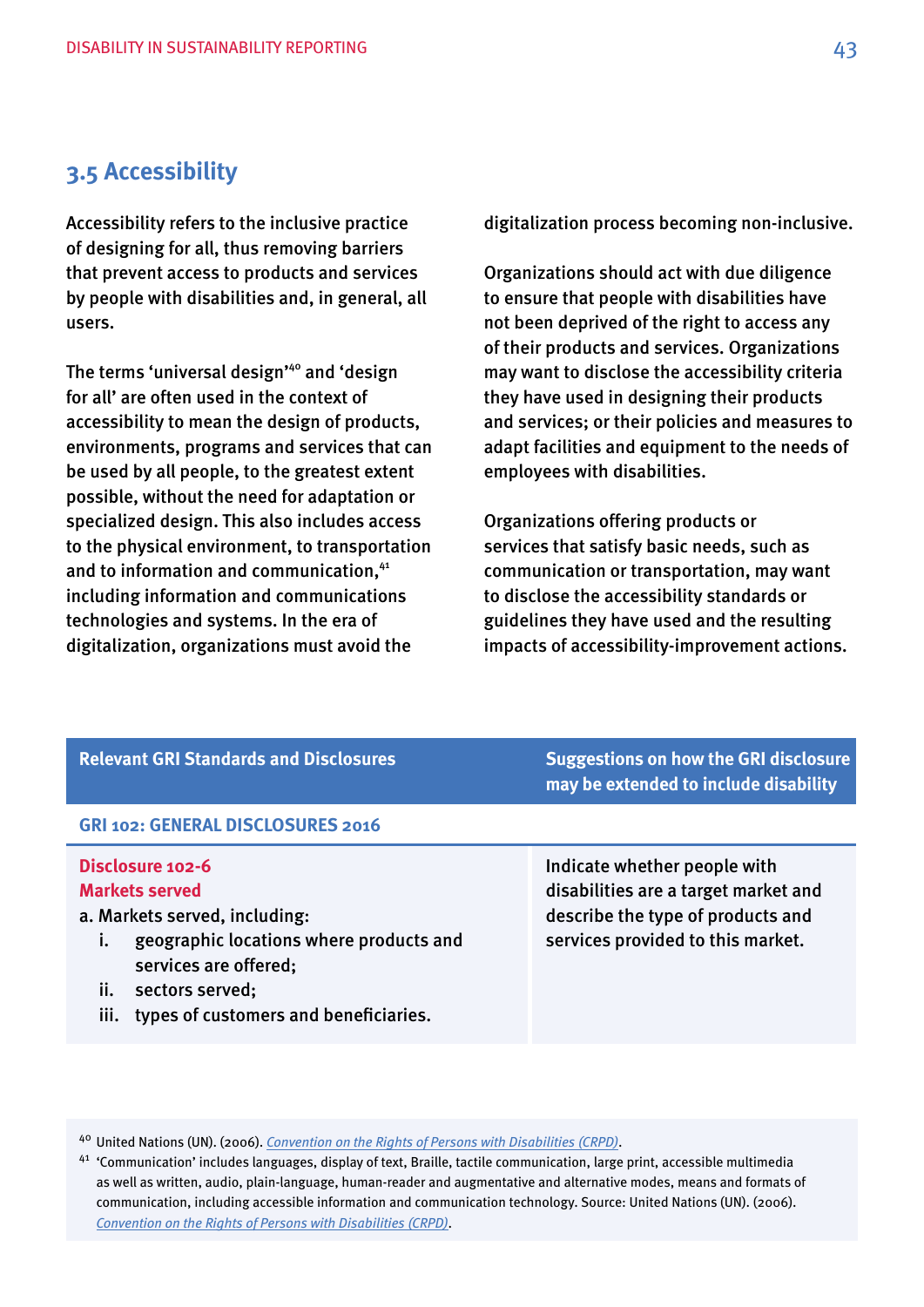#### **Relevant GRI Standards and Disclosures Suggestions on how the GRI disclosure**

# **may be extended to include disability**

Disclose the quantity of products and services that include 'design for all' or 'universal design' considerations.

Disclose the quantity of products and services specifcally designed for

Describe the positive impacts that these products and services have

people with disabilities.

generated.

#### **GRI 102: GENERAL DISCLOSURES 2016** *(continued)*

### **Disclosure 102-7 Scale of the organization**

### a. Scale of the organization, including:

- i. total number of employees;
- ii. total number of operations;
- iii. net sales (for private sector organizations) or net revenues (for public sector organizations);
- iv. total capitalization (for private sector organizations) broken down in terms of debt and equity;
- v. quantity of products or services provided.

#### **GRI 103: MANAGEMENT APPROACH 2016**

#### **Disclosure 103-2 The management approach and its components**  a. An explanation of how the organization manages the topic. b. A statement of the purpose of the management approach. c. A description of the following, if the management approach includes that component: i. policies ii. commitments iii. goals and targets iv. responsibilities v. resources vi. grievance mechanisms vii. specifc actions, such as processes, projects, programs and initiatives. *See also reporting recommendations in clauses 1.3 to*  Describe policies, strategies and specific actions aimed at improving the accessibility of the organization's facilities, products, services, and communications for people with disabilities. This may include making reasonable accommodations in the workplace, providing training programs and assistance to develop skills of employees with disabilities, providing resources to access program-related information, and the accessibility of the organization's website. Disclose any resources allocated to these actions (e.g., fnancial, human, technological).

*1.9.*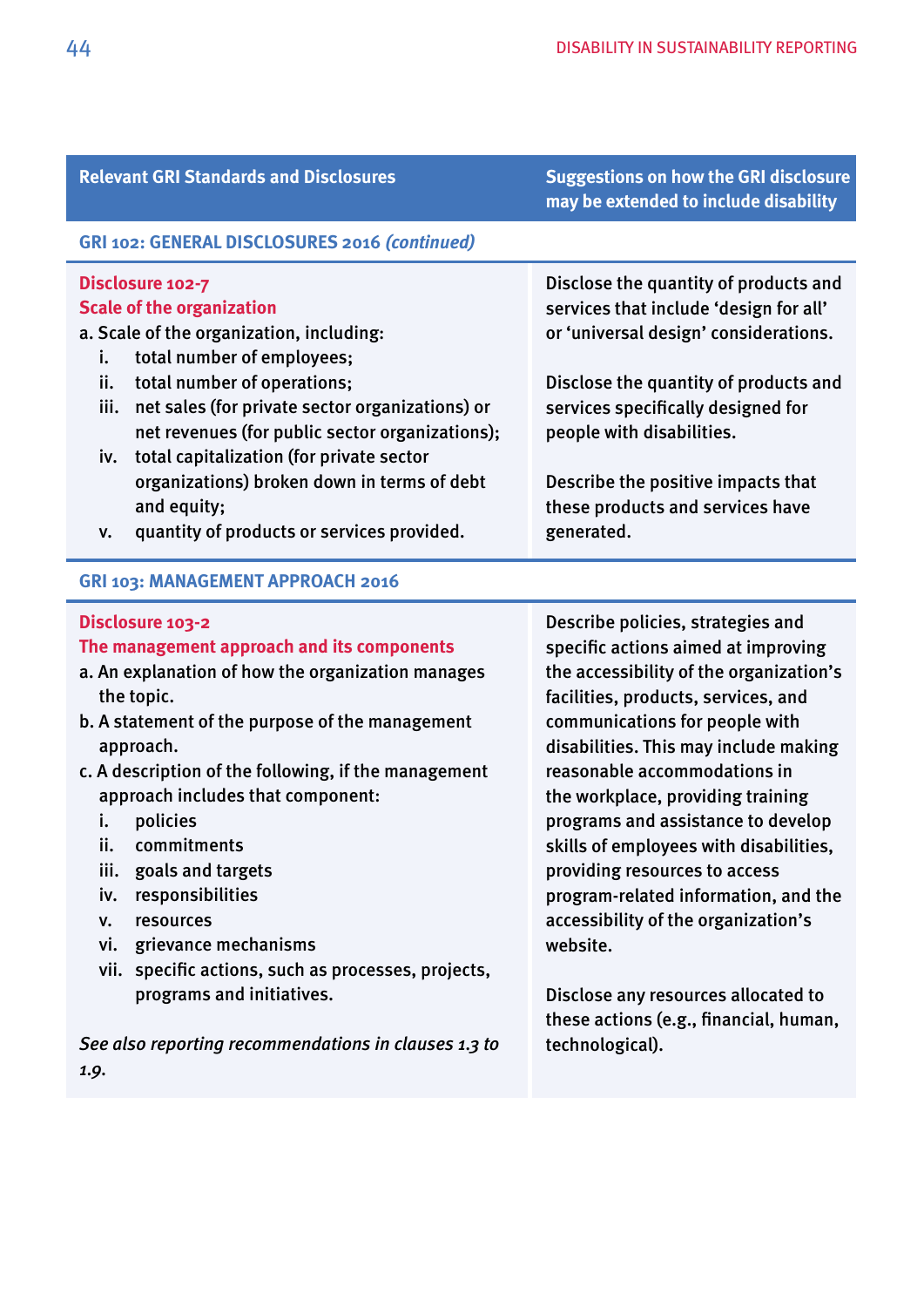| <b>Relevant GRI Standards and Disclosures</b>                                                                                                                                                                                                                                                                                                                                                                                                                                                                                                                                                                                                                                                                                      | <b>Suggestions on how the GRI disclosure</b><br>may be extended to include disability                                                                                                                                                      |  |
|------------------------------------------------------------------------------------------------------------------------------------------------------------------------------------------------------------------------------------------------------------------------------------------------------------------------------------------------------------------------------------------------------------------------------------------------------------------------------------------------------------------------------------------------------------------------------------------------------------------------------------------------------------------------------------------------------------------------------------|--------------------------------------------------------------------------------------------------------------------------------------------------------------------------------------------------------------------------------------------|--|
| GRI 203: INDIRECT ECONOMIC IMPACTS 2016                                                                                                                                                                                                                                                                                                                                                                                                                                                                                                                                                                                                                                                                                            |                                                                                                                                                                                                                                            |  |
| Disclosure 203-1<br>Infrastructure investments and services supported<br>a. Extent of development of significant infrastructure<br>investments and services supported.<br>b. Current or expected impacts on communities and<br>local economies, including positive and negative<br>impacts where relevant.<br>c. Whether these investments and services are<br>commercial, in-kind, or pro bono engagements.                                                                                                                                                                                                                                                                                                                       | Indicate whether the significant<br>infrastructure investments and<br>services supported contributed to<br>improved accessibility for people<br>with disabilities, such as improving<br>transport links, IT infrastructure, or<br>signage. |  |
| <b>GRI 417: MARKETING AND LABELING 2016</b>                                                                                                                                                                                                                                                                                                                                                                                                                                                                                                                                                                                                                                                                                        |                                                                                                                                                                                                                                            |  |
| Disclosure 417-1<br><b>Requirements for product and service information and</b><br>labeling<br>a. Whether each of the following types of information<br>is required by the organization's procedures for<br>product and service information and labeling:<br>the sourcing of components of the product or<br>i.<br>service;<br>ii.<br>content, particularly with regard to substances<br>that might produce an environmental or social<br>impact;<br>safe use of the product or service;<br>iii.<br>iv. disposal of the product and environmental or<br>social impacts;<br>other (explain).<br>v.<br>b. Percentage of significant product or service<br>categories covered by and assessed for compliance<br>with such procedures. | Indicate whether product and<br>service information and labeling is<br>accessible to people with disabilities<br>and what measures have been used<br>(e.g., Braille, pictograms, large print).                                             |  |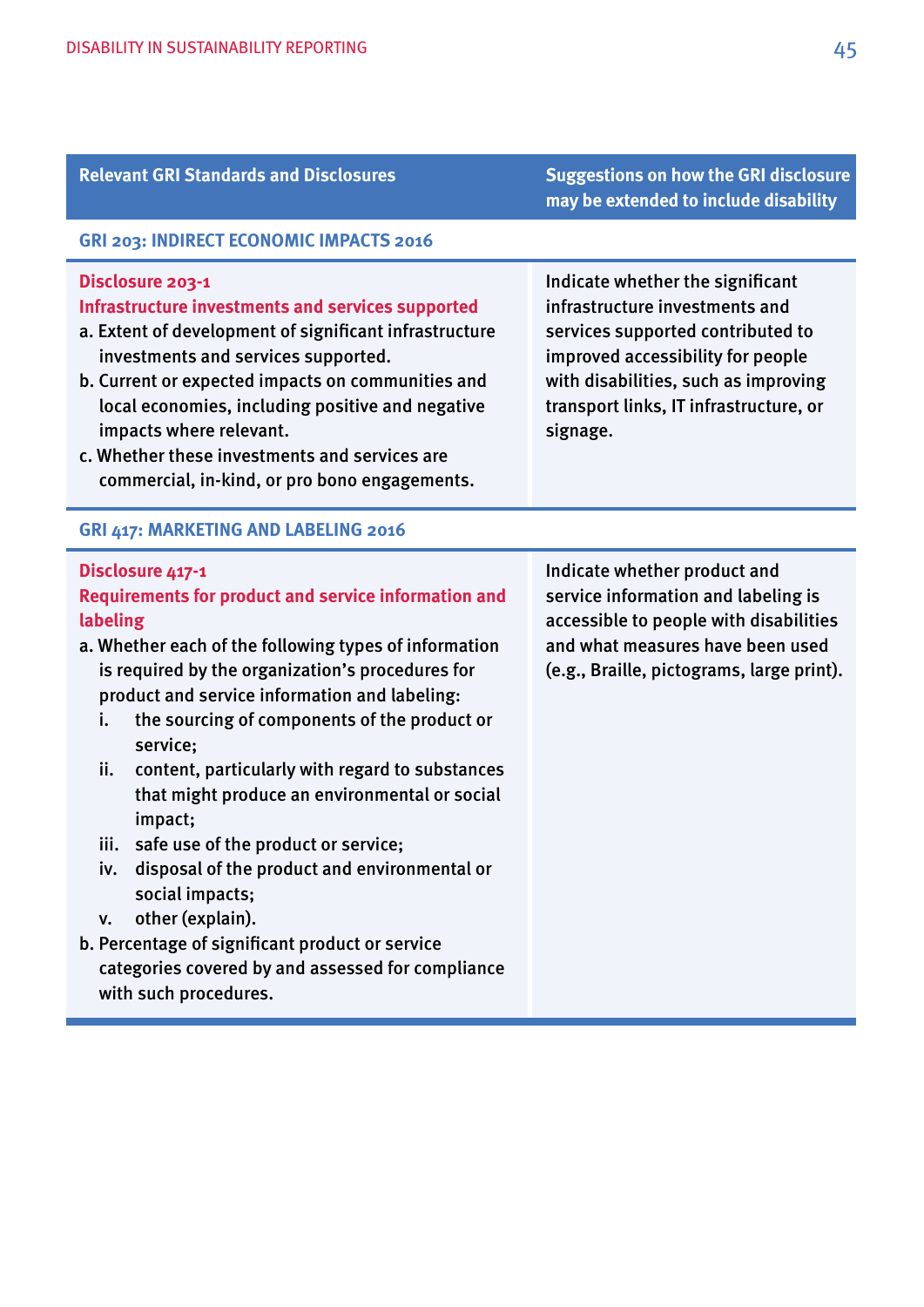# <span id="page-45-0"></span>**3.6 Business relationships**

An organization can have an impact on the rights of people with disabilities not only through its own operations, products and services, but also through its business relationships. The UN Guiding Principles defne this term as "relationships with business partners, entities in [the organization's] value chain, and any other non-State or State entity directly linked to [the organization's] business operations, products or services."42 This

may include clients, suppliers or investment partners such as joint-ventures.

Organizations can disclose policies and measures that they have put in place to ensure that the rights of people with disabilities are respected throughout the organization's relationships, and any impacts they have identifed.

| <b>Relevant GRI Standards and Disclosures</b>                                                                                                                                                                                                                                                                                                                                                                                                                                                                                                                                                        | <b>Suggestions on how the GRI disclosure</b><br>may be extended to include disability                                                                                                                                                                                                                                                                                                                        |
|------------------------------------------------------------------------------------------------------------------------------------------------------------------------------------------------------------------------------------------------------------------------------------------------------------------------------------------------------------------------------------------------------------------------------------------------------------------------------------------------------------------------------------------------------------------------------------------------------|--------------------------------------------------------------------------------------------------------------------------------------------------------------------------------------------------------------------------------------------------------------------------------------------------------------------------------------------------------------------------------------------------------------|
| GRI 103: MANAGEMENT APPROACH 2016                                                                                                                                                                                                                                                                                                                                                                                                                                                                                                                                                                    |                                                                                                                                                                                                                                                                                                                                                                                                              |
| Disclosure 103-2<br>The management approach and its components<br>a. An explanation of how the organization manages<br>the topic.<br>b. A statement of the purpose of the management<br>approach.<br>c. A description of the following, if the management<br>approach includes that component:<br>policies<br>i.<br>commitments<br>ii.<br>iii.<br>goals and targets<br>responsibilities<br>iv.<br>resources<br>V.<br>grievance mechanisms<br>vi.<br>vii. specific actions, such as processes, projects,<br>programs and initiatives.<br>See also reporting recommendations in clauses 1.3 to<br>1.9. | Describe any processes the<br>organization used, such as due<br>diligence, to identify actual or potential<br>impacts on the rights of people with<br>disabilities directly linked to its<br>operations, products and services<br>through its business relationships. This<br>may refer to the inclusion of clauses<br>in investment contracts or assessing<br>impacts in the supply chain, among<br>others. |
|                                                                                                                                                                                                                                                                                                                                                                                                                                                                                                                                                                                                      | Describe policies and specific actions<br>aimed at promoting the inclusion of<br>people with disabilities in business<br>relationships. This may include<br>selecting suppliers where the majority<br>of the employees and/or owners are<br>people with disabilities or meet quotas                                                                                                                          |
|                                                                                                                                                                                                                                                                                                                                                                                                                                                                                                                                                                                                      | or targets on employing people with<br>disabilities, or selecting suppliers that<br>incorporate accessibility-related criteria<br>into their products and services.                                                                                                                                                                                                                                          |
| <sup>42</sup> United Nations (UN). (2011). Guiding Principles on Business and Human Rights, Implementing the United Nations "Protect,<br><b>Respect and Remedy" Framework.</b>                                                                                                                                                                                                                                                                                                                                                                                                                       |                                                                                                                                                                                                                                                                                                                                                                                                              |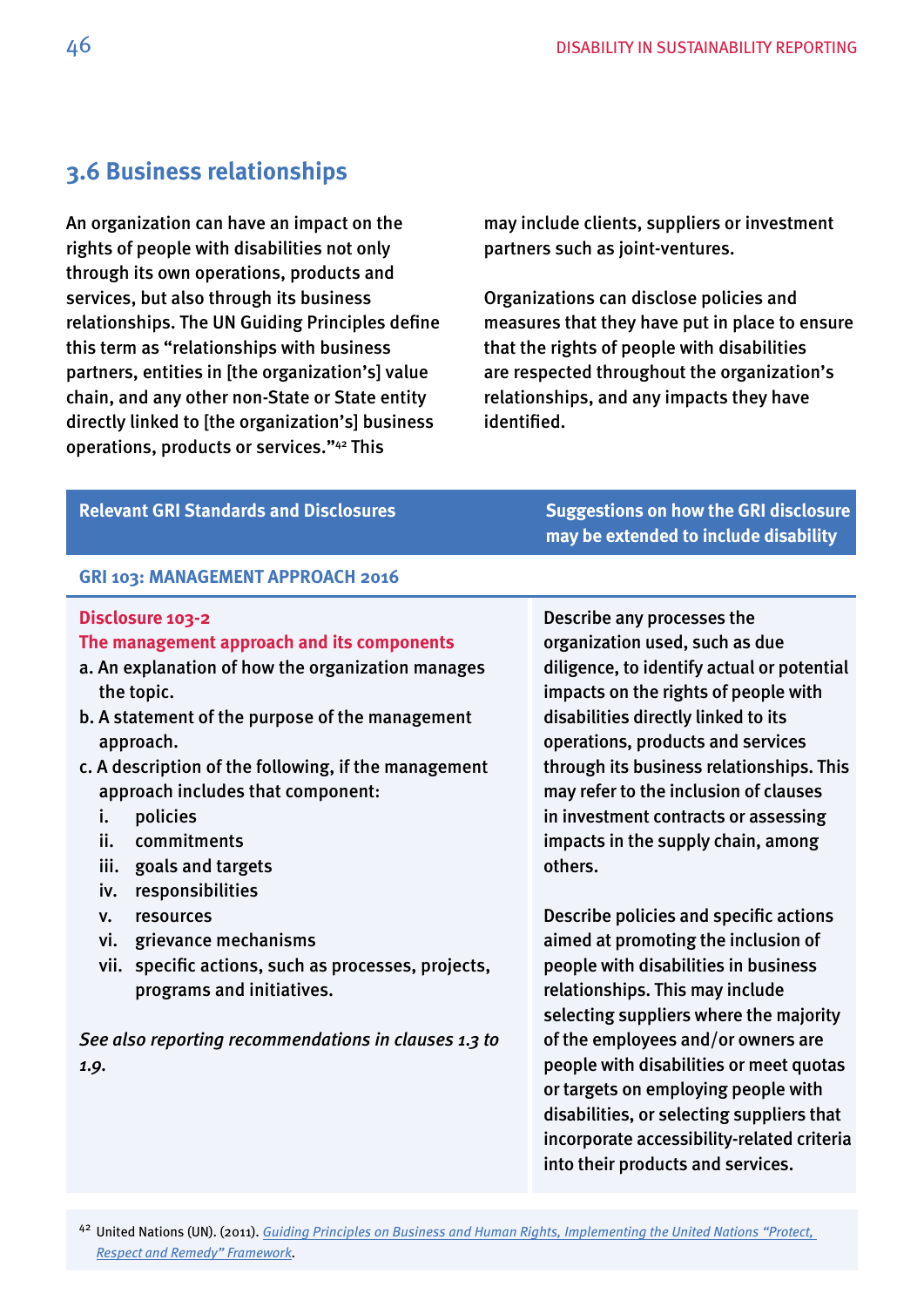| <b>Relevant GRI Standards and Disclosures</b>                                                                                                                                                                                                                                                                                                                                                                                | <b>Suggestions on how the GRI disclosure</b><br>may be extended to include disability                                                                                         |  |
|------------------------------------------------------------------------------------------------------------------------------------------------------------------------------------------------------------------------------------------------------------------------------------------------------------------------------------------------------------------------------------------------------------------------------|-------------------------------------------------------------------------------------------------------------------------------------------------------------------------------|--|
| <b>GRI 204: PROCUREMENT PRACTICES 2016</b>                                                                                                                                                                                                                                                                                                                                                                                   |                                                                                                                                                                               |  |
| Disclosure 204-1<br><b>Proportion of spending on local suppliers</b><br>a. Percentage of the procurement budget used for<br>significant locations of operation that is spent on<br>suppliers local to that operation (such as percentage<br>of products and services purchased locally).<br>b. The organization's geographical definition of 'local'.<br>c. The definition used for 'significant locations of<br>operation'. | Disclose the percentage of spending<br>on local suppliers that are owned or<br>staffed by people with disabilities, at<br>significant locations of operation.                 |  |
| GRI 412: HUMAN RIGHTS ASSESSMENT 2016                                                                                                                                                                                                                                                                                                                                                                                        |                                                                                                                                                                               |  |
| Disclosure 412-3<br><b>Significant investment agreements and contracts</b><br>that include human rights clauses or that underwent<br>human rights screening<br>a. Total number and percentage of significant<br>investment agreements and contracts that include<br>human rights clauses or that underwent human<br>rights screening.<br>b. The definition used for 'significant investment<br>agreements'.                  | Disclose the total number and<br>percentage of significant investment<br>agreements and contracts that<br>include clauses covering the rights of<br>people with disabilities. |  |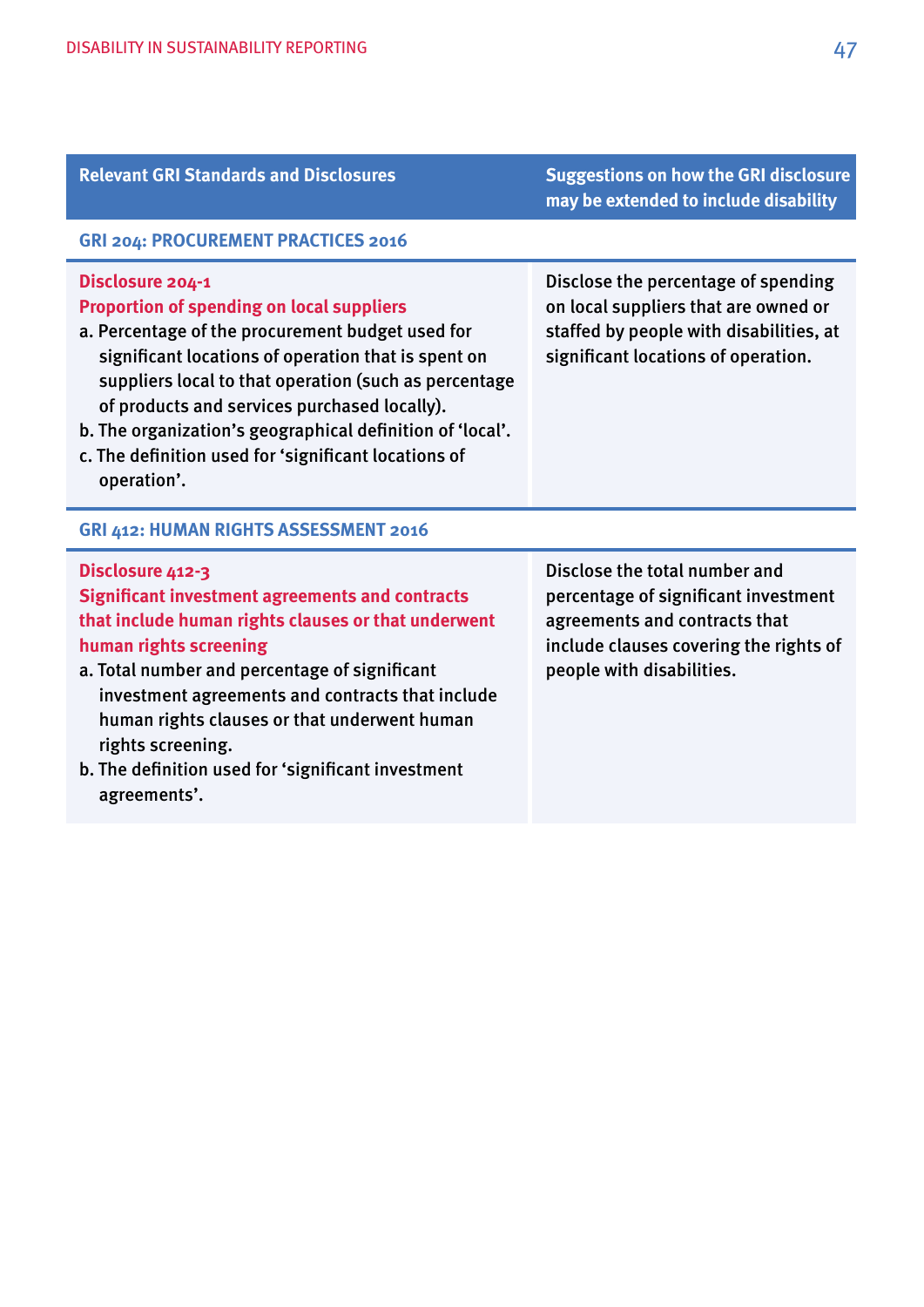|                                                                                                                                                                                                                                                                                                                                                                                                                                                                                                                                                                                                                                                                                                                                                      | may be extended to include disability                                                                                       |
|------------------------------------------------------------------------------------------------------------------------------------------------------------------------------------------------------------------------------------------------------------------------------------------------------------------------------------------------------------------------------------------------------------------------------------------------------------------------------------------------------------------------------------------------------------------------------------------------------------------------------------------------------------------------------------------------------------------------------------------------------|-----------------------------------------------------------------------------------------------------------------------------|
| GRI 414: SUPPLIER SOCIAL ASSESSMENT 2016                                                                                                                                                                                                                                                                                                                                                                                                                                                                                                                                                                                                                                                                                                             |                                                                                                                             |
| Disclosure 414-2<br>Negative social impacts in the supply chain and<br>actions taken<br>a. Number of suppliers assessed for social impacts.<br>b. Number of suppliers identified as having significant<br>actual and potential negative social impacts.<br>c. Significant actual and potential negative social<br>impacts identified in the supply chain.<br>d. Percentage of suppliers identified as having<br>significant actual and potential negative social<br>impacts with which improvements were agreed<br>upon as a result of assessment.<br>e. Percentage of suppliers identified as having<br>significant actual and potential negative social<br>impacts with which relationships were terminated<br>as a result of assessment, and why. | Indicate whether any of the impacts<br>identified in the supply chain<br>concern the rights of people with<br>disabilities. |

**Relevant GRI Standards and Disclosures Suggestions on how the GRI disclosure**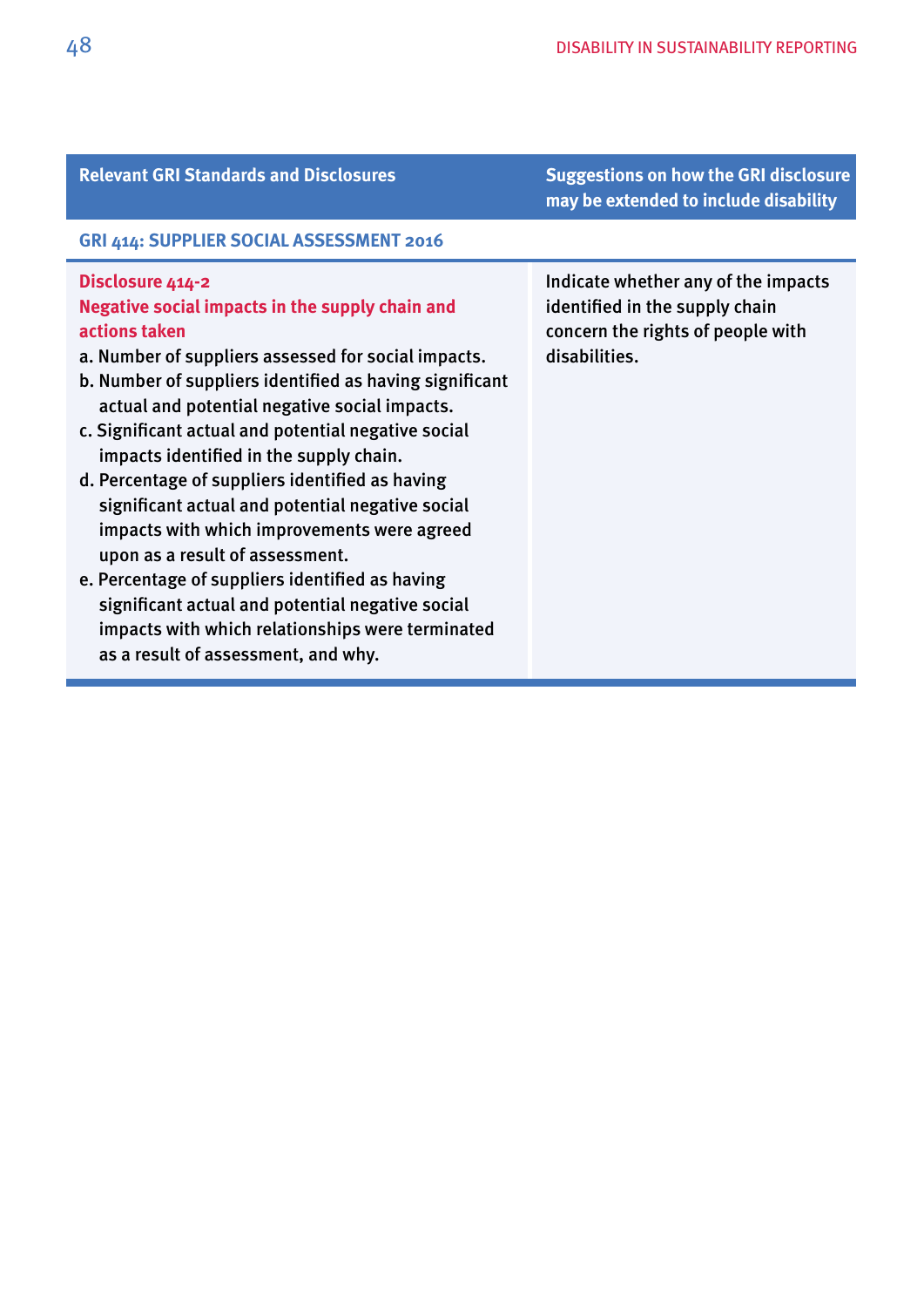# <span id="page-48-0"></span>**3.7 Local Community**

Organizations can have a positive or negative impact on people with disabilities in the local communities in which they operate, either through their day-to-day activities or through targeted social action.

Organizations may want to show that they have implemented local community engagement and impact assessments that take into account the rights of people with disabilities when entering, operating in, or leaving a community. Organizations may also want to report on how they support the social and economic development of people with disabilities in the community through, for example, sponsorships, donations, infrastructure development or volunteer programs.

| <b>Relevant GRI Standards and Disclosures</b>                                                                                                                                                                                                                                                                                                                                                                                                                                                                                        | <b>Suggestions on how the GRI disclosure</b><br>may be extended to include disability                                                                                                                                                                                                                                                                                                                                                                                                                                                                  |
|--------------------------------------------------------------------------------------------------------------------------------------------------------------------------------------------------------------------------------------------------------------------------------------------------------------------------------------------------------------------------------------------------------------------------------------------------------------------------------------------------------------------------------------|--------------------------------------------------------------------------------------------------------------------------------------------------------------------------------------------------------------------------------------------------------------------------------------------------------------------------------------------------------------------------------------------------------------------------------------------------------------------------------------------------------------------------------------------------------|
| GRI 103: MANAGEMENT APPROACH 2016                                                                                                                                                                                                                                                                                                                                                                                                                                                                                                    |                                                                                                                                                                                                                                                                                                                                                                                                                                                                                                                                                        |
| Disclosure 103-2<br>The management approach and its components<br>a. An explanation of how the organization manages<br>the topic.<br>b. A statement of the purpose of the management<br>approach.<br>c. A description of the following, if the management<br>approach includes that component:<br>policies<br>i.<br>commitments<br>ii.<br>iii.<br>goals and targets<br>responsibilities<br>iv.<br>resources<br>v.<br>grievance mechanisms<br>vi.<br>vii. specific actions, such as processes, projects,<br>programs and initiatives. | Describe policies and specific actions<br>aimed at identifying and addressing<br>the organization's impacts on people<br>with disabilities in the communities<br>in which it operates.<br>Describe policies and specific<br>actions aimed at improving the<br>inclusion of people with disabilities<br>in the communities in which the<br>organization operates (e.g., volunteer<br>programs that raise awareness of<br>disability, collaboration with civil<br>society organizations, infrastructure<br>development such as accessible<br>transport). |
| See also reporting recommendations in clauses 1.3 to                                                                                                                                                                                                                                                                                                                                                                                                                                                                                 |                                                                                                                                                                                                                                                                                                                                                                                                                                                                                                                                                        |

*1.9.*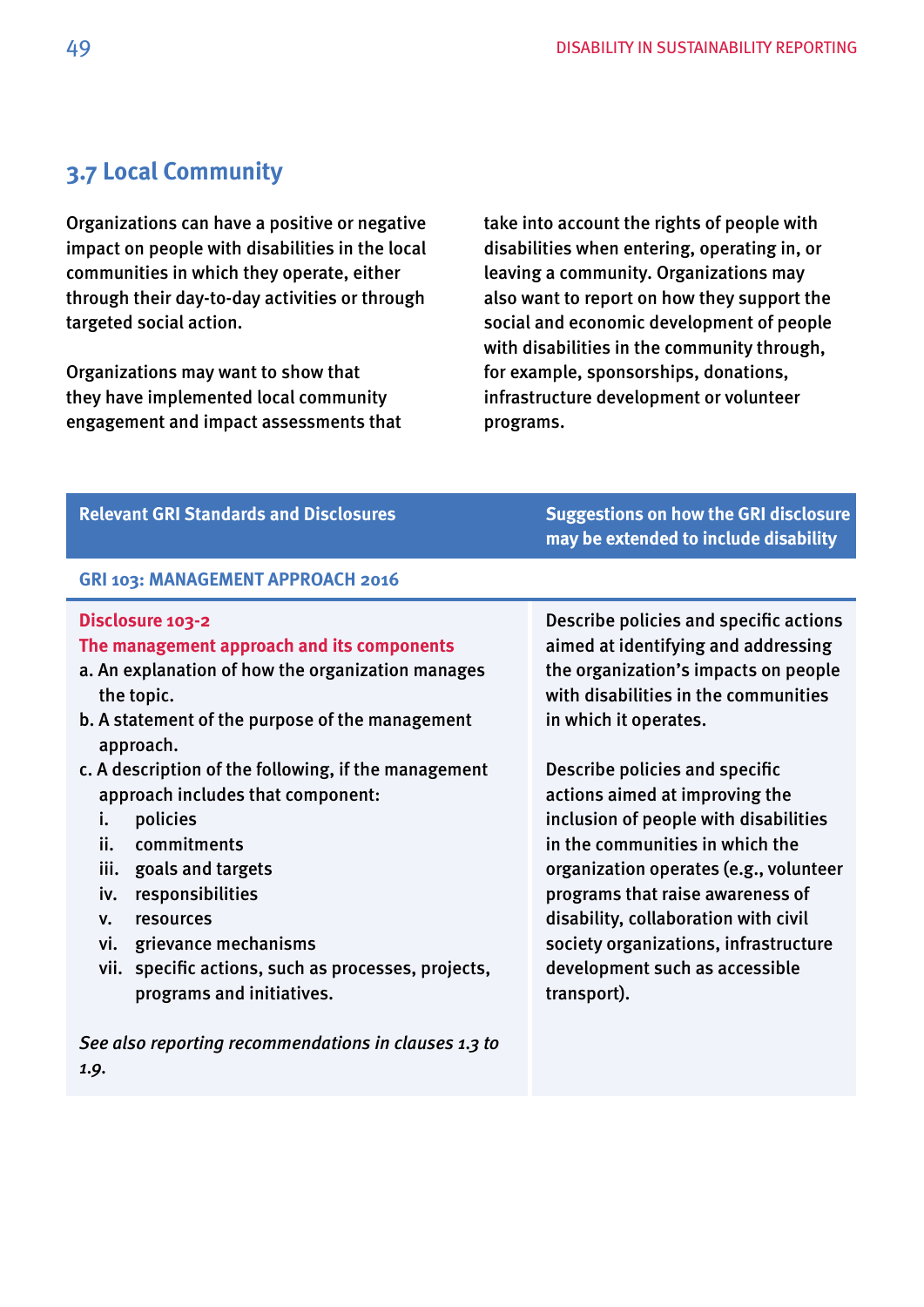# **Relevant GRI Standards and Disclosures Suggestions on how the GRI disclosure**

#### **GRI 201: ECONOMIC PERFORMANCE 2016**

#### **Disclosure 201-1**

#### **Direct economic value generated and distributed**

- a. Direct economic value generated and distributed (EVG&D) on an accruals basis, including the basic components for the organization's global operations as listed below. If data are presented on a cash basis, report the justifcation for this decision in addition to reporting the following basic components:
	- ii. Economic value distributed: operating costs, employee wages and benefts, payments to providers of capital, payments to government by country, and community investments.

*For the full list of disclosure requirements, see p.6 in [GRI 201: ECONOMIC PERFORMANCE 2016](https://www.globalreporting.org/standards/media/1039/gri-201-economic-performance-2016.pdf).* 

### Disclose the number of community investments that are inclusive of disability.

**may be extended to include disability** 

 Disclose the economic value of community investments aimed at people with disabilities by type (e.g., sponsorships, infrastructure development). Additionally, disclose the economic value of community investments aimed at people with disabilities as a percentage of the total community investments made.

#### **GRI 413: LOCAL COMMUNITIES 2016**

#### **Disclosure 413-1**

# **Operations with local community engagement, impact assessments, and development programs**

- a. Percentage of operations with implemented local community engagement, impact assessments, and/ or development programs, including the use of:
	- i. social impact assessments, including gender impact assessments, based on participatory processes;
	- ii. environmental impact assessments and ongoing monitoring;
	- iii. public disclosure of results of environmental and social impact assessments;
	- iv. local community development programs based on local communities' needs;
	- v. stakeholder engagement plans based on stakeholder mapping;
	- vi. broad based local community consultation committees and processes that include vulnerable groups;
	- vii. works councils, occupational health and safety committees and other worker representation bodies to deal with impacts;
	- viii. formal local community grievance processes.

Disclose the percentage of operations with implemented local community engagement, impact assessments, and development programs aimed specifcally at people with disabilities or that include disability-related considerations.

Disclose whether the organization engages with organizations of people with disabilities.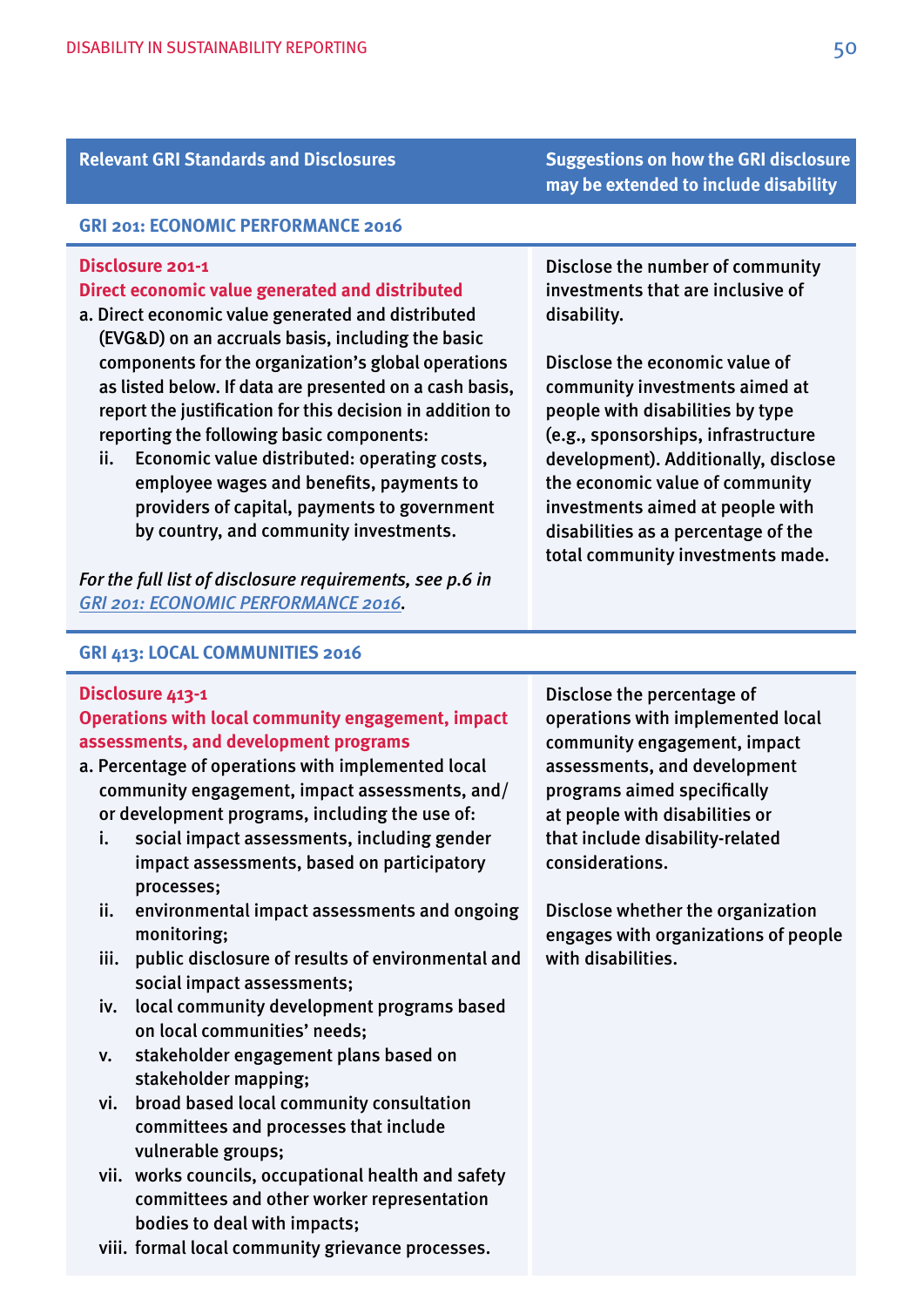| <b>Relevant GRI Standards and Disclosures</b>                                                                                                                                                                                                                                                                                                               | <b>Suggestions on how the GRI disclosure</b><br>may be extended to include disability                                                                                               |
|-------------------------------------------------------------------------------------------------------------------------------------------------------------------------------------------------------------------------------------------------------------------------------------------------------------------------------------------------------------|-------------------------------------------------------------------------------------------------------------------------------------------------------------------------------------|
| GRI 413: LOCAL COMMUNITIES 2016 (continued)                                                                                                                                                                                                                                                                                                                 |                                                                                                                                                                                     |
| Disclosure 413-2<br><b>Operations with significant actual and potential</b><br>negative impacts on local communities<br>a. Operations with significant actual and potential<br>negative impacts on local communities, including:<br>the location of the operations;<br>i.<br>ii.<br>the significant actual and potential negative<br>impacts of operations. | Disclose operations with significant<br>actual and potential negative<br>impacts on the people with<br>disabilities in the local communities<br>in which the organization operates. |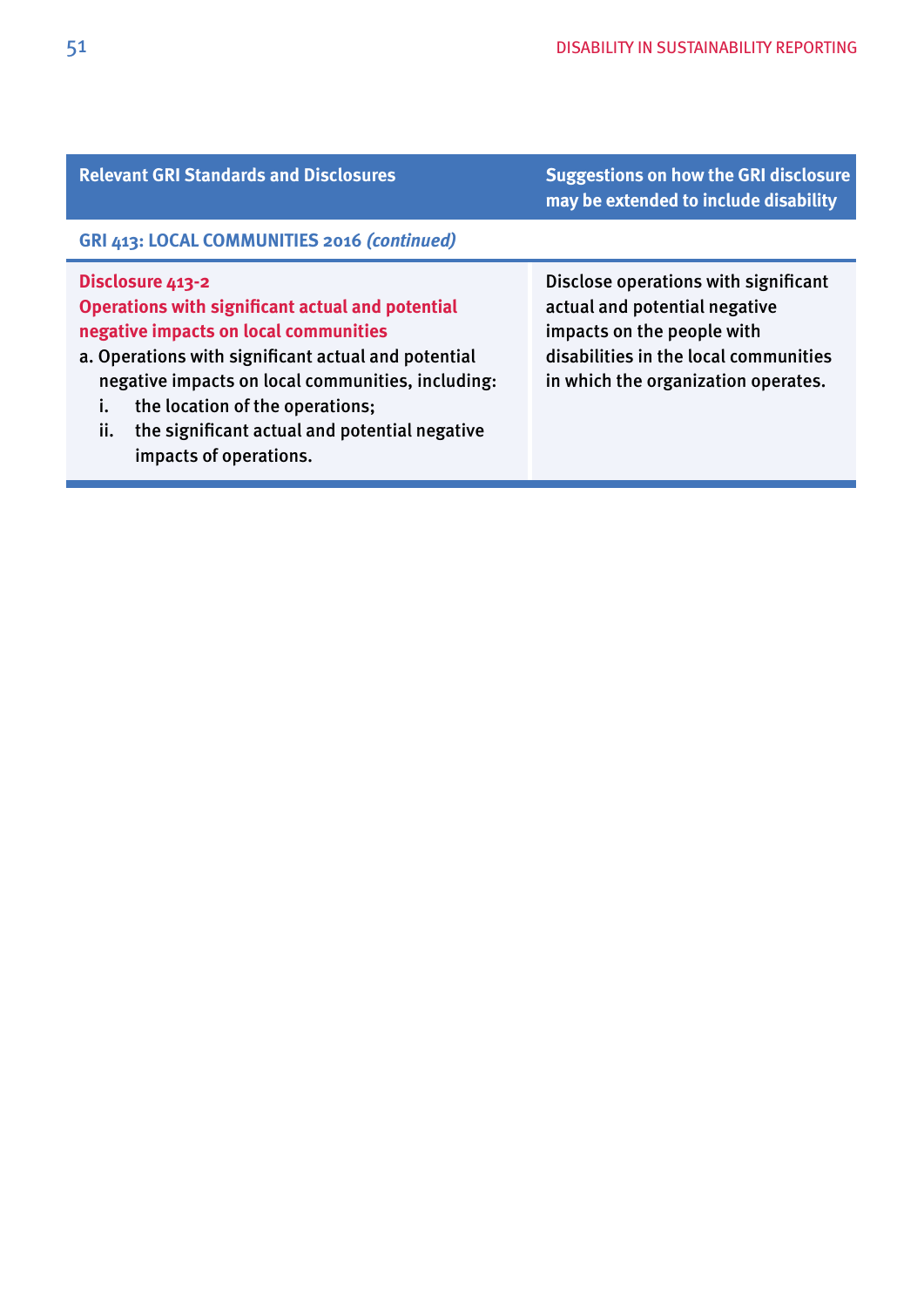# <span id="page-51-0"></span>**4. Additional resources**

#### **General resources:**

- Fundación ONCE. (2009). *[CSR-D Guide](http://rsed.fundaciononce.es/en/index.html)  [Corporate Social Responsibility and Disability](http://rsed.fundaciononce.es/en/index.html)*.
- United Nations (UN). (2006). *[Convention on](http://www.un.org/disabilities/documents/convention/convoptprot-e.pdf)  [the Rights of Persons with Disabilities \(CRPD\)](http://www.un.org/disabilities/documents/convention/convoptprot-e.pdf)*.
- United Nations (UN). (2011). *[Guiding Principles](http://www.ohchr.org/documents/publications/GuidingprinciplesBusinesshr_en.pdf)  [on Business and Human Rights, Implementing](http://www.ohchr.org/documents/publications/GuidingprinciplesBusinesshr_en.pdf)  [the United Nations "Protect, Respect and](http://www.ohchr.org/documents/publications/GuidingprinciplesBusinesshr_en.pdf)  [Remedy" Framework](http://www.ohchr.org/documents/publications/GuidingprinciplesBusinesshr_en.pdf)*.
- United Nations Global Compact and International Labour Organization (ILO). (2017). *[Guide for Business on the Rights of](https://www.unglobalcompact.org/docs/publications/Accessible_Disabilities_Guide.pdf)  [Persons with Disabilities](https://www.unglobalcompact.org/docs/publications/Accessible_Disabilities_Guide.pdf)*.
- United Nations (UN). (2015). *[Transforming](https://sustainabledevelopment.un.org/post2015/transformingourworld)  [our world: the 2030 Agenda for Sustainable](https://sustainabledevelopment.un.org/post2015/transformingourworld)  [Development](https://sustainabledevelopment.un.org/post2015/transformingourworld)*.

### **Human rights and disability reporting:**

- Global Reporting Initiative (GRI), Realizing Rights and UN Global Compact Office. (2009). *[A Resource Guide to Corporate Human Rights](https://www.globalreporting.org/resourcelibrary/A-Resource-Guide-to-Corporate-Human-Rights-Reporting.pdf)  [Reporting](https://www.globalreporting.org/resourcelibrary/A-Resource-Guide-to-Corporate-Human-Rights-Reporting.pdf)*.
- International Labour Organization (ILO). (2014). *[Disability and corporate social](http://www.ilo.org/wcmsp5/groups/public/---ed_emp/---ifp_skills/documents/publication/wcms_316814.pdf)  [responsibility reporting: An analysis](http://www.ilo.org/wcmsp5/groups/public/---ed_emp/---ifp_skills/documents/publication/wcms_316814.pdf)  [comparing reporting practices of 40 selected](http://www.ilo.org/wcmsp5/groups/public/---ed_emp/---ifp_skills/documents/publication/wcms_316814.pdf)  [multinational enterprises](http://www.ilo.org/wcmsp5/groups/public/---ed_emp/---ifp_skills/documents/publication/wcms_316814.pdf)*.
- GRI & United Nations Global Compact. (2017). *[Business Reporting on the SDGs. Analysis of](https://www.globalreporting.org/resourcelibrary/GRI_UNGC_Business-Reporting-on-SDGs_Analysis-of-Goals-and-Targets.pdf)  [the Goals and Targets](https://www.globalreporting.org/resourcelibrary/GRI_UNGC_Business-Reporting-on-SDGs_Analysis-of-Goals-and-Targets.pdf)*.
- European Disability Forum. (2018). *[European](http://www.edf-feph.org/sites/default/files/edf_-_sdgs_human_rights_report_final_accessible.pdf)  [Human Rights Report](http://www.edf-feph.org/sites/default/files/edf_-_sdgs_human_rights_report_final_accessible.pdf)*. The 2030 Agenda and the Sustainable Development Goals: A European perspective to respect, protect and fulfl the United Convention on the Rights of Persons with Disabilities.
- International Disability and Development Consortium (IDDC) & International Disability Alliance (IDA) *[The 2030 Agenda. The Inclusion](https://iddcconsortium.net/sites/default/files/resources-tools/files/2030_agenda_comprehensive_guide_for_persons_with_disabilities.pdf)  [of Persons with Disabilities](https://iddcconsortium.net/sites/default/files/resources-tools/files/2030_agenda_comprehensive_guide_for_persons_with_disabilities.pdf)*.
- GRI & Fundación ONCE. (2015). *[Disability in](https://www.globalreporting.org/resourcelibrary/GRI-and-Fundacion-ONCE-Disability-in-Sustainability-Reporting.pdf)  [Sustainability Reporting](https://www.globalreporting.org/resourcelibrary/GRI-and-Fundacion-ONCE-Disability-in-Sustainability-Reporting.pdf)*.

• GOV.UK. (2018). *[Private sector organisations -](https://www.gov.uk/government/publications/private-sector-organisations)  [Global Disability Summit commitments](https://www.gov.uk/government/publications/private-sector-organisations)*.

#### **Employment and decent work resources:**

- International Labour Organization (ILO). (1958). *[ILO C111 - Discrimination \(Employment](http://www.ilo.org/dyn/normlex/en/f?p=1000:12100:0::NO::P12100_ILO_CODE:C111)  [and Occupation\) Convention](http://www.ilo.org/dyn/normlex/en/f?p=1000:12100:0::NO::P12100_ILO_CODE:C111)*.
- International Labour Organization (ILO). (1983). *[C159 - Vocational Rehabilitation and](http://www.ilo.org/dyn/normlex/en/f?p=NORMLEXPUB:12100:0::NO:12100:P12100_INSTRUMENT_ID:312304:NO)  [Employment \(Disabled Persons\) Convention](http://www.ilo.org/dyn/normlex/en/f?p=NORMLEXPUB:12100:0::NO:12100:P12100_INSTRUMENT_ID:312304:NO)*.
- International Labour Organization (ILO). (1983). *[R168 - Vocational Rehabilitation](http://www.ilo.org/dyn/normlex/en/f?p=NORMLEXPUB:12100:0::NO:12100:P12100_INSTRUMENT_ID:312506:NO)  [and Employment \(Disabled Persons\)](http://www.ilo.org/dyn/normlex/en/f?p=NORMLEXPUB:12100:0::NO:12100:P12100_INSTRUMENT_ID:312506:NO)  [Recommendation](http://www.ilo.org/dyn/normlex/en/f?p=NORMLEXPUB:12100:0::NO:12100:P12100_INSTRUMENT_ID:312506:NO)*.
- International Labour Organization (ILO). (2002). *[Managing disability in the workplace.](http://ilo.org/wcmsp5/groups/public/---ed_emp/documents/publication/wcms_103324.pdf)  [ILO code of practice](http://ilo.org/wcmsp5/groups/public/---ed_emp/documents/publication/wcms_103324.pdf)*.
- International Labour Organization (ILO). (2014). *[Achieving equal employment](http://ilo.org/wcmsp5/groups/public/---ed_emp/---ifp_skills/documents/publication/wcms_322685.pdf)  [opportunities for people with disabilities](http://ilo.org/wcmsp5/groups/public/---ed_emp/---ifp_skills/documents/publication/wcms_322685.pdf)  [through legislation: Guidelines](http://ilo.org/wcmsp5/groups/public/---ed_emp/---ifp_skills/documents/publication/wcms_322685.pdf)*.
- International Labour Organization (ILO). (2014). *[Business as unusual: Making](http://www.ilo.org/wcmsp5/groups/public/---ed_emp/---ifp_skills/documents/publication/wcms_316815.pdf)  [workplaces inclusive of people with](http://www.ilo.org/wcmsp5/groups/public/---ed_emp/---ifp_skills/documents/publication/wcms_316815.pdf)  [disabilities](http://www.ilo.org/wcmsp5/groups/public/---ed_emp/---ifp_skills/documents/publication/wcms_316815.pdf)*.
- International Labour Organziation (ILO). (2016). *[Promoting diversity and inclusion through](http://www.ilo.org/wcmsp5/groups/public/---ed_norm/---declaration/documents/publication/wcms_536630.pdf)  [workplace adjustments. A practical guide](http://www.ilo.org/wcmsp5/groups/public/---ed_norm/---declaration/documents/publication/wcms_536630.pdf)*.

#### **Accessibility resources:**

• World Wide Web Consortium (W3C). Web Accessibility Initiative (WAI). *[Guidelines and](http://www.w3.org/WAI/guid-tech.html)  [Techniques](http://www.w3.org/WAI/guid-tech.html)*.

#### **Others:**

- *[ILO Global Business and Disability Network](http://www.businessanddisability.org/index.php?lang=en)*
- *[The Washington Group short set of questions](http://www.washingtongroup-disability.com/washington-group-question-sets/short-set-of-disability-questions/)  [on disability](http://www.washingtongroup-disability.com/washington-group-question-sets/short-set-of-disability-questions/)*
- *[The Inclusive Data Charter](http://www.data4sdgs.org/initiatives/inclusive-data-charter)*
- *[Fundación ONCE Observatory on Employment](http://www.odismet.es/)  [and People with disabilities in Spain, ODISMET](http://www.odismet.es/)*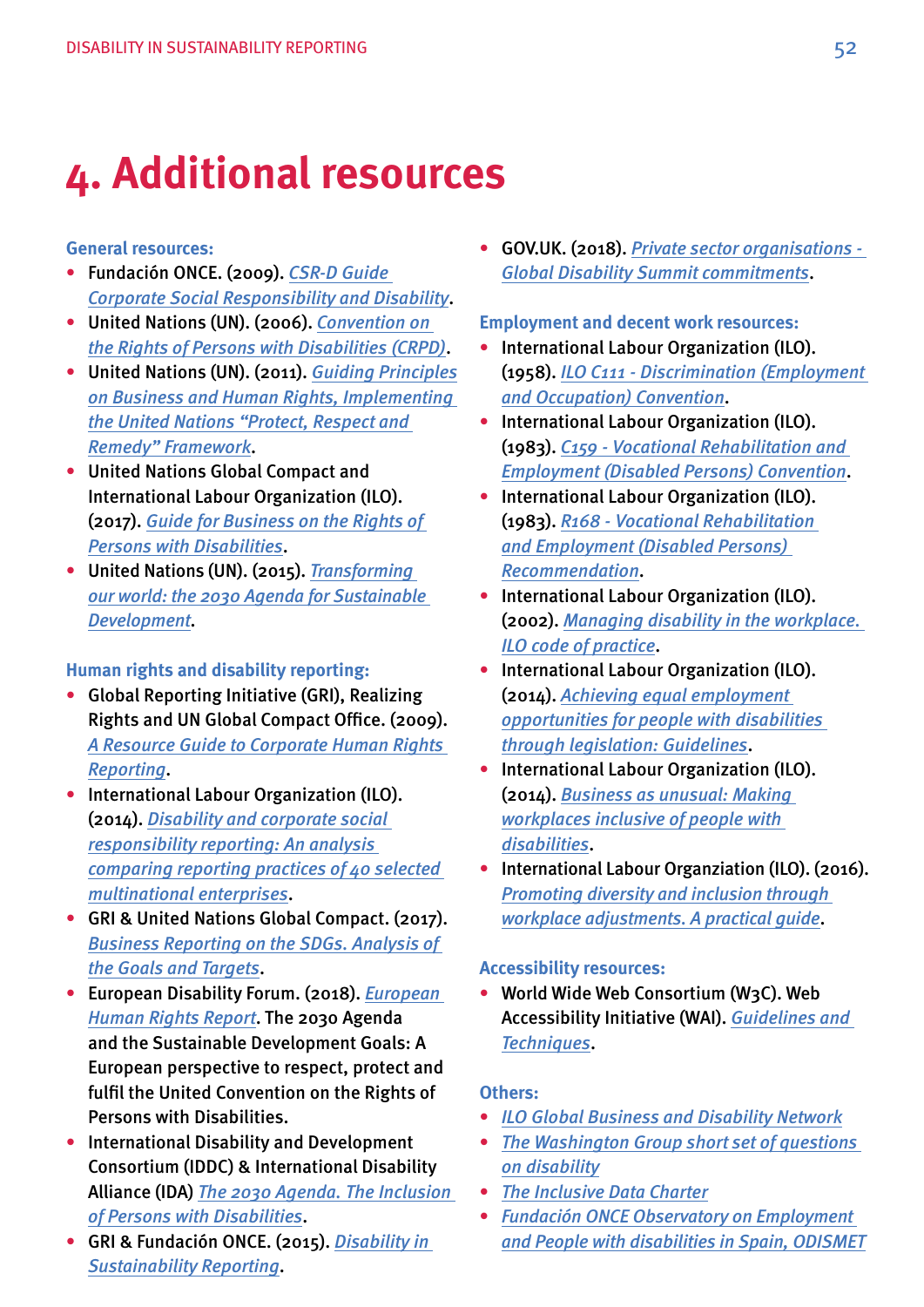# <span id="page-52-0"></span>**5. Acknowledgments**

The leading teams of this publication at GRI and Fundación ONCE would like to thank the following persons and organizations for their different contributions, sending testimonials, participating in the guide contrast and/or facilitating the contribution process.

- Pilar Barea, Delphine Delsaux, Fernando Martin, Neil Milliken (Atos)
- Lauro Purcil (CALL Foundation)
- Pilar Villarino (CERMI)
- Stefan Crets, Tulsi Zaveri, Amanda Guzman, Pascale Wauters (CSR Europe)
- Mike Witt, Jennifer Princing, Mark Weick, Katie LaFever (The Dow Chemical Company)
- Marina Migliorato, Giulia Genuardi, Marisa Strangis, Sonia Di Battista, Allessia Cecchini (Enel)
- Catherine Naughton, Marion Steff (European Disability Forum)
- Germán Granda, Ricardo Trujillo, Ana Gómez (Forética)
- Alejandro Oñoro, Fernando Riaño, Isabel Vera (Ilunion)
- Priscille Geiser, Tchaurea Fleury, Dorodi Sharma (International Disability Alliance)
- Shauna Olney, Stefan Tromel, Jurgen Menze (International Labour Organization)
- Margaret Johnston-Clarke and Leticia Novack (L'Oréal)
- Carlos de la Iglesia (Microsoft)
- Rich Donovan (The Return on Disability Group)
- Jungsoo Hur and Choi Wonyong (Samsung Electronics)
- Emilio Vera (Telefónica SA)
- Lila Karbassi, Lauren Gula, Bernhard Frey, Rachel Chambers (United Nations Global Compact)

## **From Fundación ONCE:**

José Luis Martínez Donoso, General Director

## **From GRI:**

Alba León Hernandez and Camila Corradi **Bracco** 

## **Design & Layout:**

GRI and Fundación ONCE would also like to thank Scribble Design, for the publication design and ILUNION for the accessibility treatment.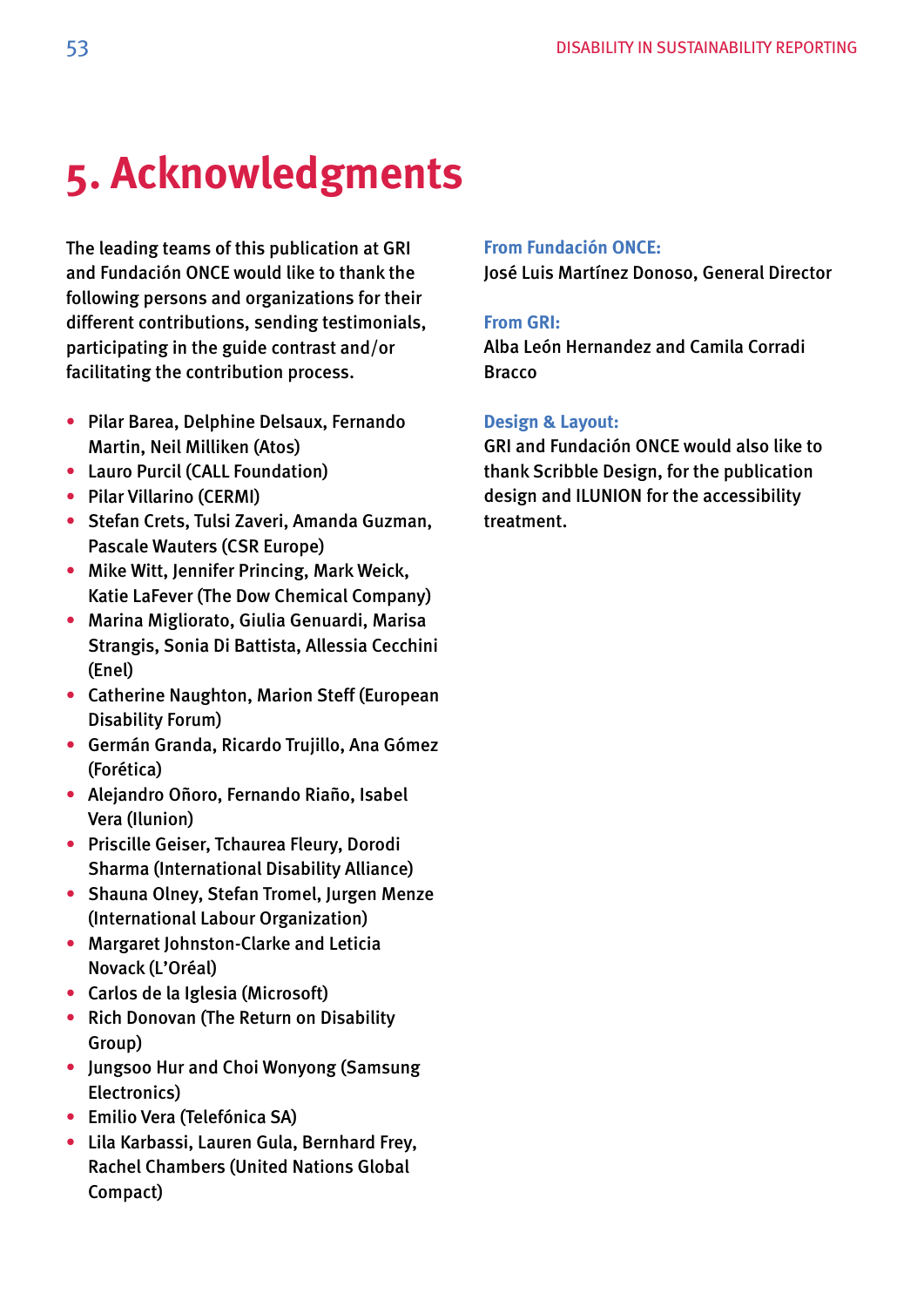#### **Legal Liability**

While the GRI Board of Directors and GSSB encourage use of the GRI Sustainability Reporting Standards (GRI Standards) and related interpretations by all organizations, the preparation and publication of reports based fully or partially on the GRI Standards and related interpretations are the full responsibility of those producing them. Neither the GRI Board of Directors, GSSB nor Stichting Global Reporting Initiative (GRI) can assume responsibility for any consequences or damages resulting directly or indirectly from the use of the GRI Standards and related interpretations in the preparation of reports, or the use of reports based on the GRI Standards and related Interpretations.

### **Content Disclaimer**

The GRI Sustainability Reporting Standards contain the authoritative text. In case of any discrepancies between the contents of this guide and the GRI Standards, the text of the GRI Standards shall prevail.

#### **Copyright**

This document is copyright-protected by the Stichting Global Reporting Initiative (GRI) and Fundación ONCE. The reproduction and distribution of this document for information and/or use in preparing a sustainability report is permitted without prior permission from GRI and Fundación ONCE. However, neither this document nor any extract from it may be reproduced, stored, translated, or transferred in any form or by any means (electronic, mechanical, photocopied, recorded, or otherwise) for any other purpose without prior written permission from GRI and Fundación ONCE.

#### **Trademark Notice**

Fundación ONCE, the Fundación ONCE logo, Disability Hub Europe, the Disability Hub Europe logo, Global Reporting Initiative, the Global Reporting Initiative logo, Sustainability Reporting Standards, and GRI are trademarks of Fundación ONCE and the Global Reporting Initiative respectively.

#### **Contact**

If you have any questions or feedback<br>on this document, please contact on this document, please contact *[standards@globalreporting.org](mailto:standards%40globalreporting.org?subject=)*.

#### **Global Reporting Initiative**

PO Box 10039 1001 EA Amsterdam The Netherlands Telephone: +31(0) 20 531 00 00 E-mail: *[info@globalreporting.org](mailto:info%40globalreporting.org?subject=)* 

#### *[www.globalreporting.org](http://www.globalreporting.org)*

### **Fundación ONCE**

C/ Sebastián Herrera, 15 28012 Madrid Spain Telephone: +34 91 506 88 88 E-mail: *[fundaciononce@fundaciononce.es](mailto:fundaciononce%40fundaciononce.es?subject=)* 

*[www.fundaciononce.es](http://www.fundaciononce.es)*